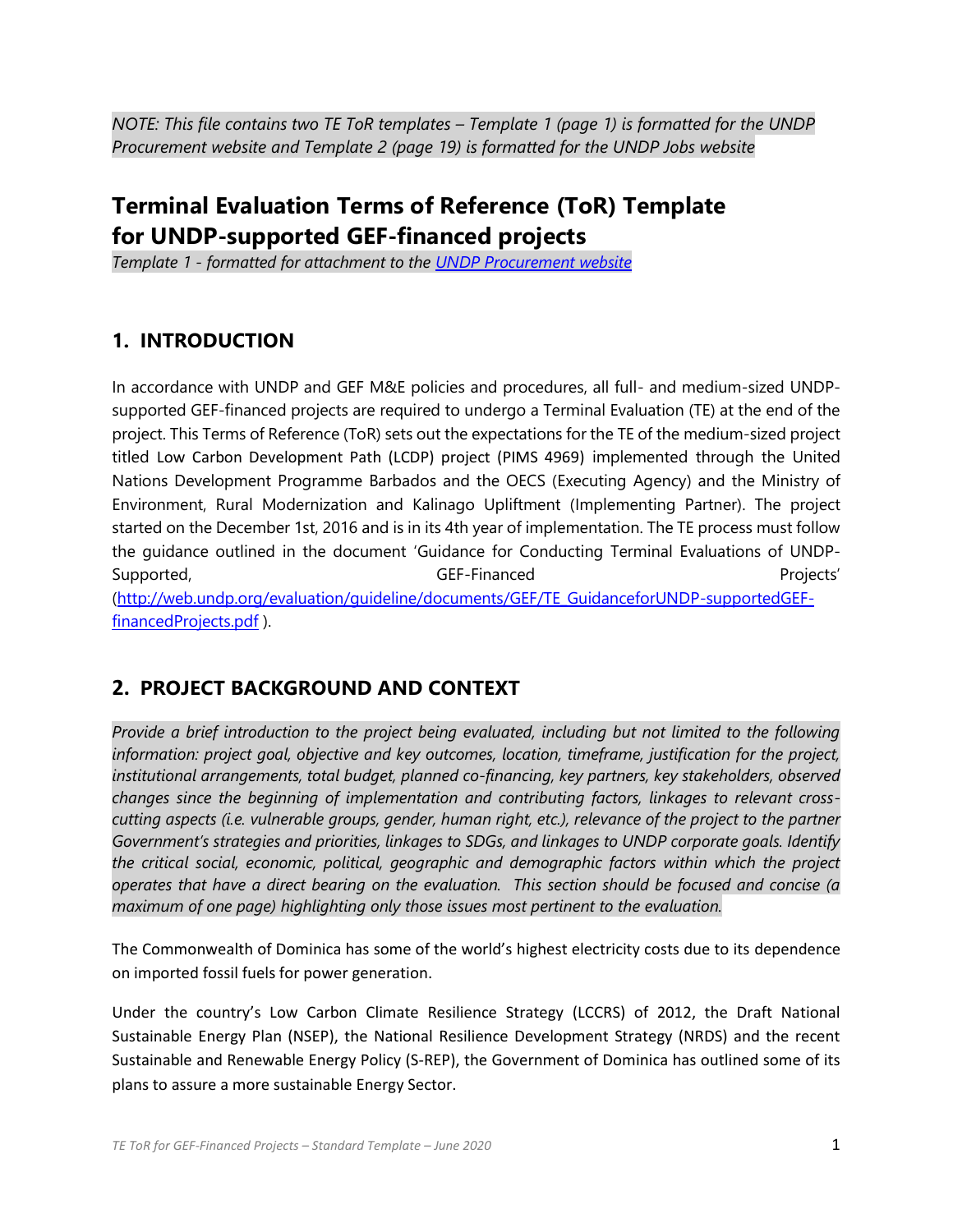The Low Carbon Development Project (LCDP) complements these ongoing efforts, with the main objective being the removal of the policy, technical and financial barriers to energy-efficient applications and solar photovoltaic technologies in Dominica's streets, outdoor areas and public buildings nationwide for further scale up.

The LCDP hopes to achieve this object through three (3) Main Components:

- Component 1: Institutional and technical knowledge, awareness and capacity for EE applications and renewable energy technologies (RETs)
- Component 2: Policy measures and enforcement of EE applications and RETs
- Component 3: Financing options and mechanisms for EE applications and RET diffusion

These objectives will be achieved through the removal of systemic barriers, through the following project components:

**Component 1: Institutional and technical knowledge, awareness and capacity for EE applications and RETs:** This component is intended to address the barriers associated with the lack of technical knowledge and capacity in Dominica to plan, design, implement, operate and maintain RE/EE projects. The expected outcome from the deliverables of the activities to be conducted under this component is improved knowledge, awareness and institutional capacity on EE applications and solar PV through demonstrations of their deployment in Dominica. The outputs from this component will contribute to: (a) awareness of policymakers and government personnel with significant roles in low carbon development; (b) strengthening the capacity of technical and trades personnel from Dominican-based private sector contractors and supply entrepreneurs on low carbon equipment and installations; and (c) raised public awareness of the benefits of EE applications and RE installations

**Component 2: Policy measures and enforcement of EE applications and RETs.** This component would address gaps in existing policies and standards that have not provided the necessary confidence for investors and donors into low carbon deployment in the Dominican energy market. The expected outcome from the outputs under this component is the uptake of EE applications and solar PV technology is promoted through adoption of new institutional arrangements, and policy and enforcement measures.

**Component 3: Financing options and mechanisms for EE applications and RET diffusion:** This component will address the financial barriers and the associated lack of financial incentives for EE applications and RE installations in Dominica. The outcome will be scaled-up EE applications and RET investments through implementation UNDP Environmental Finance Services Page 42 of newly proposed financial and institutional mechanisms.

**Component 4: Monitoring and Evaluation:** This component will contain activities related to monitoring and evaluation of Project activities. Through activities in this component, the ability of the Project to be adaptively managed will lead to an outcome of sustained low carbon development in Dominica during the Project period, and the increased likelihood of this outcome after the EOP. This component includes conducting the final evaluation.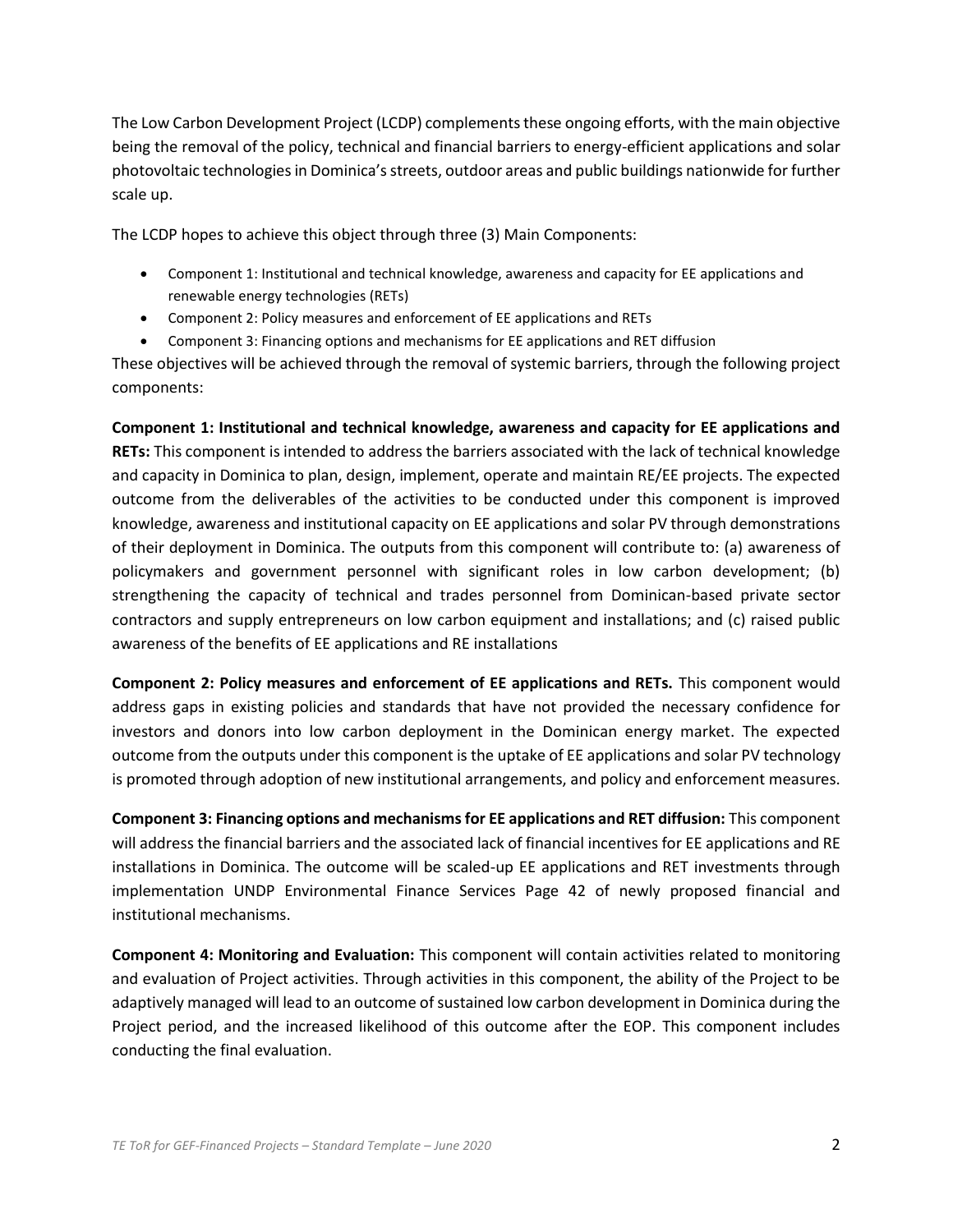| Project Title:                                                                                | Low Carbon Development Path (LCDP) Project: Promoting energy efficient<br>applications<br>and solar photovoltaic technologies in streets, outdoor areas and public<br>buildings in island communities nationwide                                                                                                                                              |                                           |                                     |                                                      |  |  |  |
|-----------------------------------------------------------------------------------------------|---------------------------------------------------------------------------------------------------------------------------------------------------------------------------------------------------------------------------------------------------------------------------------------------------------------------------------------------------------------|-------------------------------------------|-------------------------------------|------------------------------------------------------|--|--|--|
| <b>GEF</b><br>Project<br>ID:                                                                  |                                                                                                                                                                                                                                                                                                                                                               |                                           | at<br>endorsement<br>(Million US\$) | at completion<br>(Million US\$)                      |  |  |  |
| <b>UNDP Project</b><br>ID:                                                                    | 00091623                                                                                                                                                                                                                                                                                                                                                      | <b>GEF financing:</b>                     | \$1,726,484                         | \$<br>1,726,484                                      |  |  |  |
| Country:                                                                                      | Dominica                                                                                                                                                                                                                                                                                                                                                      | IA/EA own:                                | \$1,600,000                         | \$1,600,000                                          |  |  |  |
| Region:                                                                                       | Latin America & the Caribbean                                                                                                                                                                                                                                                                                                                                 | Government:                               | \$6,800,000                         | \$6,800,00                                           |  |  |  |
| Focal Area:                                                                                   | Climate Change - Mitigation                                                                                                                                                                                                                                                                                                                                   | Other:                                    | \$<br>540,000                       | \$<br>540,000                                        |  |  |  |
| FA<br>Objectives,<br>$(OP/SP)$ :                                                              | Solutions adopted to<br>1.5.1<br>achieve universal access to clean,<br>affordable<br>and<br>sustainable<br>energy<br>2.5.1<br>Solutions<br>developed,<br>financed and applied at scale for<br>efficiency<br>and<br>energy<br>transformation to clean energy<br>and zero-carbon development,<br>poverty eradication<br>for<br>and<br>structural transformation | Total<br>$CO-$<br>financing:              | \$8,940,000                         | \$8,940,000                                          |  |  |  |
| Executing<br>Agency:                                                                          | United<br><b>Nations</b><br>Development<br>Program (UNDP)                                                                                                                                                                                                                                                                                                     | Total<br>Project<br>Cost:                 | \$10,666,484                        | \$10,666,484                                         |  |  |  |
| Other<br>Partners                                                                             |                                                                                                                                                                                                                                                                                                                                                               | ProDoc Signature (date project<br>began): |                                     | December 1,<br>2016                                  |  |  |  |
| Ministry of Environment, Rural<br>involved:<br>Modernization<br>Kalinago<br>and<br>Upliftment |                                                                                                                                                                                                                                                                                                                                                               | (Operational)<br><b>Closing Date:</b>     | Proposed:<br>24 December<br>2020    | Actual:<br>March<br>24<br>2021<br>(date<br>extended) |  |  |  |

In terms of project delivery, implementation has been quite slow in meeting planned targets as scheduled. The LCDP project was designed as a four-year project. Following a late project start, and delays caused by Hurricane Maria in 2017, challenges with the initial project implementing partner, changes in and within the newly appointed project implementation partner, and then COVID-19, the project sought a no-cost extension to be able to conduct all the project activities needed to adequately meet project objectives. The project sought a 6-month extension; a bit less that 4 months was granted.

The world is currently facing the COVID-19 pandemic which affected people everywhere and brought a halt to global and local economic activity and transport systems, as well as unprecedented disruptions to daily life that undercut the societal fabric of opportunities for human interaction<sup>1</sup>. In order to ensure the

<sup>1</sup> Guidance Note: Good practices during COVID-19. OECD/DAC and IEO/UNDP, April 2020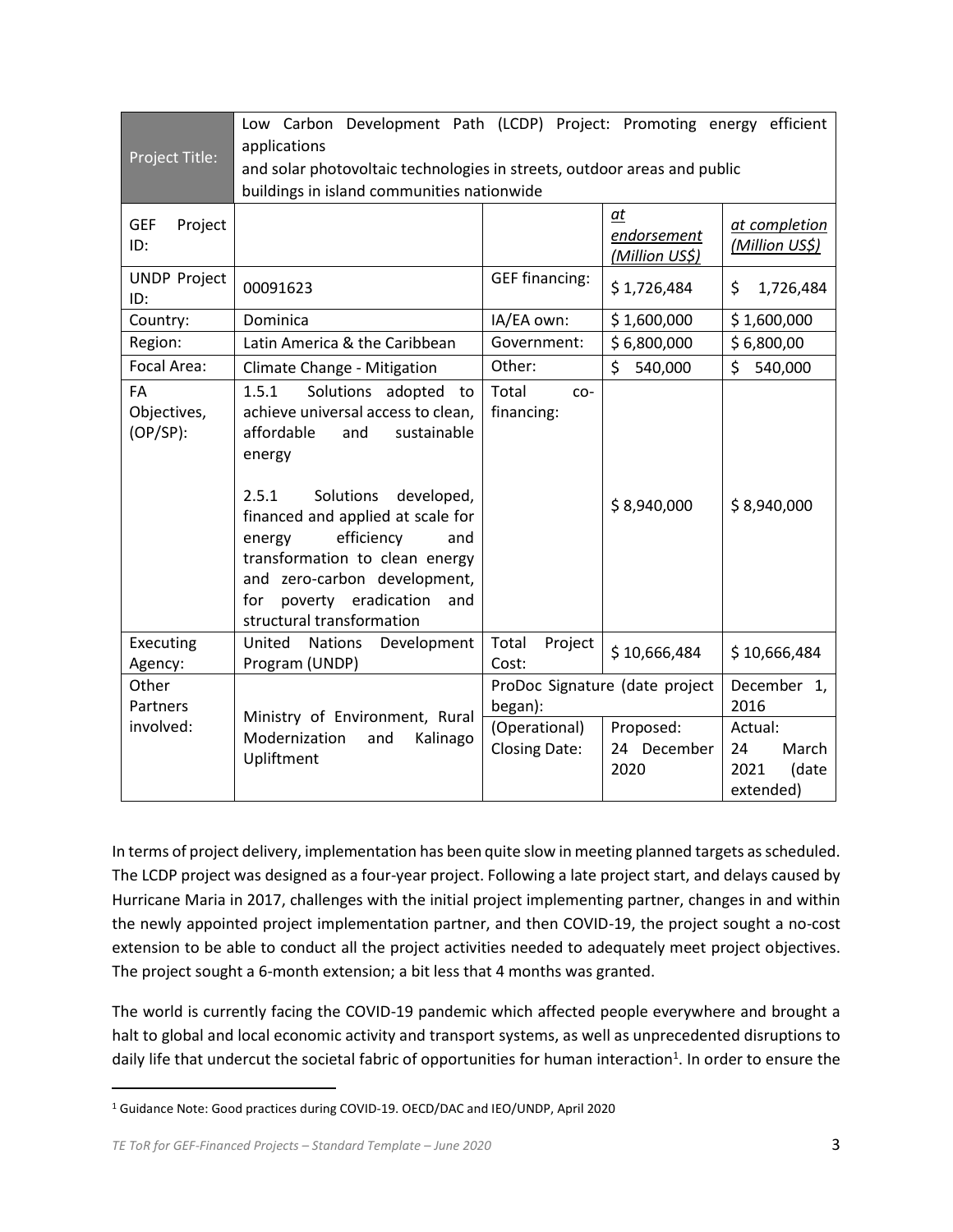well-being and safety of UNDP's staff and contractors, as well as to ensure no harm is done to partners, communities and interlocutors, the implementation of this TE shall be undertaken virtually, according to item "Evaluation Approach and Method" of this TOR.

### **3. TE PURPOSE**

The TE report will assess the achievement of project results against what was expected to be achieved and draw lessons that can both improve the sustainability of benefits from this project, future projects with similar objectives, and aid in the overall enhancement of UNDP programming. The TE report promotes accountability and transparency and assesses the extent of project accomplishments.

The TE will also be important in determining completeness of the project, and if the activities and indicators identified during project development justly reflected the project objectives. It could also provide some guidance on how request for project extensions could be fairly correlated to time granted.

*(Expand on the above text to clearly explain why the TE is being conducted, who will use or act on the TE results and how they will use or act on the results. The TE purpose should explain why the TE is being conducted at this time and how the TE fits within the Commissioning Unit's evaluation plan.)*

## **4. TE APPROACH & METHODOLOGY**

The TE report must provide evidence-based information that is credible, reliable and useful.

The TE Consultant will review all relevant sources of information including documents prepared during the preparation phase (i.e. PIF, UNDP Initiation Plan, UNDP Social and Environmental Screening Procedure/SESP) the Project Document, project reports including annual PIRs, project budget revisions, lesson learned reports, national strategic and legal documents, and any other materials that the team considers useful for this evidence-based evaluation. The TE Consultant will review the baseline and midterm GEF focal area Core Indicators/Tracking Tools submitted to the GEF at the CEO endorsement and midterm stages and the terminal Core Indicators/Tracking Tools.

The TE Consultant is expected to follow a participatory and consultative approach ensuring close engagement with the Project Team, government counterparts (the GEF Operational Focal Point), Implementing Partners, the UNDP Country Office(s), the Regional Technical Advisor, direct beneficiaries and other stakeholders.

Engagement of stakeholders is vital to a successful TE. Stakeholder involvement should include interviews with stakeholders who have project responsibilities, including but not limited to organizations and persons listed in Table A below; executing agencies, senior officials and task team/component leaders, key experts and consultants in the subject area, Project Board, project beneficiaries, academia, local government and CSOs, etc.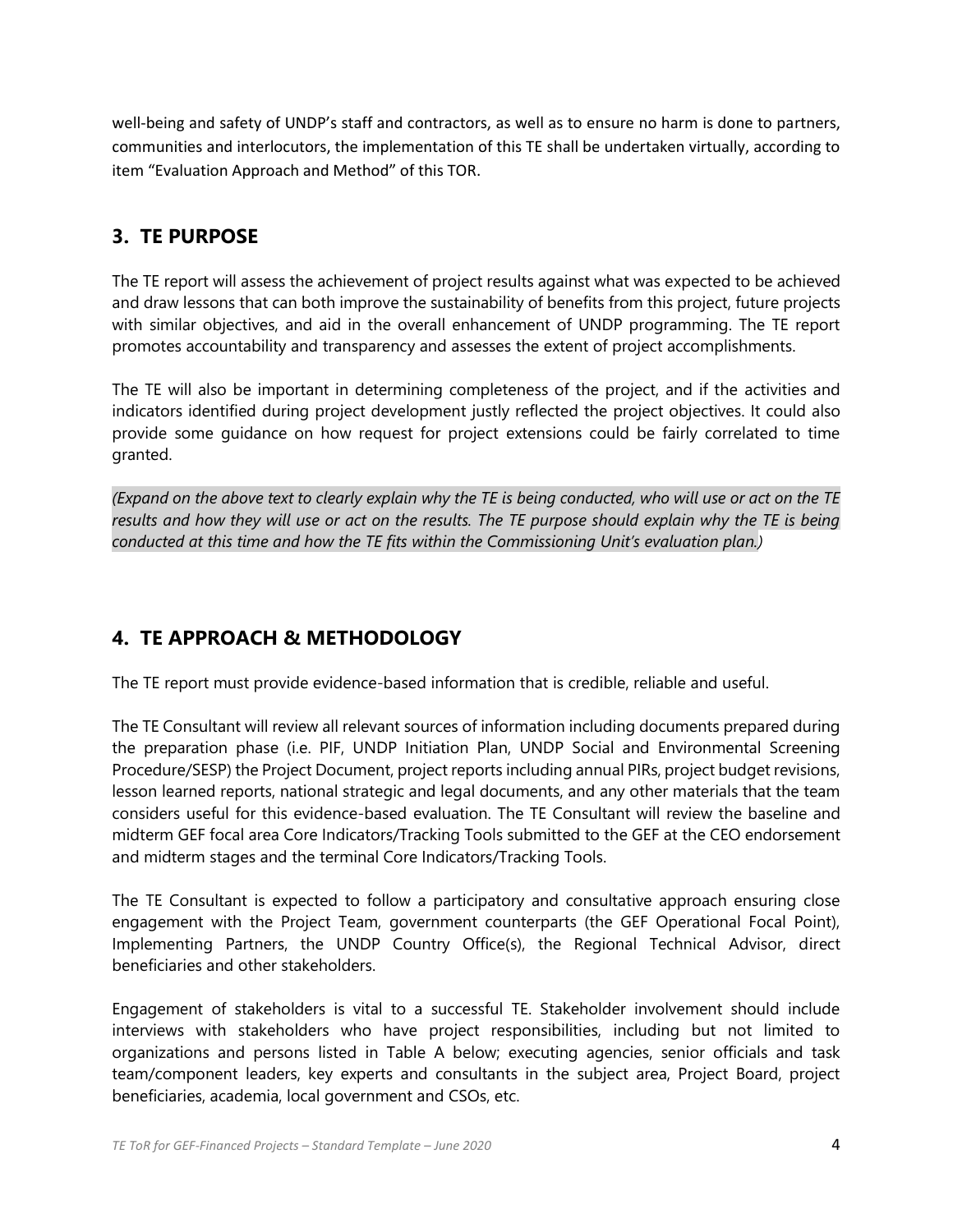#### *Table A: List of Individuals/ Institutions*

| <b>Name</b>                 | <b>Agency/Department</b>                                                                     |
|-----------------------------|----------------------------------------------------------------------------------------------|
| Mr. Mohammad Nadgee         | Programme Manager, Sustainable Solutions and Energy                                          |
| Ms. Kimisha Thomas          | National Project Coordinator (LCDP)                                                          |
| Ms. Elizabeth Robinson      | Project Associate (LCDP)                                                                     |
| Ms. Mandra Fagan            | Permanent Secretary, Ministry of Environment, Rural Modernization<br>and Kalinago Upliftment |
| Ms. Careen Prevost          | Former Permanent Secretary, Ministry of Environment                                          |
| Ms. Ludmilla Diniz          | <b>Regional Technical Adviser</b>                                                            |
| Mr. Luis Ruiz               | Head, Dominica Project Office                                                                |
| Mr. Rafael Robillard        | <b>UNDP Denmark</b>                                                                          |
| Mr. Paul Hattle             | Chief Technical Adviser (LCDP)                                                               |
| Mr. Dexter Newton           | Low Carbon Officer                                                                           |
| Mr. Jason LaCorbiniere      | UNDP, Monitoring and Evaluation                                                              |
| Anderson Parillon           | <b>UNDP Focal Point for Dominica</b>                                                         |
| <b>Culver Lawrence</b>      | <b>Financial Centre</b>                                                                      |
| Annie St. Luce              | Dominica Infirmary                                                                           |
| Francis Julien              | Morne Rachet Emergency Operations Center                                                     |
| Lorenzo Sanford             | St. Cyr Community Resource Center                                                            |
| Merlyn Rolle                | San Sauveur Primary School                                                                   |
| Ms Roberts (Vice Principal) | Isaiah Thomas Secondary School                                                               |
| <b>Ronald Austrie</b>       | Portsmouth Secondary School                                                                  |

The specific design and methodology for the TE should emerge from consultations between the TE Consultant and the above-mentioned parties regarding what is appropriate and feasible for meeting the TE purpose and objectives and answering the evaluation questions, given limitations of budget, time and data. The TE Consultant must use gender-responsive methodologies and tools and ensure that gender equality and women's empowerment, as well as other cross-cutting issues and SDGs are incorporated into the TE report.

The final methodological approach including interview schedule, field visits and data to be used in the evaluation must be clearly outlined in the TE Inception Report and be fully discussed and agreed between UNDP, stakeholders and the TE Consultant. **The Inception Report must be a product of a Virtual Mission.** 

*(Note: The TOR should retain enough flexibility for the evaluation team to determine the best methods and tools for collecting and analysing data. For example, the TOR might suggest using questionnaires, field visits and interviews, but the evaluation Consultant should be able to revise the approach in consultation with the evaluation manager and key stakeholders. These changes in approach should be agreed and reflected clearly in the TE Inception Report.)*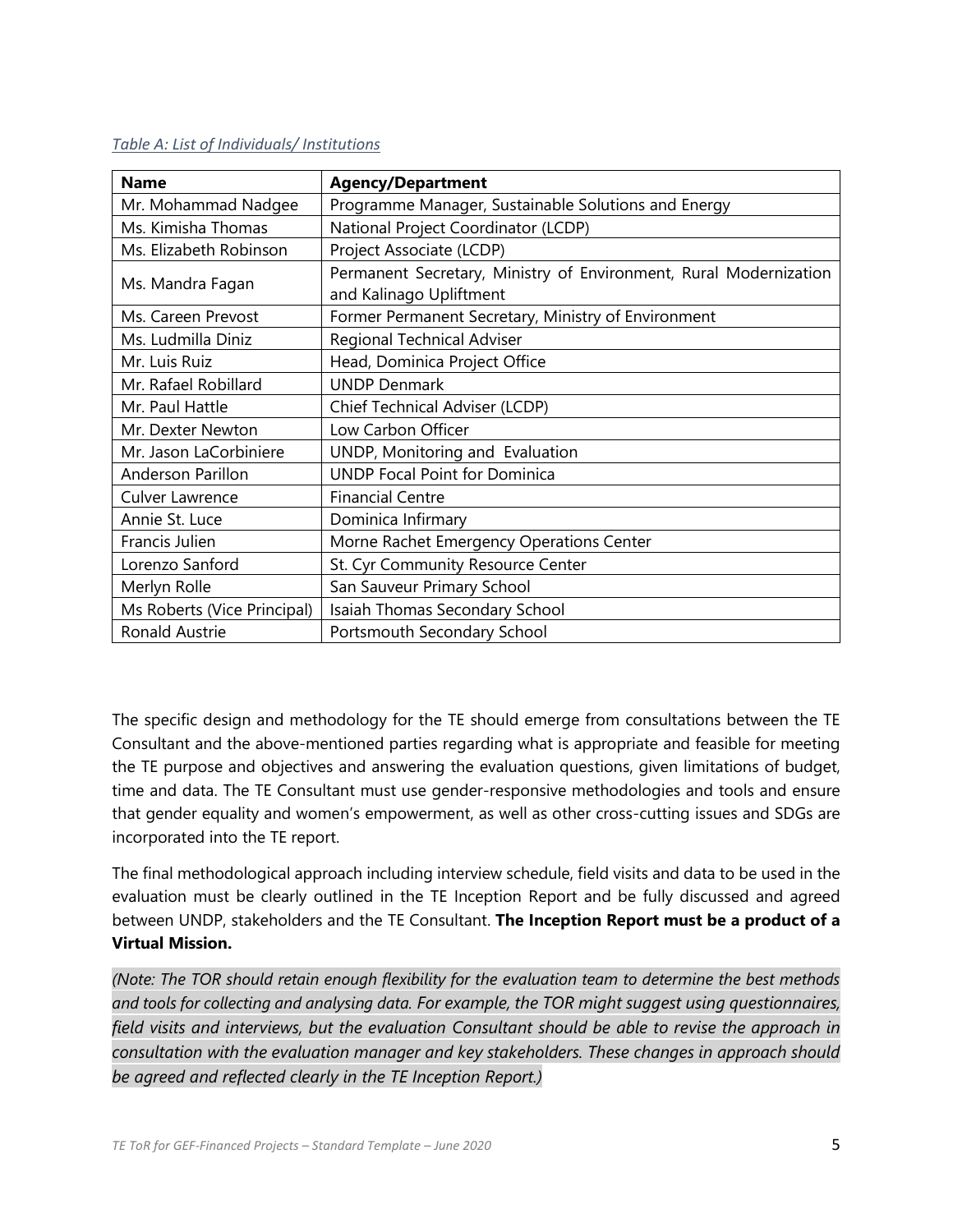The final report must describe the full TE approach taken and the rationale for the approach making explicit the underlying assumptions, challenges, strengths and weaknesses about the methods and approach of the evaluation.

### **5. DETAILED SCOPE OF THE TE**

The TE will assess project performance against expectations set out in the project's Logical Framework/Results Framework (see ToR Annex A). The TE will assess results according to the criteria outlined in the Guidance for TEs of UNDP-supported GEF-financed Projects *[\(http://web.undp.org/evaluation/guideline/documents/GEF/TE\\_GuidanceforUNDP-supportedGEF](http://web.undp.org/evaluation/guideline/documents/GEF/TE_GuidanceforUNDP-supportedGEF-financedProjects.pdf)[financedProjects.pdf](http://web.undp.org/evaluation/guideline/documents/GEF/TE_GuidanceforUNDP-supportedGEF-financedProjects.pdf) )*. *(The scope of the TE should detail and include aspects of the project to be covered by the TE, such as the time frame, and the primary issues of concern to users that the TE needs to address.*

The Findings section of the TE report will cover the topics listed below. A full outline of the TE report's content is provided in ToR Annex C.

The asterisk "(\*)" indicates criteria for which a rating is required.

Findings

- i. Project Design/Formulation
- National priorities and country driven-ness
- Theory of Change
- Gender equality and women's empowerment
- Social and Environmental Standards (Safeguards)
- Analysis of Results Framework: project logic and strategy, indicators
- Assumptions and Risks
- Lessons from other relevant projects (e.g. same focal area) incorporated into project design
- Planned stakeholder participation
- Linkages between project and other interventions within the sector
- Management arrangements
- ii. Project Implementation
- Adaptive management (changes to the project design and project outputs during implementation)
- Actual stakeholder participation and partnership arrangements
- Project Finance and Co-finance
- Monitoring & Evaluation: design at entry (\*), implementation (\*), and overall assessment of M&E (\*)
- Implementing Agency (UNDP) (\*) and Executing Agency (\*), overall project oversight/implementation and execution (\*)
- Risk Management, including Social and Environmental Standards (Safeguards)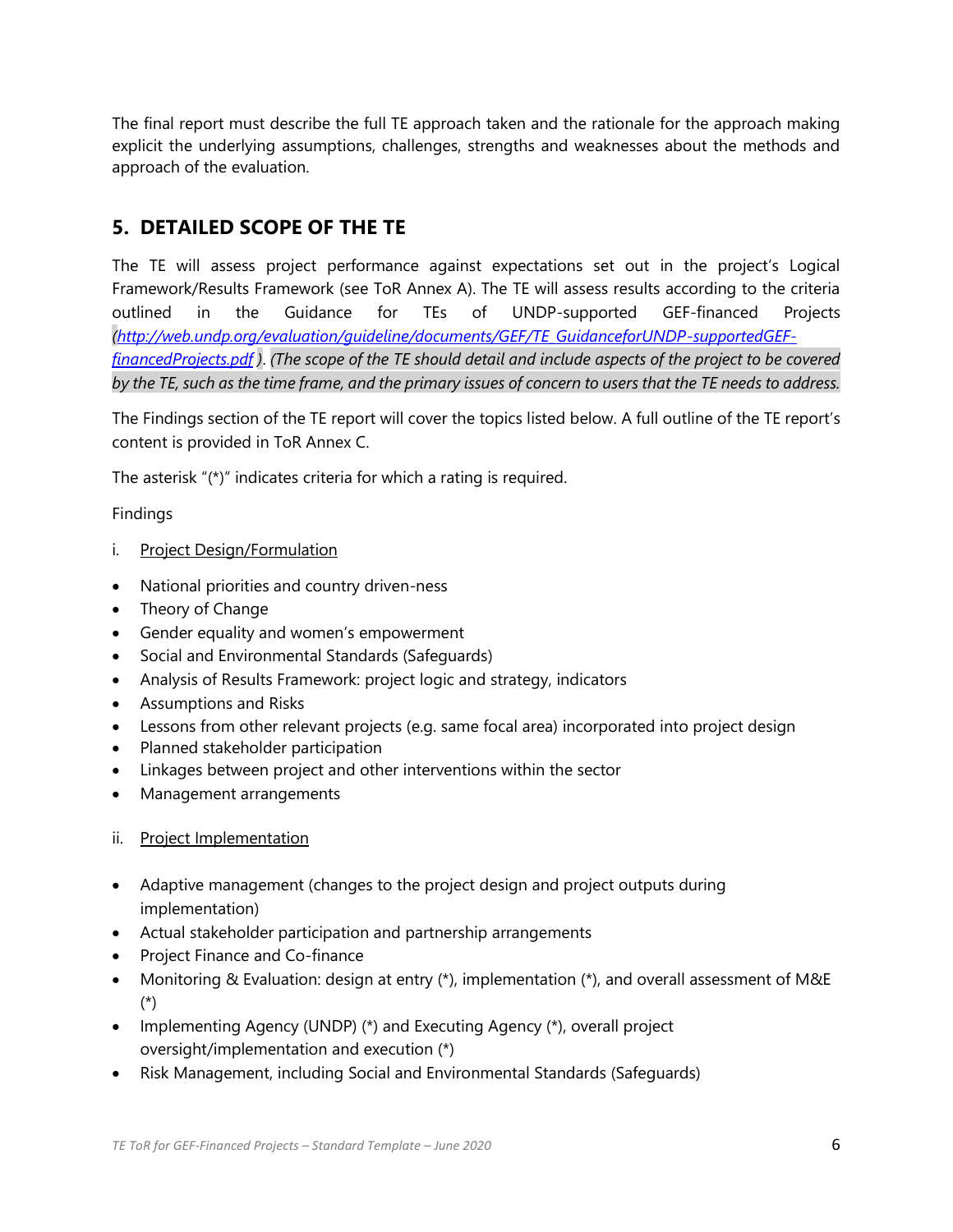#### iii. Project Results

- Assess the achievement of outcomes against indicators by reporting on the level of progress for each objective and outcome indicator at the time of the TE and noting final achievements
- Relevance  $(*)$ , Effectiveness  $(*)$ , Efficiency  $(*)$  and overall project outcome  $(*)$
- Sustainability: financial (\*), socio-political (\*), institutional framework and governance (\*), environmental (\*), overall likelihood of sustainability (\*)
- Country ownership
- Gender equality and women's empowerment
- Cross-cutting issues (poverty alleviation, improved governance, climate change mitigation and adaptation, disaster prevention and recovery, human rights, capacity development, South-South cooperation, knowledge management, volunteerism, etc., as relevant)
- GEF Additionality
- Catalytic Role / Replication Effect
- Progress to impact

#### Main Findings, Conclusions, Recommendations and Lessons Learned

- The TE Consultant will include a summary of the main findings of the TE report. Findings should be presented as statements of fact that are based on analysis of the data.
- The section on conclusions will be written in light of the findings. Conclusions should be comprehensive and balanced statements that are well substantiated by evidence and logically connected to the TE findings. They should highlight the strengths, weaknesses and results of the project, respond to key evaluation questions and provide insights into the identification of and/or solutions to important problems or issues pertinent to project beneficiaries, UNDP and the GEF, including issues in relation to gender equality and women's empowerment.
- Recommendations should provide concrete, practical, feasible and targeted recommendations directed to the intended users of the evaluation about what actions to take and decisions to make. The recommendations should be specifically supported by the evidence and linked to the findings and conclusions around key questions addressed by the evaluation.
- The TE report should also include lessons that can be taken from the evaluation, including best practices in addressing issues relating to relevance, performance and success that can provide knowledge gained from the particular circumstance (programmatic and evaluation methods used, partnerships, financial leveraging, etc.) that are applicable to other GEF and UNDP interventions. When possible, the TE Consultant should include examples of good practices in project design and implementation.
- It is important for the conclusions, recommendations and lessons learned of the TE report to incorporate gender equality and empowerment of women.

The TE report will include an Evaluation Ratings Table, as shown below: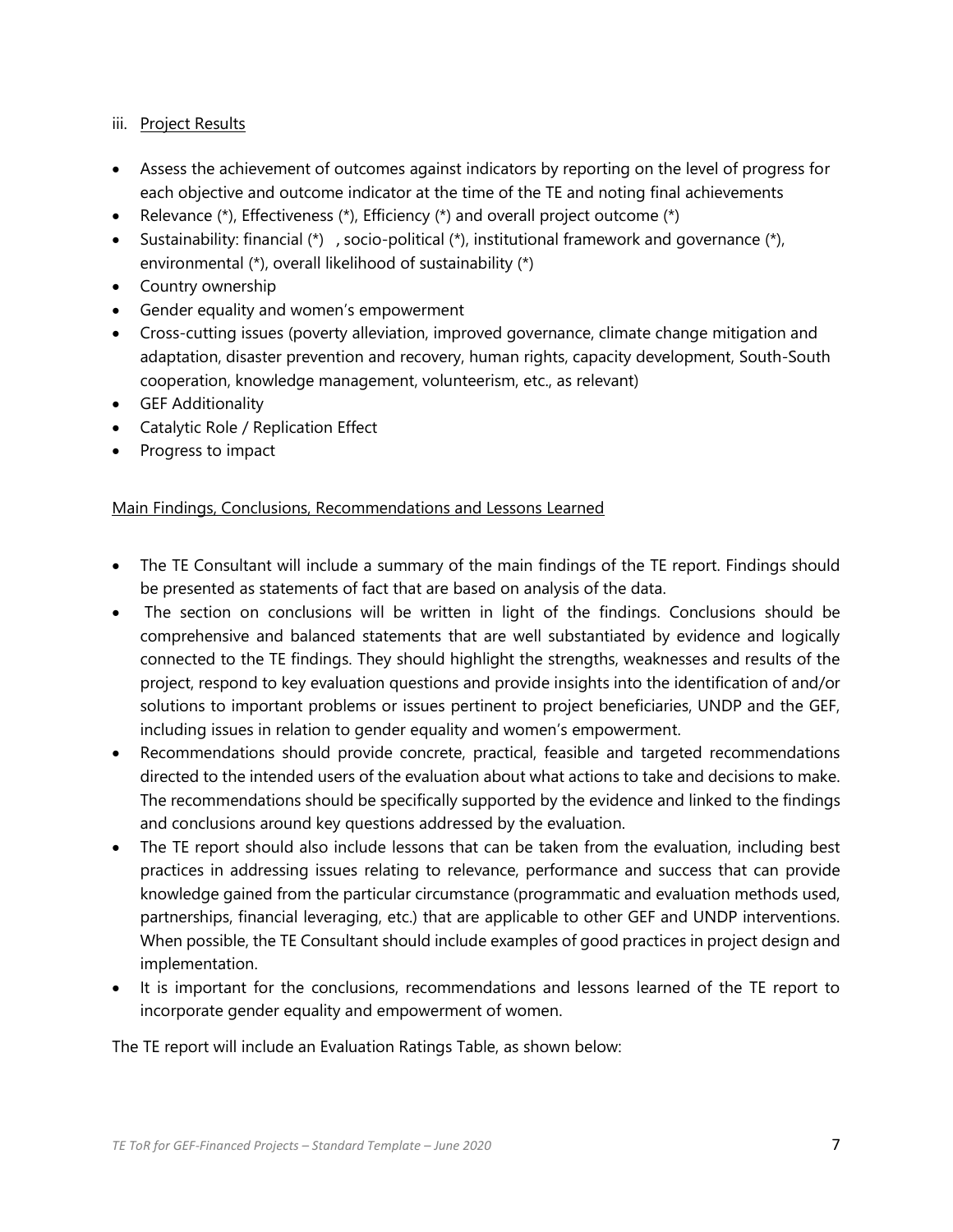**ToR Table 2: Evaluation Ratings Table for** *Low Carbon Development Pathway (LCDP)*

| Monitoring & Evaluation (M&E)               | Rating <sup>2</sup> |
|---------------------------------------------|---------------------|
| M&E design at entry                         |                     |
| M&E Plan Implementation                     |                     |
| Overall Quality of M&E                      |                     |
| Implementation & Execution                  | Rating              |
| Quality of UNDP Implementation/Oversight    |                     |
| Quality of Implementing Partner Execution   |                     |
| Overall quality of Implementation/Execution |                     |
| <b>Assessment of Outcomes</b>               | Rating              |
| Relevance                                   |                     |
| Effectiveness                               |                     |
| Efficiency                                  |                     |
| Overall Project Outcome Rating              |                     |
| Sustainability                              | Rating              |
| <b>Financial resources</b>                  |                     |
| Socio-political/economic                    |                     |
| Institutional framework and governance      |                     |
| Environmental                               |                     |
| Overall Likelihood of Sustainability        |                     |

### **6. TIMEFRAME**

The total duration of the TE will be approximately *25 working days* over a time period of *9 weeks* starting on 15 January 2021. The tentative TE timeframe is as follows:

| Timeframe                | <b>Activity</b>                                                        |
|--------------------------|------------------------------------------------------------------------|
| 27 December 2020         | Application closes                                                     |
| 8 January 2021           | Selection of TE Consultant                                             |
| 15 January 2021          | Preparation period for TE Consultant (handover of documentation)       |
| 22 January 2021- 4 days  | Document review and preparation of TE Inception Report. The Inception  |
|                          | Report must be a product of a Virtual Mission.                         |
| 29 January 2021 - 2 days | Finalization and Validation of TE Inception Report; latest start of TE |
|                          | mission                                                                |
| 12 February 2021-10      | TE Virtual mission: stakeholder meetings, interviews, etc.             |
| days                     |                                                                        |
| 15 February 2021         | Wrap-up meeting & presentation of initial findings; earliest end of TE |
|                          | virtual mission                                                        |

<sup>2</sup> Outcomes, Effectiveness, Efficiency, M&E, Implementation/Oversight & Execution, Relevance are rated on a 6-point scale: 6=Highly Satisfactory (HS), 5=Satisfactory (S), 4=Moderately Satisfactory (MS), 3=Moderately Unsatisfactory (MU), 2=Unsatisfactory (U), 1=Highly Unsatisfactory (HU). Sustainability is rated on a 4-point scale: 4=Likely (L), 3=Moderately Likely (ML), 2=Moderately Unlikely (MU), 1=Unlikely (U)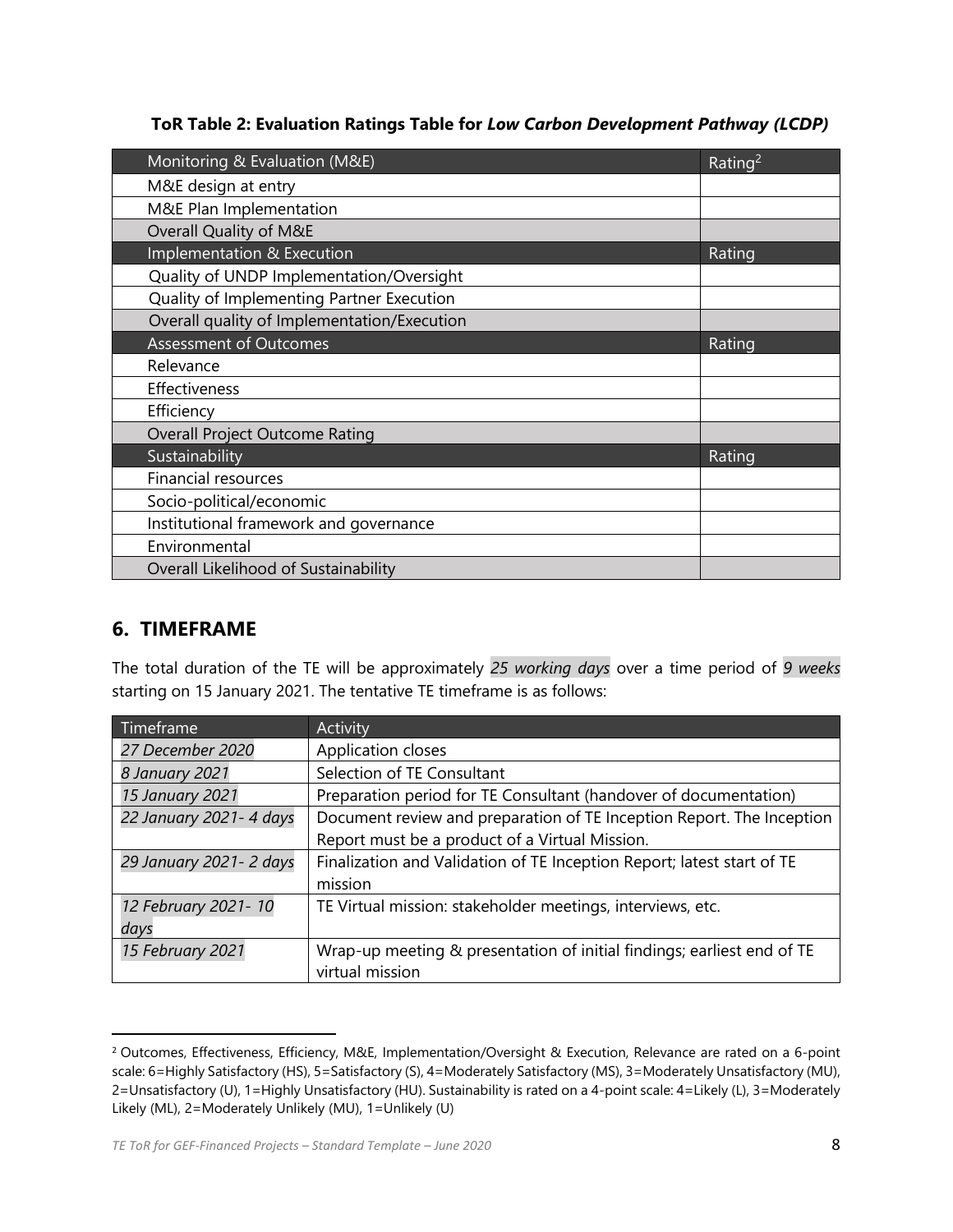| 22 February 2021- 5<br>days | Preparation of draft TE report                                  |
|-----------------------------|-----------------------------------------------------------------|
| 24 February 2021            | Circulation of draft TE report for comments                     |
| 5 March 2021                | Incorporation of comments on draft TE report into Audit Trail & |
|                             | finalization of TE report                                       |
| 12 March 2021               | Preparation and Issuance of Management Response                 |
| 17 March 2021               | Expected date of full TE completion                             |

## **7. TE DELIVERABLES**

| $\#$           | Deliverable                       | Description                                                                                                                                                                                               | Timing                                                                          | Responsibilities                                                                                                                                                                   |
|----------------|-----------------------------------|-----------------------------------------------------------------------------------------------------------------------------------------------------------------------------------------------------------|---------------------------------------------------------------------------------|------------------------------------------------------------------------------------------------------------------------------------------------------------------------------------|
| 1              | TE Inception<br>Report            | <b>TE Consultant clarifies</b><br>objectives,<br>methodology and<br>timing of the TE                                                                                                                      | No later than 2<br>weeks before the<br>TE mission:<br>January 22, 2021          | TE Consultant submits<br>Inception<br>Report<br>to<br>Commissioning Unit and<br>project<br>management.<br>Inception<br>The<br>Report<br>must be a product of a<br>Virtual Mission. |
| $\overline{2}$ | Presentation                      | Initial Findings                                                                                                                                                                                          | End of TE mission:<br>February 12, 2021                                         | TE Consultant presents<br>to Commissioning Unit<br>and project<br>management                                                                                                       |
| $\overline{3}$ | Draft TE Report                   | Full draft report (using<br>quidelines on report<br>content in ToR Annex<br>C) with annexes                                                                                                               | Within 3 weeks of<br>end of TE mission:<br>February 22, 2021                    | TE Consultant submits<br>to Commissioning Unit;<br>reviewed by RTA, Project<br>Coordinating Unit, GEF<br><b>OFP</b>                                                                |
| 5              | Final TE Report*<br>+ Audit Trail | Revised final report<br>and TE Audit trail in<br>which the TE details<br>how all received<br>comments have (and<br>have not) been<br>addressed in the final<br>TE report (See template<br>in ToR Annex H) | Within 1 week of<br>receiving<br>comments on<br>draft report: March<br>17, 2021 | TE Consultant submits<br>both documents to the<br><b>Commissioning Unit</b>                                                                                                        |

\*All final TE reports will be quality assessed by the UNDP Independent Evaluation Office (IEO). Details of the IEO's quality assessment of decentralized evaluations can be found in Section 6 of the UNDP Evaluation Guidelines.<sup>3</sup>

<sup>3</sup> Access at[: http://web.undp.org/evaluation/guideline/section-6.shtml](http://web.undp.org/evaluation/guideline/section-6.shtml)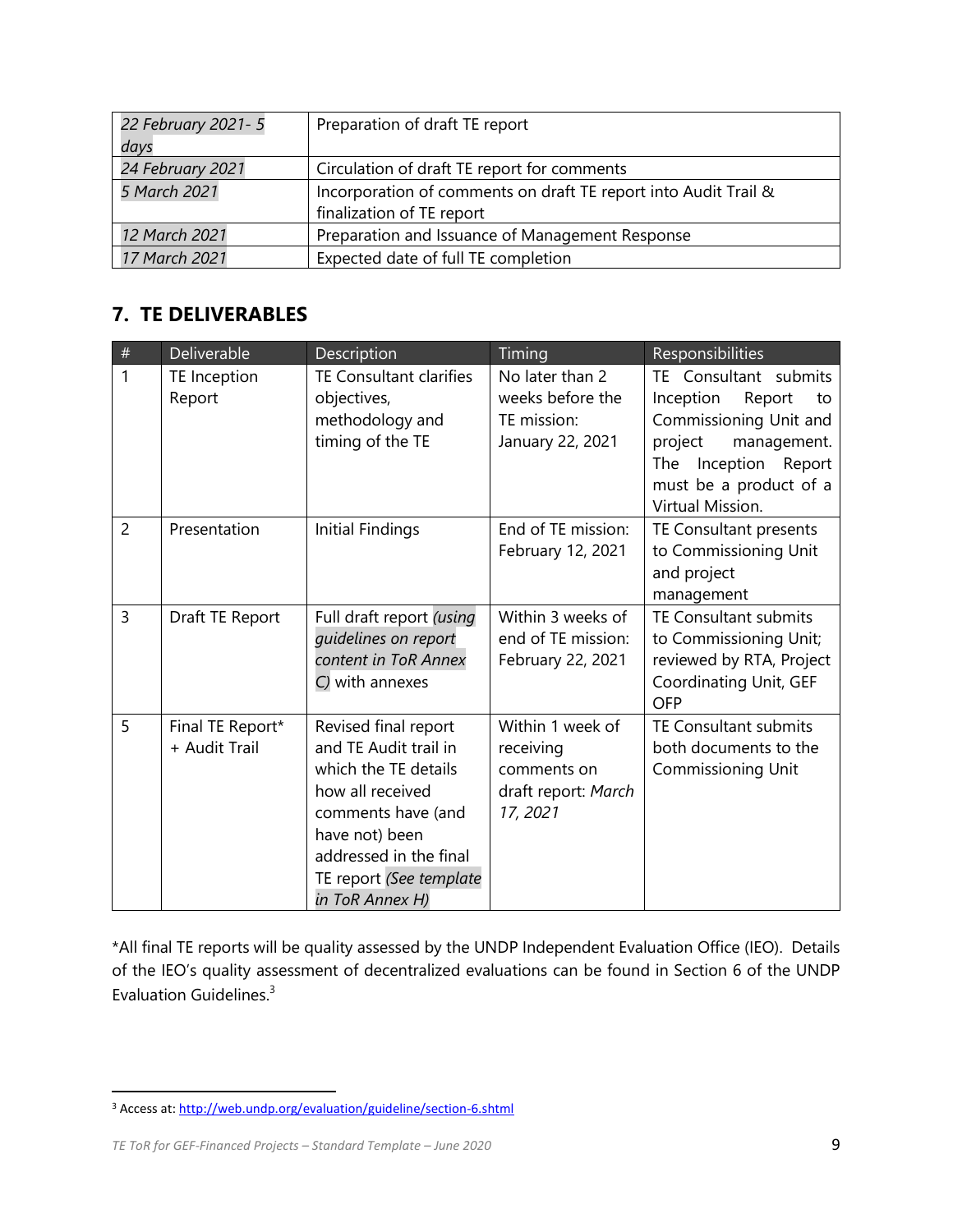#### **8. TE ARRANGEMENTS**

The principal responsibility for managing the TE resides with the Commissioning Unit. The Commissioning Unit for this project's TE is UNDP Barbados & the Eastern Caribbean. The Commissioning Unit and Project Team will support the implementation of remote/visual meetings over the period of the TE.

*(in the case of single-country projects, the Commissioning Unit is the UNDP Country Office. In the case of regional projects and jointly-implemented projects, typically the principal responsibility for managing the TE resides with the country or agency or regional coordination body – please confirm with the RTA in the region – that is receiving the larger portion of GEF financing. For global projects, the Commissioning Unit can be the Nature, Climate and Energy Vertical Fund Directorate or the lead UNDP Country Office.)*

The Project Team will be responsible for liaising with the TE Consultant to provide all relevant documents, set up stakeholder interviews, and arrange field visits.

### **9. TE CONSULTANT**

One International Consultant will conduct the TE – the *consultant will have experience and exposure to projects and evaluations* . The consultant will *be responsible for the overall design and writing of the Inception Report<sup>4</sup> , Draft and Final TE reports, and serve as the main liaison between the Commissioning Unit and the TE Consultant. She/he* will *assess emerging trends with respect to regulatory frameworks, budget allocations, capacity building, work with the Project Team in developing the TE itinerary.*

The evaluator cannot have participated in the project preparation, formulation and/or implementation including the writing of the project document), must not have conducted this project's Mid-Term Review and should not have a conflict of interest with the project's related activities.

The selection of evaluators will be aimed at maximizing the overall qualities in the following areas:

#### CRITERIA

#### Education

• Master's degree in *Environmental Management/ Science or Engineering* or other closely related field;

#### Experience

- Relevant experience with results-based management evaluation methodologies;
- Experience applying SMART indicators and reconstructing or validating baseline scenarios;
- Competence in adaptive management, as applied to *Climate Change*
- Experience in evaluating projects;

<sup>4</sup> The Inception Report must be a product of a Virtual Mission.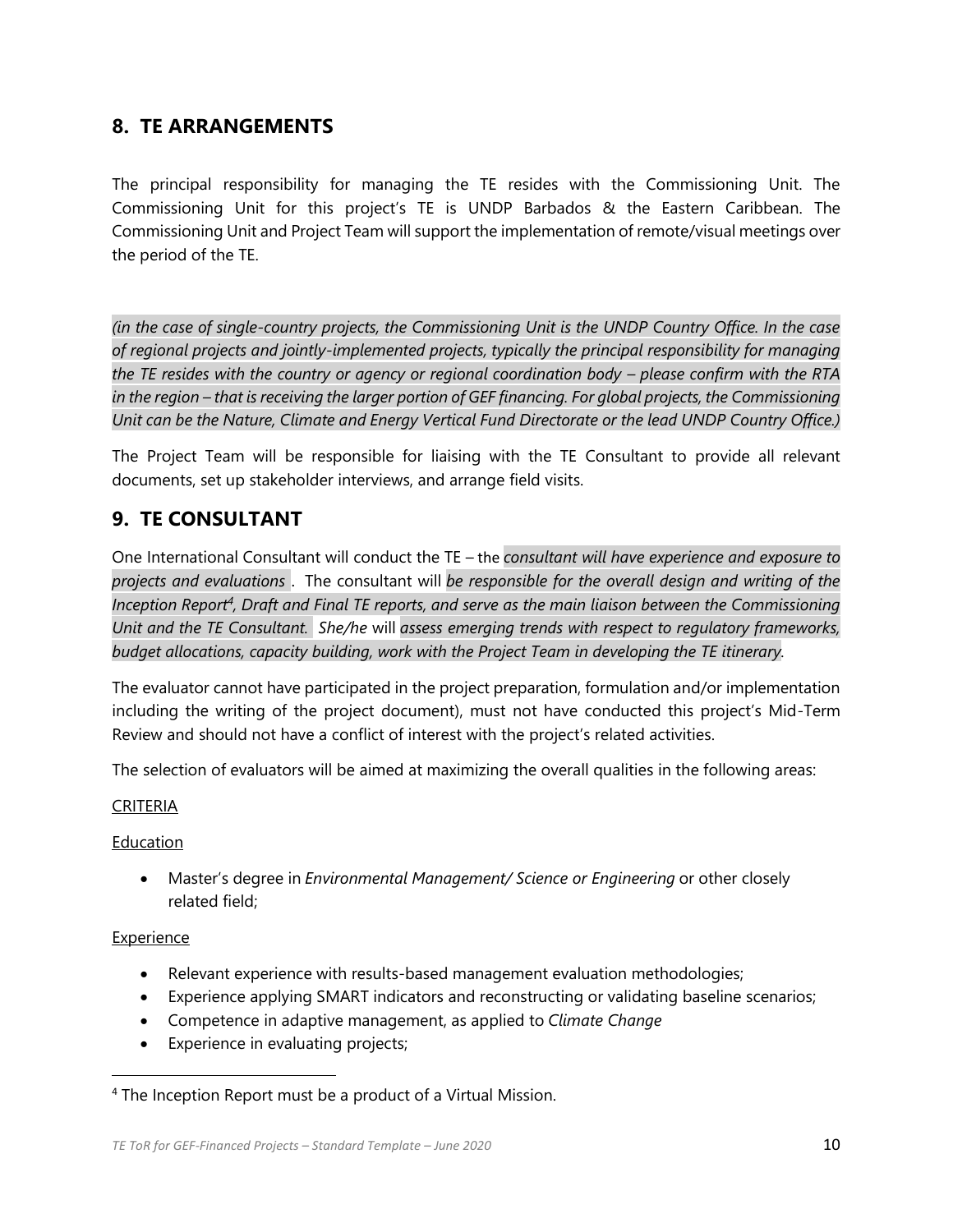- Experience working in *the Caribbean Region;*
- Experience in relevant technical areas for at least *10 years;*
- Demonstrated understanding of issues related to gender and *Climate Change;* experience in gender responsive evaluation and analysis;
- Excellent communication skills;
- Demonstrable analytical skills;
- Project evaluation/review experience within United Nations system will be considered an asset.

Language

• Fluency in written and spoken English.

### **10. EVALUATOR ETHICS**

The TE Consultant will be held to the highest ethical standards and is required to sign a code of conduct upon acceptance of the assignment. This evaluation will be conducted in accordance with the principles outlined in the UNEG 'Ethical Guidelines for Evaluation'. The evaluator must safeguard the rights and confidentiality of information providers, interviewees and stakeholders through measures to ensure compliance with legal and other relevant codes governing collection of data and reporting on data. The evaluator must also ensure security of collected information before and after the evaluation and protocols to ensure anonymity and confidentiality of sources of information where that is expected. The information knowledge and data gathered in the evaluation process must also be solely used for the evaluation and not for other uses without the express authorization of UNDP and partners.

#### **11. PAYMENT SCHEDULE**

- 20% payment upon satisfactory delivery of the final TE Inception Report and approval by the Commissioning Unit
- 40% payment upon satisfactory delivery of the draft TE report to the Commissioning Unit
- 40% payment upon satisfactory delivery of the final TE report and approval by the Commissioning Unit and RTA (via signatures on the TE Report Clearance Form) and delivery of completed TE Audit Trail

Criteria for issuing the final payment of 40%<sup>5</sup>:

<sup>5</sup> The Commissioning Unit is obligated to issue payments to the TE team as soon as the terms under the ToR are fulfilled. If there is an ongoing discussion regarding the quality and completeness of the final deliverables that cannot be resolved between the Commissioning Unit and the TE team, the Regional M&E Advisor and Vertical Fund Directorate will be consulted. If needed, the Commissioning Unit's senior management, Procurement Services Unit and Legal Support Office will be notified as well so that a decision can be made about whether or not to withhold payment of any amounts that may be due to the evaluator(s), suspend or terminate the contract and/or remove the individual contractor from any applicable rosters. See the UNDP Individual Contract Policy for further details:

[https://popp.undp.org/\\_layouts/15/WopiFrame.aspx?sourcedoc=/UNDP\\_POPP\\_DOCUMENT\\_LIBRARY/Public/PSU\\_Individual%20Cont](https://popp.undp.org/_layouts/15/WopiFrame.aspx?sourcedoc=/UNDP_POPP_DOCUMENT_LIBRARY/Public/PSU_Individual%20Contract_Individual%20Contract%20Policy.docx&action=default) [ract\\_Individual%20Contract%20Policy.docx&action=default](https://popp.undp.org/_layouts/15/WopiFrame.aspx?sourcedoc=/UNDP_POPP_DOCUMENT_LIBRARY/Public/PSU_Individual%20Contract_Individual%20Contract%20Policy.docx&action=default)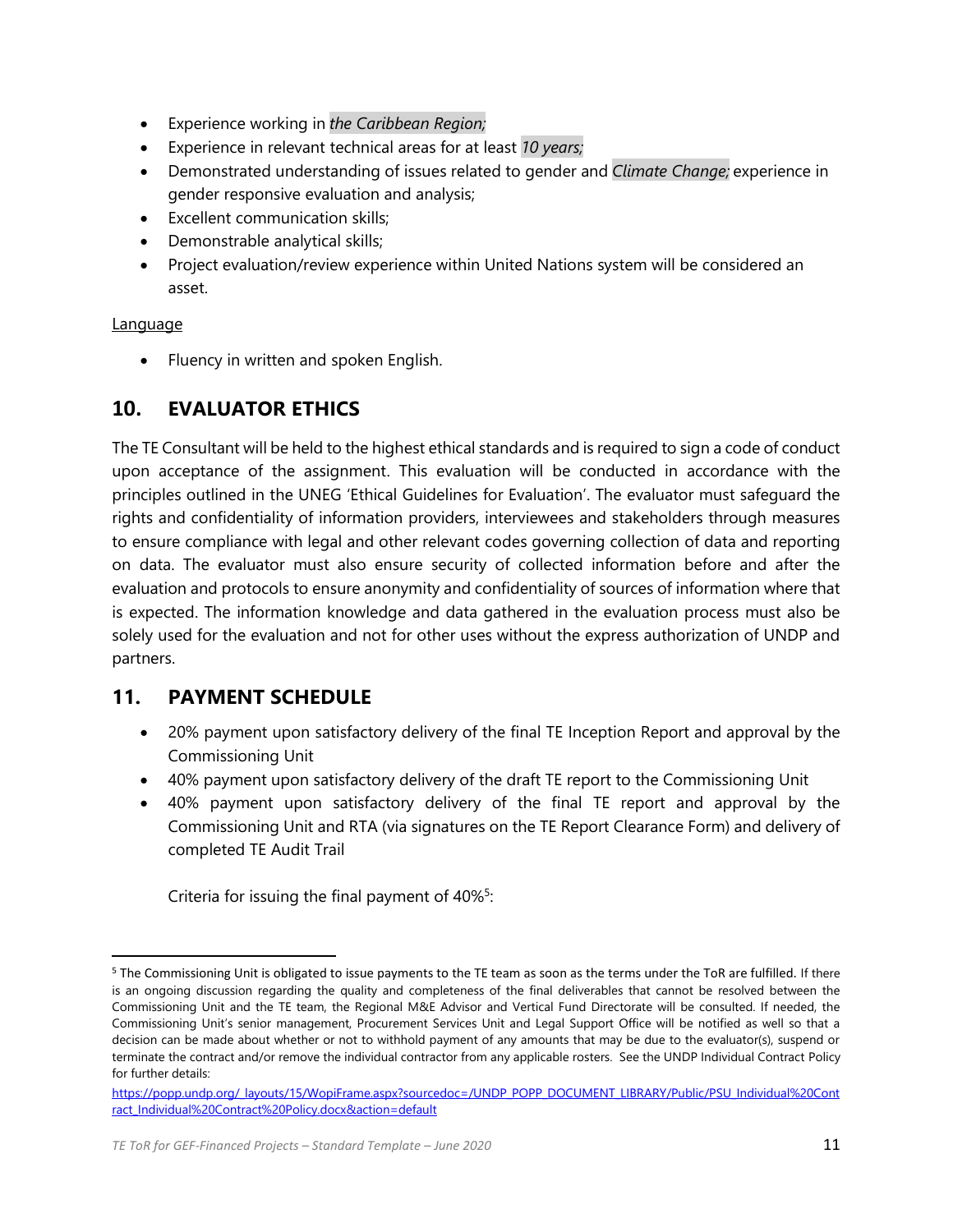- The final TE report includes all requirements outlined in the TE TOR and is in accordance with the TE guidance.
- The final TE report is clearly written, logically organized, and is specific for this project (i.e. text has not been cut & pasted from other TE reports).
- The Audit Trail includes responses to and justification for each comment listed.

## **12. APPLICATION PROCESS<sup>6</sup>**

Recommended Presentation of Proposal:

- a) Letter of Confirmation of Interest and Availability using th[e template](https://intranet.undp.org/unit/bom/pso/Support%20documents%20on%20IC%20Guidelines/Template%20for%20Confirmation%20of%20Interest%20and%20Submission%20of%20Financial%20Proposal.docx)<sup>7</sup> provided by UNDP;
- b) **CV** and a **Personal History Form** [\(P11 form](http://www.undp.org/content/dam/undp/library/corporate/Careers/P11_Personal_history_form.doc)<sup>8</sup>);
- c) Brief description **of approach to work/technical proposal** of why the individual considers him/herself as the most suitable for the assignment, and a proposed methodology on how they will approach and complete the assignment; (max 1 page)
- d) **Financial Proposal** that indicates the all-inclusive fixed total contract price and all other costs related to a virtual consultation, supported by a breakdown of costs, as per template attached to the [Letter of Confirmation of Interest template.](https://popp.undp.org/_layouts/15/WopiFrame.aspx?sourcedoc=/UNDP_POPP_DOCUMENT_LIBRARY/Public/PSU_%20Individual%20Contract_Offerors%20Letter%20to%20UNDP%20Confirming%20Interest%20and%20Availability.docx&action=default) If an applicant is employed by an organization/company/institution, and he/she expects his/her employer to charge a management fee in the process of releasing him/her to UNDP under Reimbursable Loan Agreement (RLA), the applicant must indicate at this point, and ensure that all such costs are duly incorporated in the financial proposal submitted to UNDP.

All application materials should be submitted to the address (insert mailing address) in a sealed envelope indicating the following reference "Consultant for Terminal Evaluation of *Low Carbon Development Path (LCDP) project"* or by email at the following address ONLY: *(insert email address)* by 5:00PM UTC-4 on December 27, 2020. Incomplete applications will be excluded from further consideration.

**Criteria for Evaluation of Proposal:** Only those applications which are responsive and compliant will be evaluated. Offers will be evaluated according to the Combined Scoring method – where the educational background and experience on similar assignments will be weighted at 70% and the price proposal will weigh as 30% of the total scoring. The applicant receiving the Highest Combined Score that has also accepted UNDP's General Terms and Conditions will be awarded the contract.

## **13. TOR ANNEXES**

- ToR Annex A: Project Logical/Results Framework
- ToR Annex B: Project Information Package to be reviewed by TE Consultant
- ToR Annex C: Content of the TE report
- ToR Annex D: Evaluation Criteria Matrix template

<sup>6</sup> Engagement of evaluators should be done in line with guidelines for hiring consultants in the POPP <https://popp.undp.org/SitePages/POPPRoot.aspx>

<sup>7</sup>[https://intranet.undp.org/unit/bom/pso/Support%20documents%20on%20IC%20Guidelines/Template%20for%20Confirmation%20](https://intranet.undp.org/unit/bom/pso/Support%20documents%20on%20IC%20Guidelines/Template%20for%20Confirmation%20of%20Interest%20and%20Submission%20of%20Financial%20Proposal.docx) [of%20Interest%20and%20Submission%20of%20Financial%20Proposal.docx](https://intranet.undp.org/unit/bom/pso/Support%20documents%20on%20IC%20Guidelines/Template%20for%20Confirmation%20of%20Interest%20and%20Submission%20of%20Financial%20Proposal.docx)

<sup>8</sup> [http://www.undp.org/content/dam/undp/library/corporate/Careers/P11\\_Personal\\_history\\_form.doc](http://www.undp.org/content/dam/undp/library/corporate/Careers/P11_Personal_history_form.doc)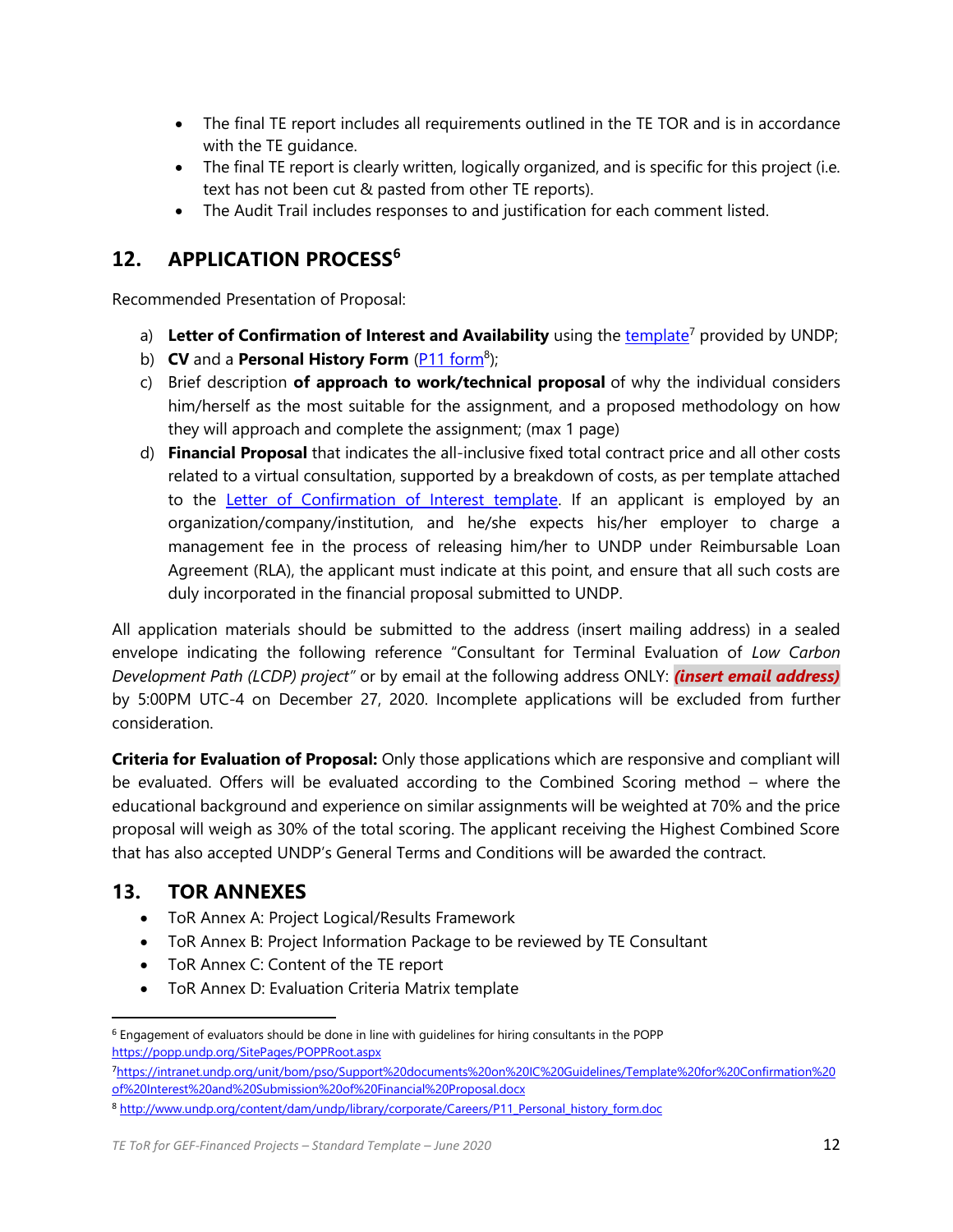- ToR Annex E: UNEG Code of Conduct for Evaluators
- ToR Annex F: TE Rating Scales
- ToR Annex G: TE Report Clearance Form
- ToR Annex H: TE Audit Trail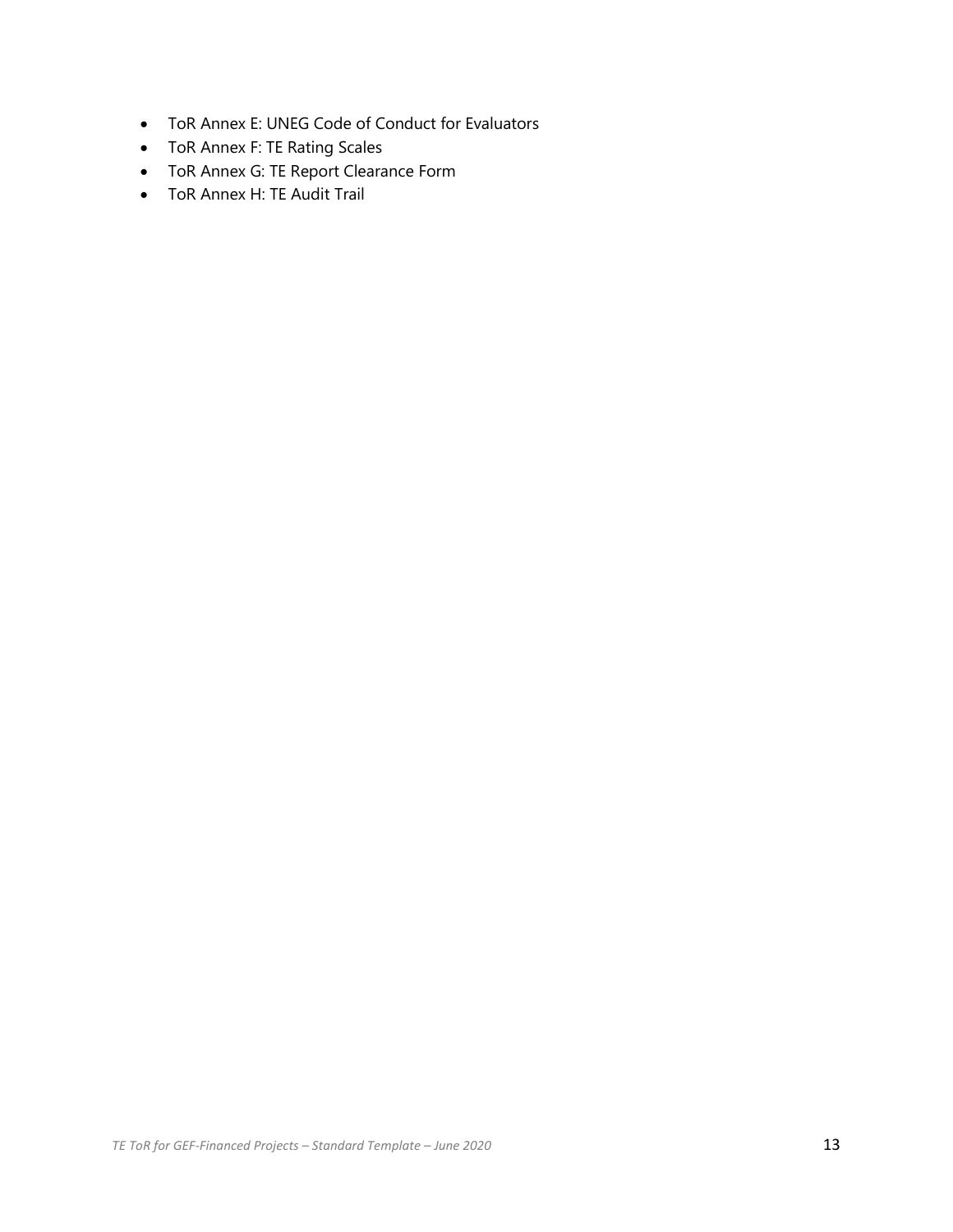#### **ToR Annex A: Project Logical/Results Framework**

*Primary applicable Key Environment and Sustainable Development Key Result Area (same as that on the cover page, circle one): 1. Mainstreaming environment and energy OR 2. Catalyzing environmental finance OR 3. Promote climate change adaptation OR 4. Expanding access to environmental and energy services for the poor.*

Applicable GEF Strategic Objective and Program: GEF-5 CC4 Strategic Program SP3: *Increased production of renewable energy in electricity grids* 

*Applicable GEF Expected Outcomes: Total avoided GHG emissions from on-grid RE electricity generation*

*Applicable GEF Outcome Indicators: Market penetration of on-grid renewable energy (% from renewables); GHG emissions from electricity generation (tons CO2eq/kWh); and \$/ tons CO2eq*

|                                                                                                                                                                                                                                                                                                                                                                         | <b>Indicator</b>                                                                                                                                                                                                                             | <b>Baseline</b> | <b>Targets</b>               | <b>Source of verification</b>                                                                                                                                                                                                                                          | <b>Assumptions</b>                                                                                                                                          |
|-------------------------------------------------------------------------------------------------------------------------------------------------------------------------------------------------------------------------------------------------------------------------------------------------------------------------------------------------------------------------|----------------------------------------------------------------------------------------------------------------------------------------------------------------------------------------------------------------------------------------------|-----------------|------------------------------|------------------------------------------------------------------------------------------------------------------------------------------------------------------------------------------------------------------------------------------------------------------------|-------------------------------------------------------------------------------------------------------------------------------------------------------------|
|                                                                                                                                                                                                                                                                                                                                                                         |                                                                                                                                                                                                                                              |                 | <b>End of Project</b>        |                                                                                                                                                                                                                                                                        |                                                                                                                                                             |
| Project Objective: 9<br>The removal of the policy,<br>technical and financial barriers<br>to energy-efficient applications<br>and solar photovoltaic<br>technologies in Dominica's<br>streets, outdoor areas and<br>public buildings nationwide,<br>initially targeting up to 5<br>communities including Dubuc,<br>Boetica, Roseau, Portsmouth, for<br>further scale up | Cumulative direct and<br>total post project direct<br>CO <sub>2</sub> emission reductions<br>resulting from the<br>Project support for<br>outdoor EE lighting and<br>solar PV pilot<br>installations and<br>investments in tonnes<br>$CO2$ . |                 | 889<br>100,010 <sup>10</sup> | Project final report<br>Annual surveys of energy<br>consumption & reductions<br>for each project where RE<br>and EE measures have been<br>undertaken<br>Government electricity bills<br>for specific buildings where<br><b>RE</b> and <b>EE</b> measures<br>undertaken | Government<br>capacity is<br>available to<br>support more<br>diversified EE and<br>RE development<br>and utilization<br>beyond<br>geothermal<br>development |

<sup>9</sup>*Objective (Atlas output) monitored quarterly ERBM and annually in APR/PIR*

<sup>10</sup> Include the impact of GoCD co-financing that is added to CCTF at EOP (5.84 MW is expected to be installed in additional capacity in the 10 years following the EOP through the Climate Change Trust Fund). See attached GEF spreadsheet for detailed calculations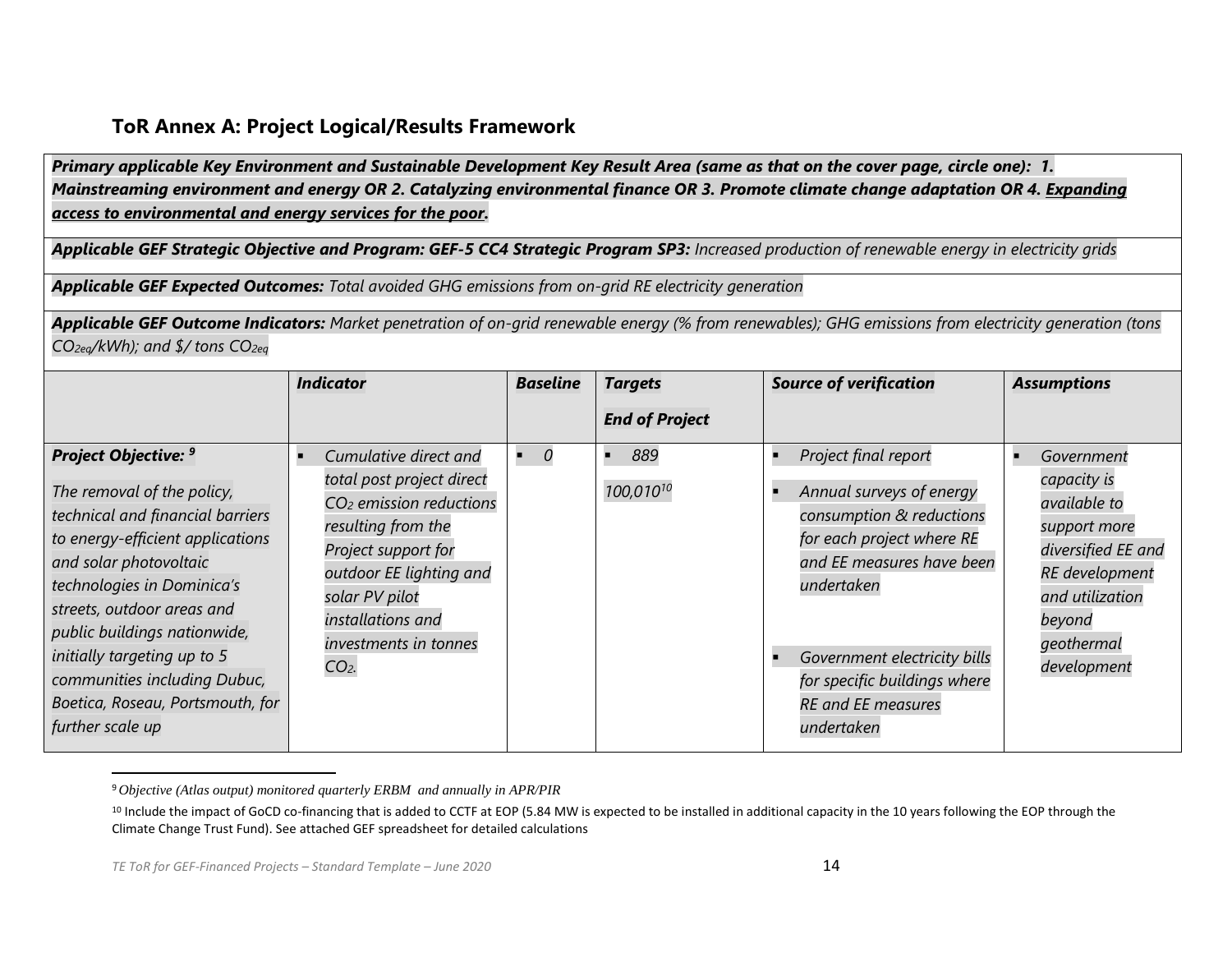|                                                                                                                            | Total MWh of renewable<br>energy generated by<br>EOP                                                                                            | $\mathbf{r}_{\mathrm{in}}$<br>$\overline{0}$<br>$\bullet$ 0 | RE- 683 MWh<br>$\blacksquare$<br>EE - 14.3 MWh |                                                                                                         |                                                                 |
|----------------------------------------------------------------------------------------------------------------------------|-------------------------------------------------------------------------------------------------------------------------------------------------|-------------------------------------------------------------|------------------------------------------------|---------------------------------------------------------------------------------------------------------|-----------------------------------------------------------------|
|                                                                                                                            | Total MWh of energy<br>saved from installation<br>of LED lights                                                                                 |                                                             | 10<br>$\blacksquare$                           |                                                                                                         |                                                                 |
|                                                                                                                            | % reduction in electricity<br>costs in public buildings<br>from RE and EE<br>measures by EOP                                                    | $\bullet$ 0                                                 |                                                |                                                                                                         |                                                                 |
|                                                                                                                            | % of households and<br>commercial<br>establishments<br>experiencing lower<br>electricity costs from EE<br>and RE installations by<br><b>EOP</b> | $\bullet$ 0                                                 | $-7$                                           |                                                                                                         |                                                                 |
| Outcome 1: <sup>11</sup><br>Improved knowledge, awareness<br>and institutional capacity on EE<br>applications and solar PV | • Number of studies for<br>selected EE applications<br>and RETs to be piloted                                                                   | $\bullet$ 0                                                 | $\bullet$ 1                                    | Desk study on cost<br>$\bullet$<br>effectiveness of EE<br>measures and RE<br>technologies for Dominica. | • Government<br>budgets for<br>technical training<br>for RE are |

*<sup>11</sup> All outcomes monitored annually in the APR/PIR.*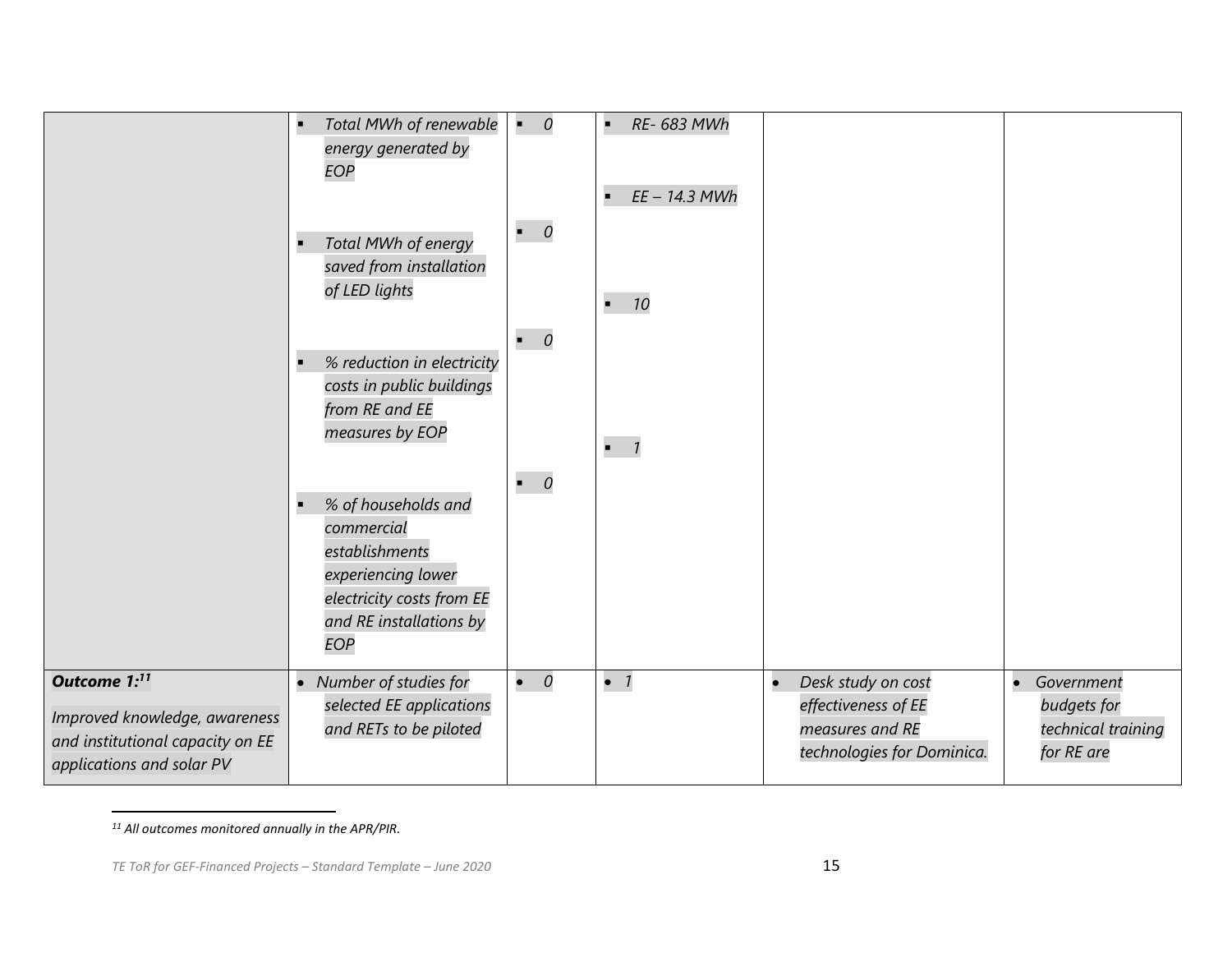| through demonstrations of their<br>deployment in Dominica | through an EPC<br>arrangement.<br>Number of pilot<br>installation of EE<br>applications and RE<br>technologies with and                                                                                                       | $\bullet$ 0 | 23 solar PV<br>$\bullet$<br>installations with<br>battery and 60<br>grid-tied solar<br>PV installations<br>with 50% of                                                                                                   | Training evaluation<br>feedback from<br>parliamentarians,<br>policymakers, architects,<br>technicians<br>Reports on pilot EE and RE                                                                   | replenished on an<br>annual basis |
|-----------------------------------------------------------|-------------------------------------------------------------------------------------------------------------------------------------------------------------------------------------------------------------------------------|-------------|--------------------------------------------------------------------------------------------------------------------------------------------------------------------------------------------------------------------------|-------------------------------------------------------------------------------------------------------------------------------------------------------------------------------------------------------|-----------------------------------|
|                                                           | without battery storage<br>carried out.<br>Combined installed<br>capacity of "scaled up<br>investment" through<br><b>CCTF</b> in RE and EE<br>applications targeting<br>vulnerable groups e.g.<br>low-income female-          | $\bullet$ 0 | installations<br>directly<br>benefitting<br>vulnerable<br>communities e.g.<br>low-income<br>female-headed<br>households in<br><b>Dubic</b><br>18 units of outdoor                                                        | installations and their<br>energy consumption and<br><b>GHG</b> emissions in<br>comparison with baseline<br>technologies<br>Draft of green building<br>$\bullet$<br>codes<br>Awareness raising survey |                                   |
|                                                           | headed households.<br>Number of electrical<br>technicians and EE/RE<br>equipment installation<br>personnel trained in best<br>practices for the<br>installation of various EE<br>applications and various<br>EE technologies. |             | <b>LED</b> street lights<br>700 units of public<br>lighting in buildings<br>365 kW of RE<br>$\bullet$<br>installations (PV<br>and<br>hydropower) and<br><b>EE</b> installations<br>(mostly EE<br>lighting) <sup>12</sup> |                                                                                                                                                                                                       |                                   |

<sup>&</sup>lt;sup>12</sup> Break down of sub elements and individual projects/installations between RET not provided however, these projects are additive to above RET installations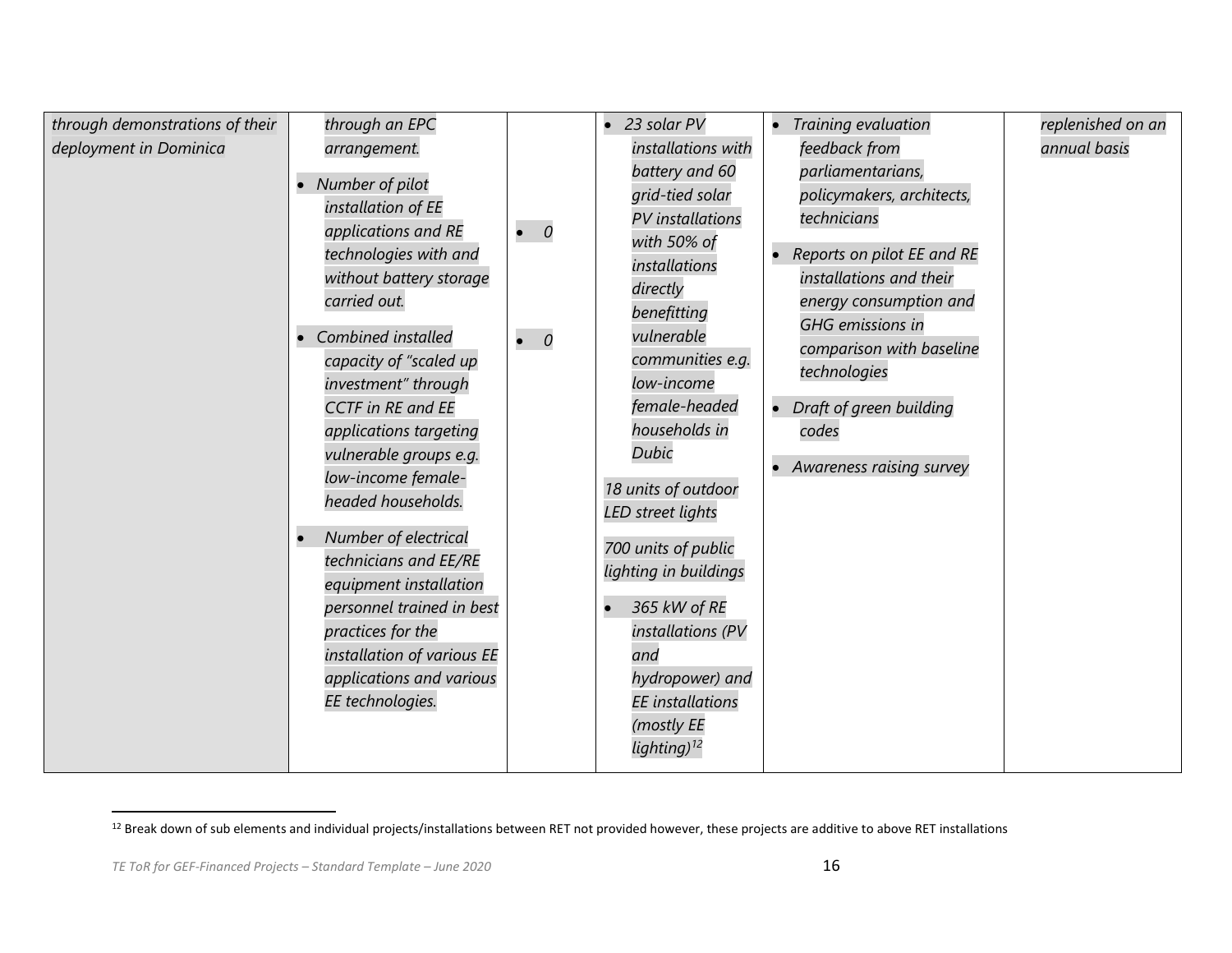|                                                                                                                                                                                           |                                                                                                                                                                                                                                                                                                                                                                          |                            | 60 persons<br>trained, with at<br>least 50% of<br>those receiving<br>training being<br>female |                                                                                                                                                                                                                       |                                                                                                                                                                                                                                                |
|-------------------------------------------------------------------------------------------------------------------------------------------------------------------------------------------|--------------------------------------------------------------------------------------------------------------------------------------------------------------------------------------------------------------------------------------------------------------------------------------------------------------------------------------------------------------------------|----------------------------|-----------------------------------------------------------------------------------------------|-----------------------------------------------------------------------------------------------------------------------------------------------------------------------------------------------------------------------|------------------------------------------------------------------------------------------------------------------------------------------------------------------------------------------------------------------------------------------------|
| <b>Outcome 2:</b><br>Uptake of EE applications and<br>solar PV technology is promoted<br>through adoption of new<br>institutional arrangements, and<br>policy and enforcement<br>measures | • Number of draft strategic<br>plans and institutional<br>arrangements developed<br>that are gender<br>responsive and are<br>informed by relevant<br>gender-based research,<br>analysis and advocacy<br>Number of RE and EE<br>technologies with<br>mandatory MEPS by<br>Year <sub>2</sub><br><b>Number of MoHE officers</b><br>involved with the<br>enforcement of MEPS | $\bullet$ 0<br>$\bullet$ 0 | $\bullet$ 1<br>• $3^{13}$<br>• 6, with 50%<br>female                                          | Drafts of institutional<br>$\bullet$<br>arrangements and strategic<br>plan for EE and RE growth<br><b>MEPS</b> documentation<br>Training evaluations by<br>participants on MEPS and<br>quality standards<br>workshops | Continued<br>government<br>support for<br>legislative and<br>regulatory reform<br>to promote and<br>accelerate RE<br>development<br>Capacity of<br>government does<br>not substantially<br>delay approval of<br>RE policies and RE<br>projects |

<sup>13</sup> Solar PV, hydropower installations and LED lighting

*TE ToR for GEF-Financed Projects – Standard Template – June 2020* 17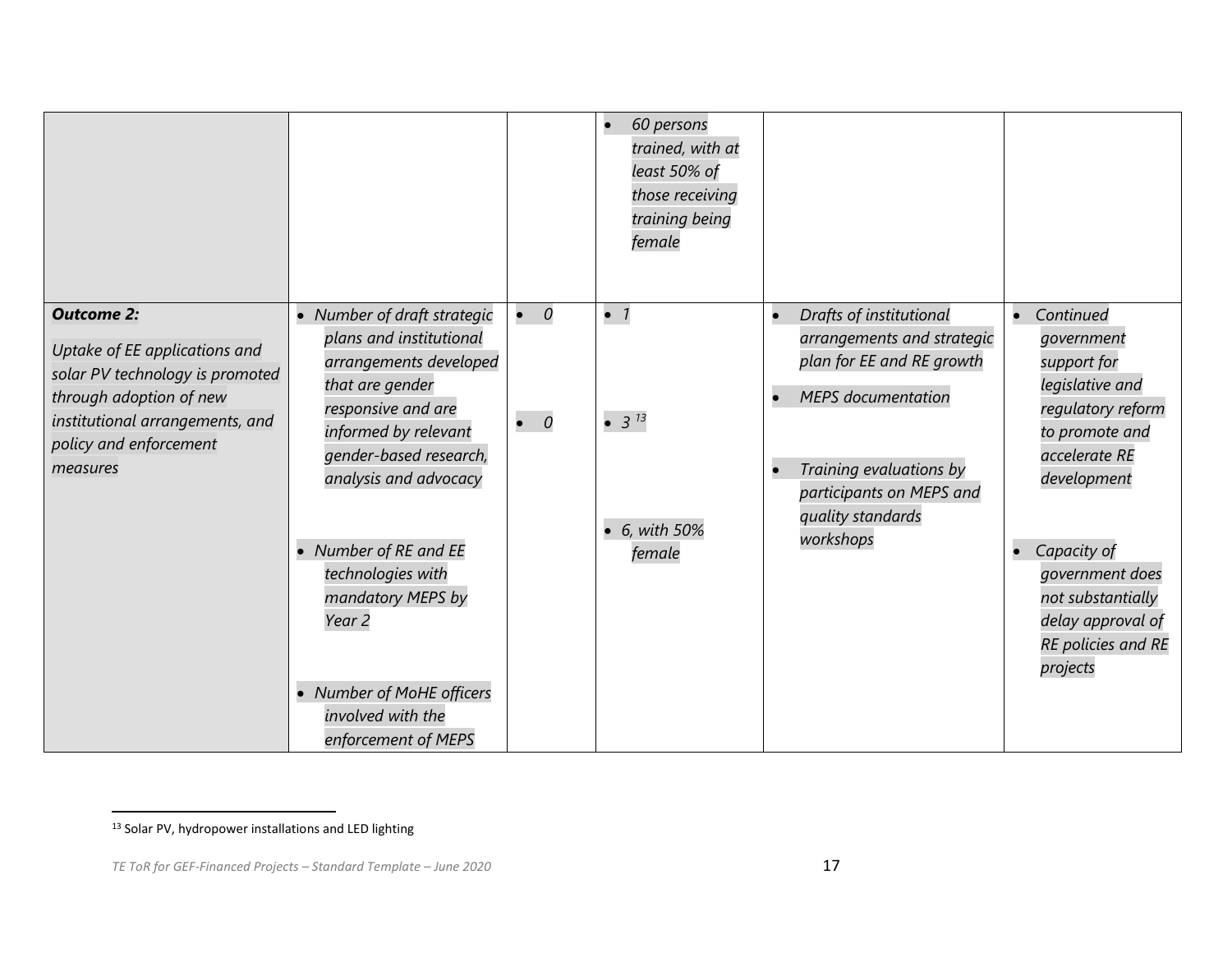|                                                                                                                                                                | and green building<br>codes by EOP                                                                                                                                                                                                                                                                                                                                                                                                                      |                                           |                                                                                  |                                                                                                                                                                                                                                                                                                                                                                                                                                                                                                |                                                                                                                                                                                |
|----------------------------------------------------------------------------------------------------------------------------------------------------------------|---------------------------------------------------------------------------------------------------------------------------------------------------------------------------------------------------------------------------------------------------------------------------------------------------------------------------------------------------------------------------------------------------------------------------------------------------------|-------------------------------------------|----------------------------------------------------------------------------------|------------------------------------------------------------------------------------------------------------------------------------------------------------------------------------------------------------------------------------------------------------------------------------------------------------------------------------------------------------------------------------------------------------------------------------------------------------------------------------------------|--------------------------------------------------------------------------------------------------------------------------------------------------------------------------------|
| <b>Outcome 3:</b><br>Scaled-up EE applications and<br>RET investments through<br>implementation of newly<br>proposed financial and<br>institutional mechanisms | Cumulative number of<br>commercial<br>establishments and<br>households accessing<br>financial assistance from<br>the CCTF by EOP. There<br>will be emphasis on<br>promoting economic<br>opportunities for women<br>and vulnerable groups<br>e.g. low-income female-<br>headed households<br>Annual MWh of EE and<br>RE measures planned or<br>installed by EOP (based<br>on combined total of<br>591 kW installed<br>capacity during project<br>period) | $\bullet$ 0<br>$\bullet$ 0<br>$\bullet$ 0 | $\bullet$ 10<br>• $1778^{14}$<br>• 20 - Installation<br>jobs, with 50%<br>female | CCTF fund charter and fund<br>design documentation<br><b>Bankable documents with</b><br>business plans for RE<br>scaled-up projects along<br>with applications for CCTF<br>financing assistance<br>• EPC documents for local<br><b>ESCO</b> for the installation of<br>EE and/or RE equipment<br>Work inspection reports<br>• Plans for rooftop solar PV<br>and/or mini hydropower<br>installations<br>Surveys of electricity<br>consumption after<br>completion of RE and EE<br>installations | Sufficient annual<br>replenishment of<br>RE development<br>funds<br>Capacity of<br>government does<br>not substantially<br>delay approval of<br>RE policies and RE<br>projects |

<sup>14</sup> Based on MWh generated of RE and EE (1748 MWh) and LED lighting (30 MWh) by 2019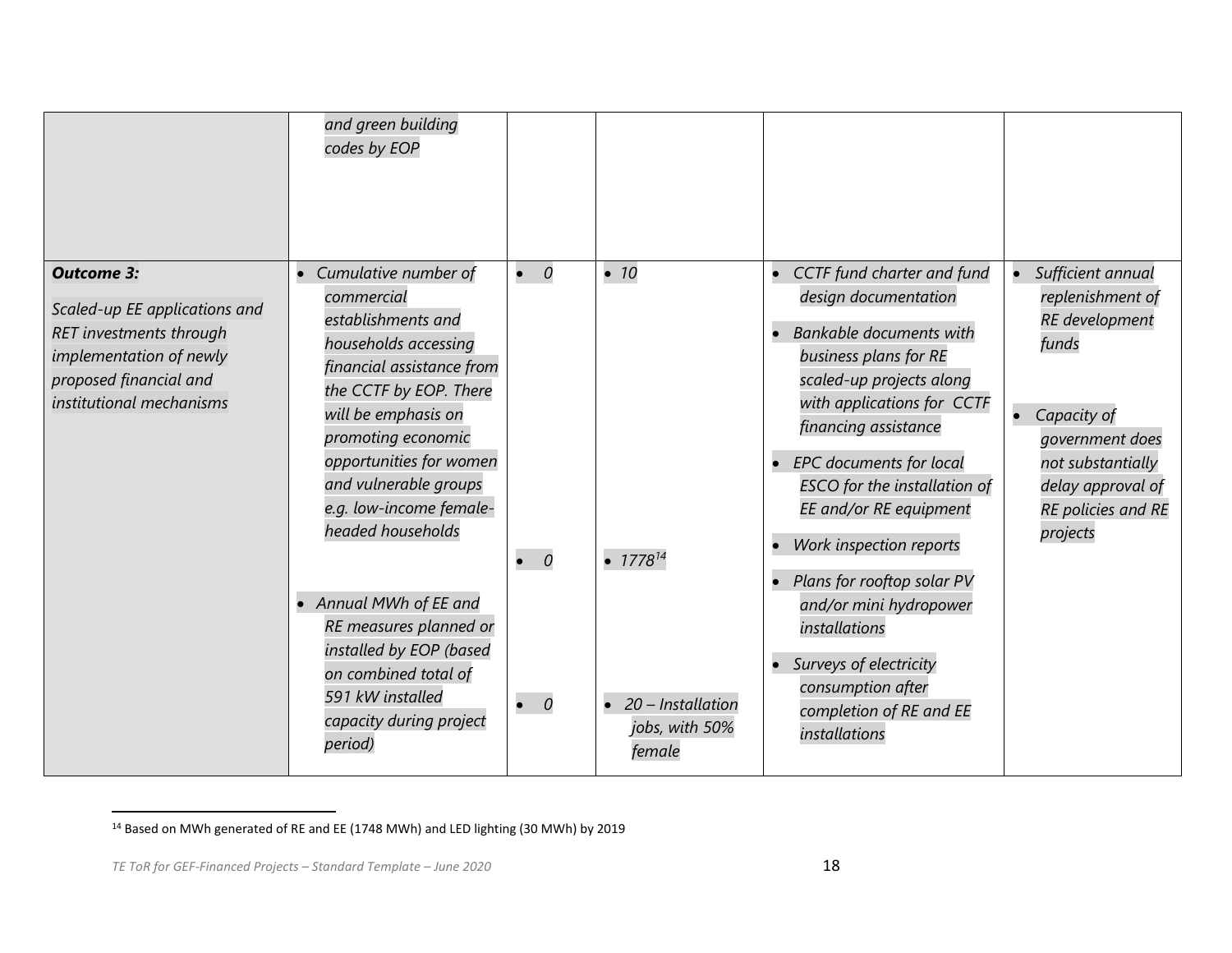|                                                                                                            | • Number of technicians<br>who are employed in<br>the installation and<br>maintenance of EE and<br>RE equipment by EOP | $\bullet$ 0                               | $\bullet$ 60 - O&M jobs,<br>with 50% female |                                                                                                                                 |                                                                                                                      |
|------------------------------------------------------------------------------------------------------------|------------------------------------------------------------------------------------------------------------------------|-------------------------------------------|---------------------------------------------|---------------------------------------------------------------------------------------------------------------------------------|----------------------------------------------------------------------------------------------------------------------|
| <b>Outcome 4:</b><br>Low carbon development is<br>sustained through effective<br>monitoring and evaluation | • Number of monthly<br>reports submitted by<br>EOP<br>• Number of completed<br>final evaluations<br>completed by EOP   | $\bullet$ 0<br>$\bullet$ 0<br>$\bullet$ 0 | $\bullet$ 45<br>$\bullet$ 1<br>$\bullet$ 1  | • Submission of monthly and<br>quarterly reports as well as<br><b>PIRs</b><br>Completed final evaluation<br>$\bullet$<br>report | Continued<br>government<br>support for low<br>carbon<br>development<br>throughout the<br>duration of the<br>Project. |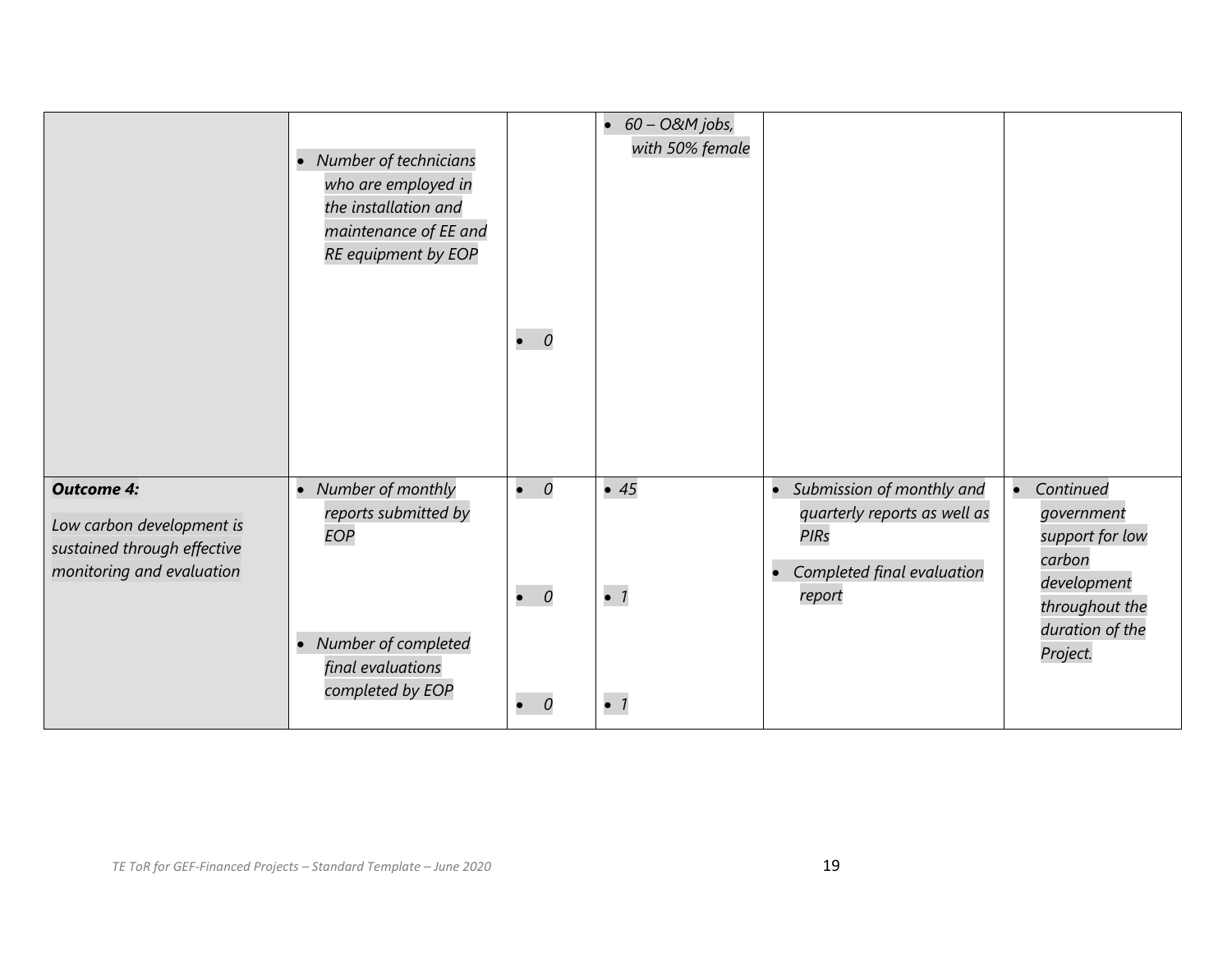# **ToR Annex B: Project Information Package to be reviewed by TE Consultant**

| $\#$           | Item (electronic versions preferred if available)                                                                                                                                    |
|----------------|--------------------------------------------------------------------------------------------------------------------------------------------------------------------------------------|
| 1              | Project Identification Form (PIF)                                                                                                                                                    |
| $\overline{2}$ | <b>UNDP Initiation Plan</b>                                                                                                                                                          |
| 3              | Final UNDP-GEF Project Document with all annexes                                                                                                                                     |
| 4              | <b>CEO Endorsement Request</b>                                                                                                                                                       |
| 5              | UNDP Social and Environmental Screening Procedure (SESP) and associated management                                                                                                   |
|                | plans (if any)                                                                                                                                                                       |
| 6              | Inception Workshop Report                                                                                                                                                            |
| $\overline{7}$ | Mid-Term Review report and management response to MTR recommendations                                                                                                                |
| 8              | All Project Implementation Reports (PIRs)                                                                                                                                            |
| 9              | Progress reports (quarterly, semi-annual or annual, with associated workplans and                                                                                                    |
|                | financial reports)                                                                                                                                                                   |
| 10             | Oversight mission reports                                                                                                                                                            |
| 11             | Minutes of Project Board Meetings and of other meetings (i.e. Project Appraisal                                                                                                      |
|                | Committee meetings)                                                                                                                                                                  |
| 12             | GEF Tracking Tools (from CEO Endorsement, midterm and terminal stages)                                                                                                               |
| 13             | GEF/LDCF/SCCF Core Indicators (from PIF, CEO Endorsement, midterm and terminal                                                                                                       |
|                | stages); for GEF-6 and GEF-7 projects only                                                                                                                                           |
| 14             | Financial data, including actual expenditures by project outcome, including management                                                                                               |
|                | costs, and including documentation of any significant budget revisions                                                                                                               |
| 15             | Co-financing data with expected and actual contributions broken down by type of co-                                                                                                  |
|                | financing, source, and whether the contribution is considered as investment mobilized or                                                                                             |
|                | recurring expenditures                                                                                                                                                               |
| 16             | Audit reports and Spot Checks                                                                                                                                                        |
| 17             | Electronic copies of project outputs (booklets, manuals, technical reports, articles, etc.)                                                                                          |
| 18             | Sample of project communications materials                                                                                                                                           |
| 19             | Summary list of formal meetings, workshops, etc. held, with date, location, topic, and                                                                                               |
|                | number of participants                                                                                                                                                               |
| 20             | Any relevant socio-economic monitoring data, such as average incomes / employment                                                                                                    |
|                | levels of stakeholders in the target area, change in revenue related to project activities                                                                                           |
| 21             | List of contracts and procurement items over ~US\$5,000 (i.e. organizations or companies                                                                                             |
| 22             | contracted for project outputs, etc., except in cases of confidential information)<br>List of related projects/initiatives contributing to project objectives approved/started after |
|                | GEF project approval (i.e. any leveraged or "catalytic" results)                                                                                                                     |
| 23             | Data on relevant project website activity - e.g. number of unique visitors per month,                                                                                                |
|                | number of page views, etc. over relevant time period, if available                                                                                                                   |
| 24             | UNDP Country Programme Document (CPD)                                                                                                                                                |
| 25             | List/map of project sites, highlighting suggested visits                                                                                                                             |
| 26             | List and contact details for project staff, key project stakeholders, including Project Board                                                                                        |
|                | members, RTA, Project Team members, and other partners to be consulted                                                                                                               |
| 27             | Project deliverables that provide documentary evidence of achievement towards project                                                                                                |
|                | outcomes                                                                                                                                                                             |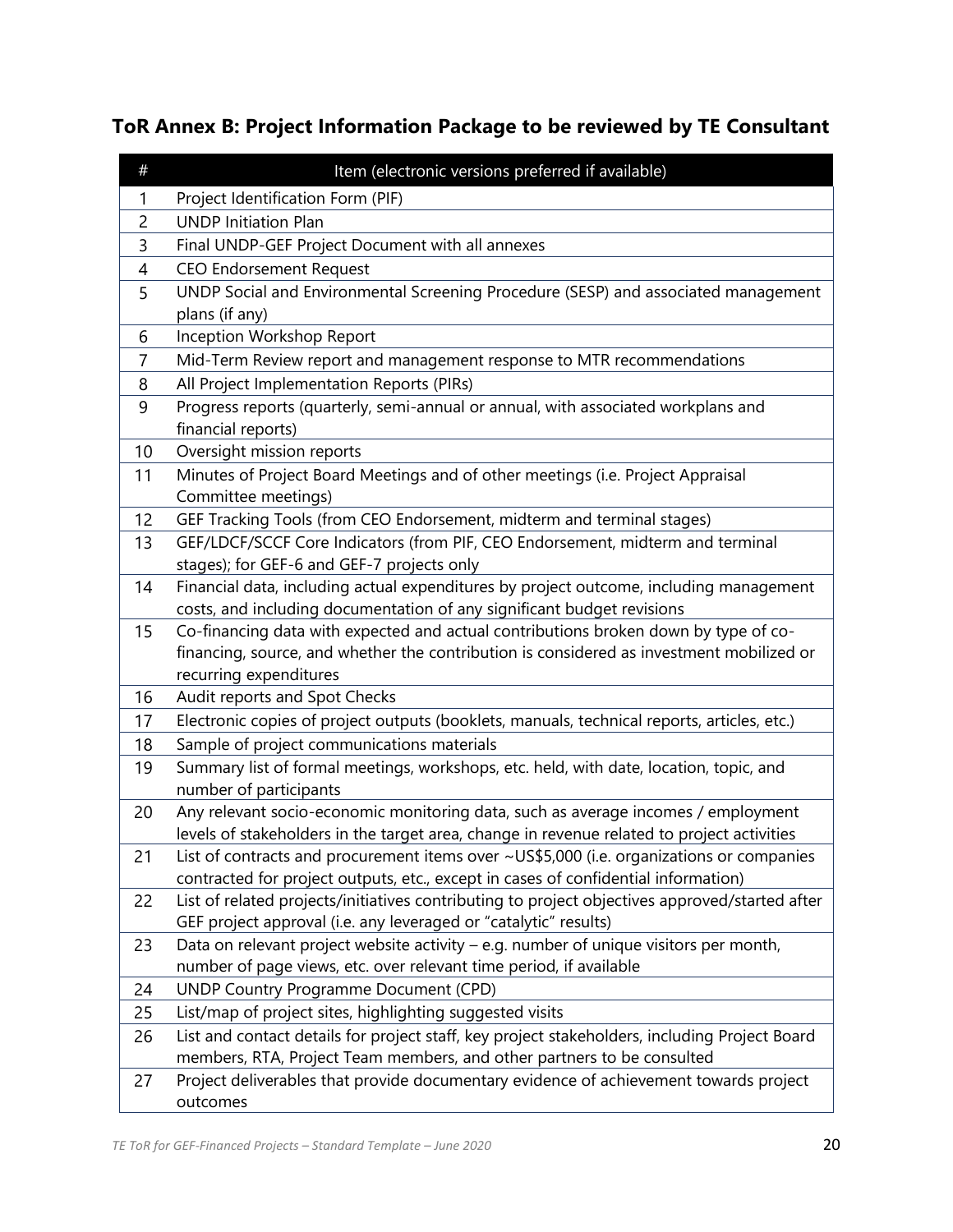28 COVID Mitigation Actions

*Additional documents, as required*

## **ToR Annex C: Content of the TE report**

- i. Title page
	- Title of UNDP-supported GEF-financed project
	- UNDP PIMS ID and GEF ID
	- TE timeframe and date of final TE report
	- Region and countries included in the project
	- GEF Focal Area/Strategic Program
	- Executing Agency, Implementing partner and other project partners
	- TE Team
- ii. Acknowledgements
- iii. Table of Contents
- iv. Acronyms and Abbreviations
- 1. Executive Summary (3-4 pages)
	- Project Information Table
	- Project Description (brief)
	- Evaluation Ratings Table
	- Concise summary of findings, conclusions and lessons learned
	- Recommendations summary table
- 2. Introduction (2-3 pages)
	- Purpose and objective of the TE
	- Scope
	- Methodology
	- Data Collection & Analysis
	- Ethics
	- Limitations to the evaluation
	- Structure of the TE report
- 3. Project Description (3-5 pages)
	- Project start and duration, including milestones
	- Development context: environmental, socio-economic, institutional, and policy factors relevant to the project objective and scope
	- Problems that the project sought to address, threats and barriers targeted
	- Immediate and development objectives of the project
	- Expected results
	- Main stakeholders: summary list
	- Theory of Change
- 4. Findings

(in addition to a descriptive assessment, all criteria marked with (\*) must be given a rating15)

<sup>15</sup> See ToR Annex F for rating scales.

*TE ToR for GEF-Financed Projects – Standard Template – June 2020* 21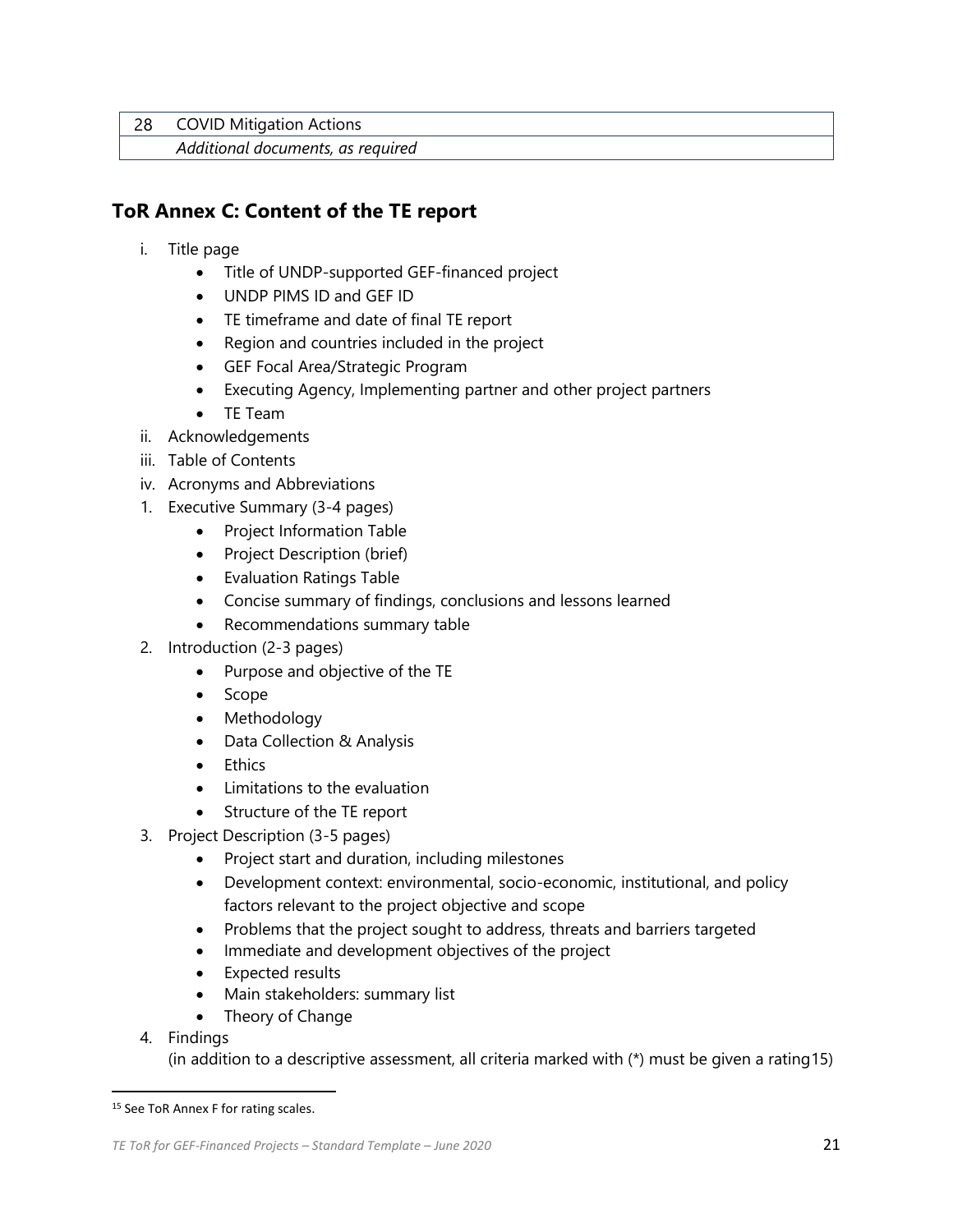- 4.1 Project Design/Formulation
	- Analysis of Results Framework: project logic and strategy, indicators
	- Assumptions and Risks
	- Lessons from other relevant projects (e.g. same focal area) incorporated into project design
	- Planned stakeholder participation
	- Linkages between project and other interventions within the sector
- 4.1 Project Implementation
	- Adaptive management (changes to the project design and project outputs during implementation)
	- Actual stakeholder participation and partnership arrangements
	- Project Finance and Co-finance
	- Monitoring & Evaluation: design at entry (\*), implementation (\*), and overall assessment of M&E (\*)
	- UNDP implementation/oversight (\*) and Implementing Partner execution (\*), overall project implementation/execution (\*), coordination, and operational issues
	- Risk Management, including Social and Environmental Standards (Safeguards)
- 4.2 Project Results and Impacts
	- Progress towards objective and expected outcomes (\*)
	- Relevance (\*)
	- Effectiveness (\*)
	- $\bullet$  Efficiency  $(*)$
	- Overall Outcome (\*)
	- Sustainability: financial (\*), socio-economic (\*), institutional framework and governance (\*), environmental (\*), and overall likelihood (\*)
	- Country ownership
	- Gender equality and women's empowerment
	- Cross-cutting Issues
	- GEF Additionality
	- Catalytic/Replication Effect
	- Progress to Impact
- 5. Main Findings, Conclusions, Recommendations & Lessons
	- Main Findings
	- Conclusions
	- Recommendations
	- Lessons Learned
- 6. Annexes
	- TE ToR (excluding ToR annexes)
	- List of persons interviewed
	- List of documents reviewed
	- Evaluation Question Matrix (evaluation criteria with key questions, indicators, sources of data, and methodology)
	- Questionnaire used and summary of results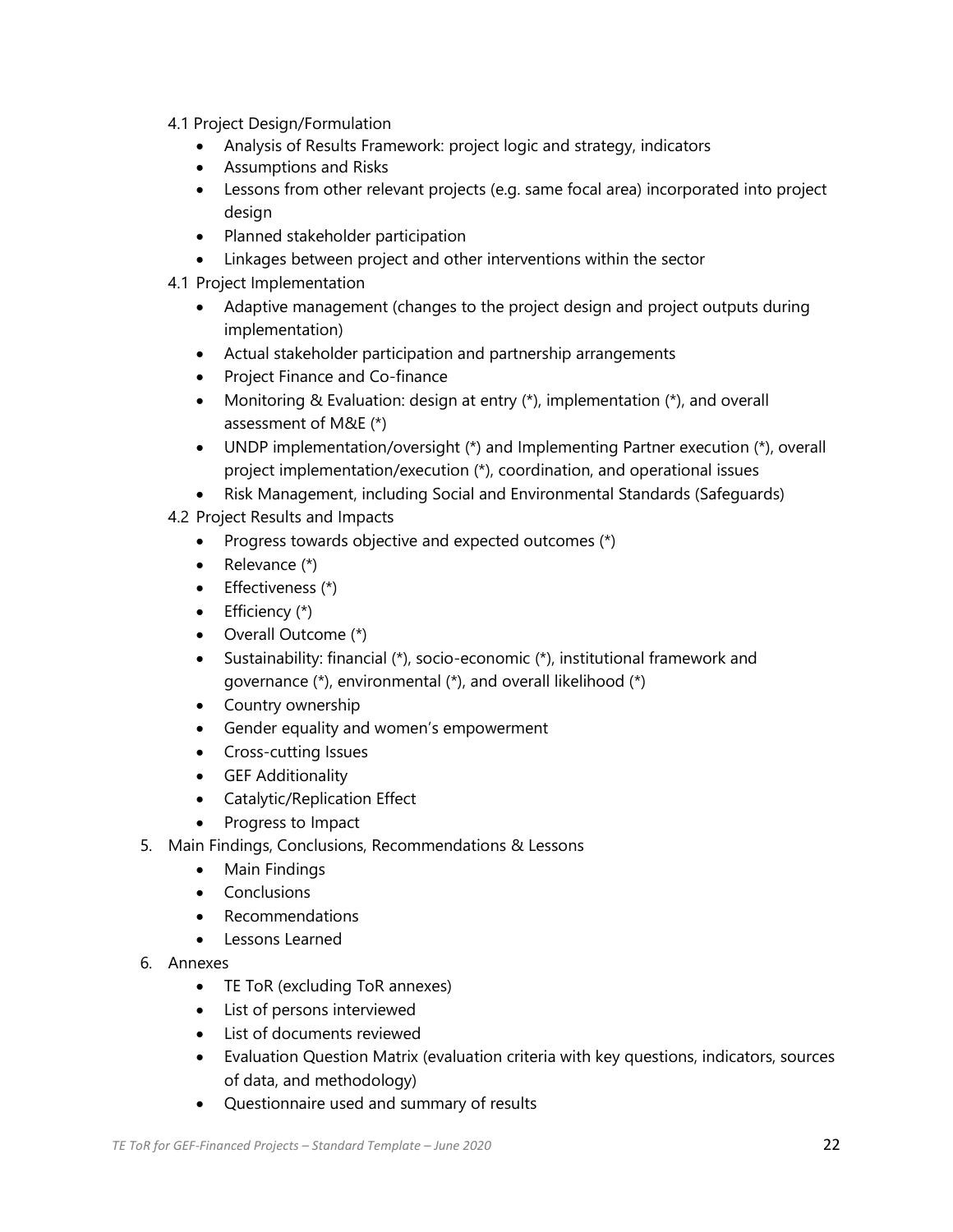- Co-financing tables (if not include in body of report)
- TE Rating scales
- Signed Evaluation Consultant Agreement form
- Signed UNEG Code of Conduct form
- Signed TE Report Clearance form
- *Annexed in a separate file*: TE Audit Trail
- *Annexed in a separate file:* relevant terminal GEF/LDCF/SCCF Core Indicators or Tracking Tools, as applicable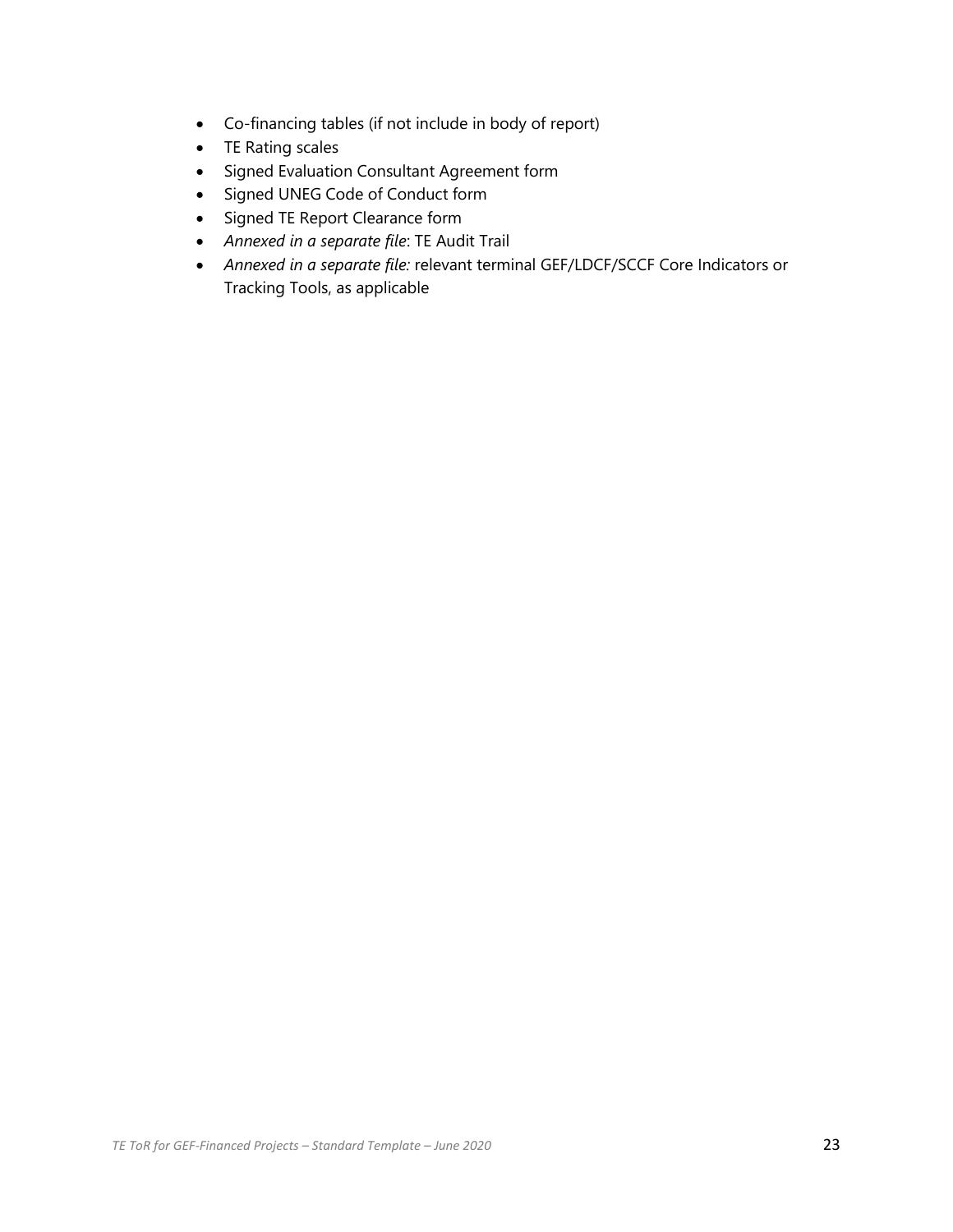# **ToR Annex D: Evaluation Criteria Matrix template**

| <b>Evaluative Criteria Questions</b>                                                                                                                                                                                                                                                                                | <b>Indicators</b>                                                                                                                                                                                             | <b>Sources</b>                                                                                      | Methodology                                             |
|---------------------------------------------------------------------------------------------------------------------------------------------------------------------------------------------------------------------------------------------------------------------------------------------------------------------|---------------------------------------------------------------------------------------------------------------------------------------------------------------------------------------------------------------|-----------------------------------------------------------------------------------------------------|---------------------------------------------------------|
| Relevance: How does the project relate to the main objectives of the GEF focal area, and to the environment and development priorities at the local, regional and<br>national levels?                                                                                                                               |                                                                                                                                                                                                               |                                                                                                     |                                                         |
| • Does the project relate to the GEF Climate Change • The project includes the relevant GEF • Project Document<br>focal area and has it been designed to deliver global<br>environmental benefits in line with relevant  • The project makes explicit links with global<br>international climate change objectives? | outcomes, outputs and indicators<br>climate action goals                                                                                                                                                      | • GEF 5 Focal Area<br><b>Strategies</b><br>$\bullet$ PIF                                            | $\bullet$<br>Desk<br>Review<br>of I<br><b>Documents</b> |
| • Is the project aligned to National development • The project design includes explicit links • Project Document<br>objectives, broadly, and to national energy<br>transition priorities specifically?                                                                                                              | (indicators, outputs, outcomes) to the $\bullet$ National development<br>national development policy/national energy<br>policies.                                                                             | strategies,<br>energy<br>policies, Nationally<br>Determined<br>Contributions, etc.<br>$\bullet$ PIF | $\bullet$ Desk<br>Review<br>of I<br><b>Documents</b>    |
| the<br>$\bullet$ Is<br>development objectives as defined by CARICOM,<br>OECS and other regional frameworks?                                                                                                                                                                                                         | project relevant to stated regional • Explicit links are made within the project to • Project Document<br>regional development policies, action plans • PIF<br>and associated initiatives                     |                                                                                                     | $\bullet$ Desk<br>Review<br>of l<br><b>Documents</b>    |
| • Is the project's Theory of Change relevant to • The Theory of Change clearly indicates how • Project Document<br>addressing<br>development<br>challenge(s)<br>the<br>identified?                                                                                                                                  | project interventions and projected results • PIF<br>will contribute to the reduction of the three<br>major barriers to low carbon development<br>(Policy, institutional/technical capacity and<br>financial) |                                                                                                     | $\bullet$ Desk<br>Review<br>of  <br><b>Documents</b>    |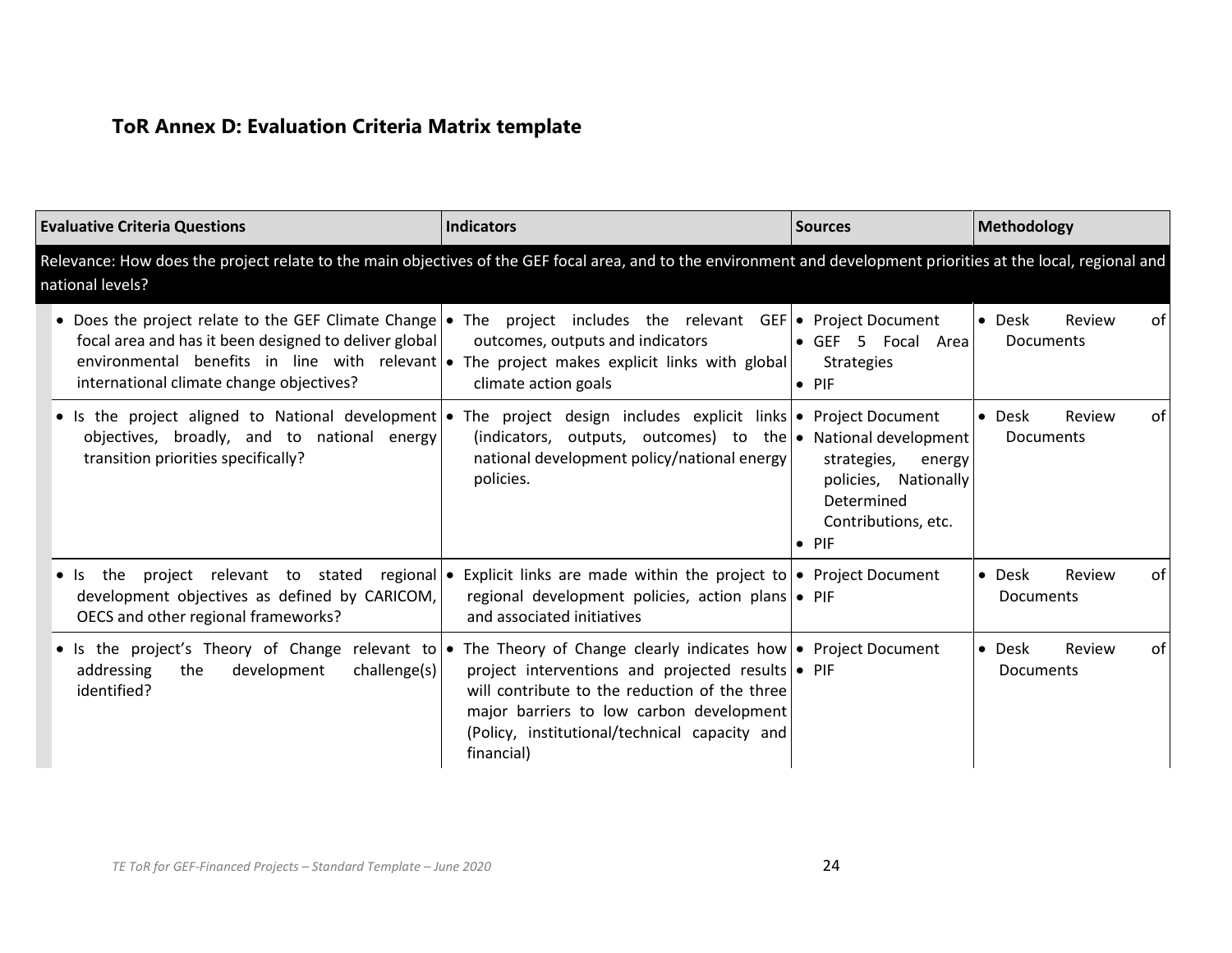| • Does the project directly and adequately address the $\bullet$<br>needs of beneficiaries at local and regional levels?                                                                                                         | The Theory of Change clearly identifies $\bullet$ Project Document<br>beneficiary groups and defines how their $\bullet$ PIF<br>capabilities will be enhanced by the project.                                                                                                                                                                                                                                                          | $\bullet$ Desk<br>Documents                             | Review | of |
|----------------------------------------------------------------------------------------------------------------------------------------------------------------------------------------------------------------------------------|----------------------------------------------------------------------------------------------------------------------------------------------------------------------------------------------------------------------------------------------------------------------------------------------------------------------------------------------------------------------------------------------------------------------------------------|---------------------------------------------------------|--------|----|
| development challenges and are results at the<br>appropriate level?                                                                                                                                                              | • Is the project's results framework relevant to the • The project results framework adequately • Project Document<br>measures impact<br>$\bullet$ PIF<br>• The project indicators are SMART<br>· Indicator baselines are clearly defined and<br>populated and milestones and targets are<br>• The results framework is comprehensive and<br>demonstrates systematic links to the theory of<br>change                                  | • Desk<br><b>Documents</b>                              | Review | of |
| • Is the project appropriately aligned with relevant UN $\cdot$<br>system priorities, including thematic objectives at<br>the national/regional and international levels?                                                        | The project's results framework includes • Project Document<br>relevant thematic outcomes and indicators • UNDP CPD, UNDAF, SP<br>from the UNDP Strategic Plan, the UNDAF,<br>UNDP CPD and other relevant corporate<br>objectives                                                                                                                                                                                                      | • Desk<br>Documents                                     | Review | of |
| identified and have their views, needs and rights<br>considered<br>during<br>design<br>been<br>and<br>implementation?                                                                                                            | • Have the relevant stakeholders been adequately • The stakeholder mapping and associated • Stakeholder<br>engagement plan includes all relevant<br>mapping/engagemen<br>stakeholders and appropriate modalities for<br>t plan and reporting<br>• Quarterly Reports<br>engagement.<br>• Planning and implementation have been<br>• Annual Reports (PIR)<br>participatory and inclusive<br>• Stakeholder<br><b>Consultation Reports</b> | $\bullet$ Desk<br>Documents<br>• Stakeholder Interviews | Review | of |
| • Have the interventions of the project been • A Partnership framework has been developed •<br>adequately considered in the context of other<br>development activities being undertaken in the<br>same or related thematic area? | <b>Project Document</b><br>that incorporates parallel initiatives, key<br>• Quarterly Reports<br>partners and identifies complementarities<br>• Annual Reports (PIR)<br>• Stakeholder<br>mapping/engagemen<br>t plan and reporting                                                                                                                                                                                                     | $\bullet$ Desk<br>Documents<br>• Stakeholder Interviews | Review | of |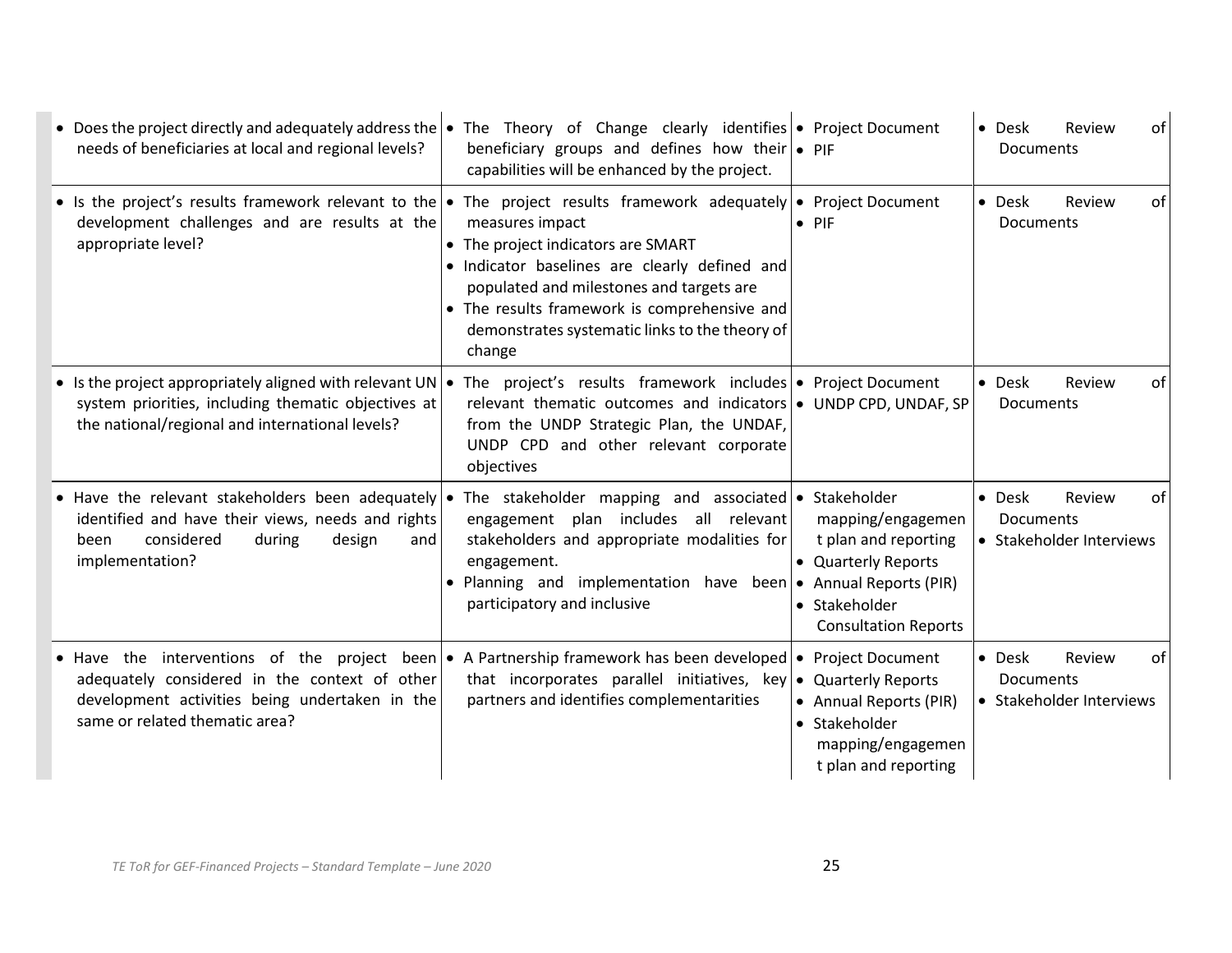| • Have relevant lessons learned from previous • Lessons learned are explicitly identified and • Project Document<br>projects informed the design, implementation, risk<br>management and monitoring of the project? | integrated into all aspects of the Project $\bullet$ PIF<br>Document                                                                                                                                                          |                                                                                                                                                | • Desk<br>Review<br>of<br><b>Documents</b>                                                                                                           |
|---------------------------------------------------------------------------------------------------------------------------------------------------------------------------------------------------------------------|-------------------------------------------------------------------------------------------------------------------------------------------------------------------------------------------------------------------------------|------------------------------------------------------------------------------------------------------------------------------------------------|------------------------------------------------------------------------------------------------------------------------------------------------------|
| • Did the project design adequately identify, assess $\bullet$<br>and design appropriate mitigation actions for the<br>potential social and environmental risks posed by its<br>interventions?                      | The SES checklist was completed appropriately $\bullet$ Project Document<br>and all reasonable risks were identified with • SES Annex<br>appropriate impact and probability ratings<br>and risk mitigation measures specified |                                                                                                                                                | $\bullet$ Desk<br>Review<br>of<br>Documents                                                                                                          |
| Effectiveness: To what extent have the expected outcomes and objectives of the project been achieved?                                                                                                               |                                                                                                                                                                                                                               |                                                                                                                                                |                                                                                                                                                      |
| • Has the project achieved its output and outcome • The project has met or exceeded the output • Quarterly Reports<br>level objectives?                                                                             | and outcome indicator end-of-project targets                                                                                                                                                                                  | • Annual Reports (PIR)<br>• Monitoring Reports<br>• Beneficiary testimony<br>• Site visit/field reports<br>• Pilot<br>Data<br>Analysis/Reports | $\bullet$ Desk<br>Review<br>0f<br><b>Documents</b><br>• Interviews with project<br>staff, stakeholders and<br>beneficiaries<br>$\bullet$ Site visits |
| • Were lessons learned captured and integrated into $\bullet$<br>project planning and decision-making?                                                                                                              | learned<br>Lessons<br>have<br>been<br>periodically and/or at project end                                                                                                                                                      | captured $\bullet$ Steering Committee<br><b>Meeting Minutes</b><br>• Quarterly Reports<br>• Annual Reports (PIR)                               | <b>Desk</b><br>Review<br>οf<br>$\bullet$<br><b>Documents</b><br>• Interviews with project<br>staff, stakeholders and<br>beneficiaries                |
| • How well were risks (including those identified in the $\bullet$ A<br>Social and Environmental Screening (SES) Checklist),<br>assumptions and impact drivers being managed?                                       | defined<br>risk<br>clearly<br>categorization and<br>mitigation<br>(updated risk log in ATLAS)                                                                                                                                 | identification, • ATLAS Risk Log<br>strategy • M&E Reports                                                                                     | of<br>• Desk<br>Review<br><b>Documents</b><br>· Interviews with project<br>staff, stakeholders and<br>beneficiaries                                  |
| • How were risks related to COVID19 managed?                                                                                                                                                                        | • COVID-related risks were defined against   • PME COVID-updated<br>project activities with mitigating actions<br>proposed                                                                                                    |                                                                                                                                                | • Desk<br>Review<br>of<br>Documents                                                                                                                  |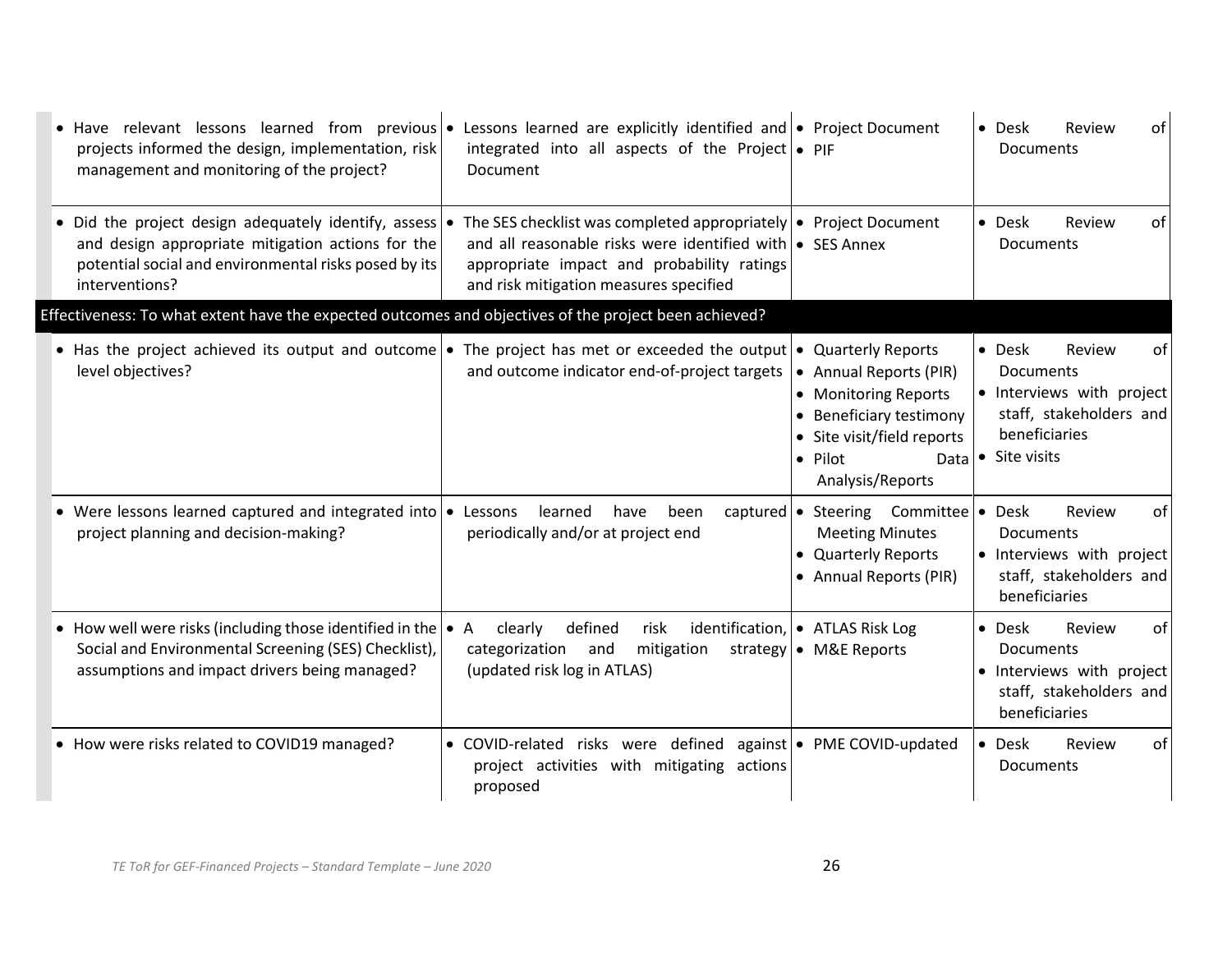|                                                                                                                                                                                                                                                                                                                                                                                                                                    |                                                                                                                                                                                                                                                                                               |                                                                                 | · Interviews with project<br>staff, stakeholders and<br>beneficiaries                                               |
|------------------------------------------------------------------------------------------------------------------------------------------------------------------------------------------------------------------------------------------------------------------------------------------------------------------------------------------------------------------------------------------------------------------------------------|-----------------------------------------------------------------------------------------------------------------------------------------------------------------------------------------------------------------------------------------------------------------------------------------------|---------------------------------------------------------------------------------|---------------------------------------------------------------------------------------------------------------------|
| • Were relevant counterparts from government and • The steering committee participation included • Steering Committee • Interviews with project<br>civil society involved in project implementation,<br>including as part of the project steering<br>committee?                                                                                                                                                                    | representatives from key institutions in<br>Government                                                                                                                                                                                                                                        | <b>Meeting Minutes</b>                                                          | staff, stakeholders and<br>beneficiaries                                                                            |
| • Has the project contributed directly to any changes $\bullet$<br>in legislation or policy in line with the project's<br>objectives?                                                                                                                                                                                                                                                                                              | Draft legislation has been developed or $\bullet$ Draft legislation<br>enacted to catalyse the reduction of barriers $\bullet$ Policy Documents<br>to the increased penetration of renewable $\bullet$ Action/Implementatio<br>energy/energy efficient technologies                           | n Plans                                                                         | • Desk<br>Review<br>of<br><b>Documents</b>                                                                          |
| • Is there evidence that the project outcomes have • The project has directly contributed to • Quarterly Reports<br>contributed to better preparations to cope with<br>natural disasters?                                                                                                                                                                                                                                          | reductions in one or more vulnerabilities • Annual Reports (PIR)<br>associated with natural disasters                                                                                                                                                                                         | • Stakeholder/beneficia<br>ry testimony                                         | • Desk<br>Review<br>οf<br><b>Documents</b><br>• Interviews with project<br>staff, stakeholders and<br>beneficiaries |
| • Has the project carefully considered the thematic<br>issues related to human rights? In particular, has the<br>project sought to and actively pursued equality of<br>access to clean energy services and opportunities<br>for women and men (i.e. project team composition, $\bullet$ Multi-dimensional poverty reduction is an<br>gender-related aspects of pollution impacts,<br>stakeholder outreach to women's groups, etc.) | • A gender mainstreaming plan was completed<br>$\bullet$ The<br>results framework<br>project<br>has<br>incorporated gender equality considerations, $\bullet$ Project Document<br>as relevant.<br>explicit objective<br>• The project prioritized the most vulnerable as<br>key beneficiaries | ● Gender<br>Mainstreaming Plan<br>• Stakeholder analysis<br>and engagement plan | • Desk<br>Review<br>of<br><b>Documents</b>                                                                          |
| Efficiency: Was the project implemented efficiently, in-line with international and national norms and standards?                                                                                                                                                                                                                                                                                                                  |                                                                                                                                                                                                                                                                                               |                                                                                 |                                                                                                                     |
| • Did the project adjust dynamically to reflect $\bullet$ The<br>changing national priorities/external evaluations<br>during implementation to ensure it remained<br>relevant?                                                                                                                                                                                                                                                     | demonstrated<br>project<br>management and changes were integrated   • Steering Committee<br>into project planning and implementation<br>through adjustments to annual work plans, $\bullet$ Quarterly Reports<br>budgets and activities                                                       | adaptive • Annual Work Plans<br><b>Meeting Reports</b>                          | • Desk<br>Review<br>of<br><b>Documents</b><br>• Interviews with project<br>staff, stakeholders and<br>beneficiaries |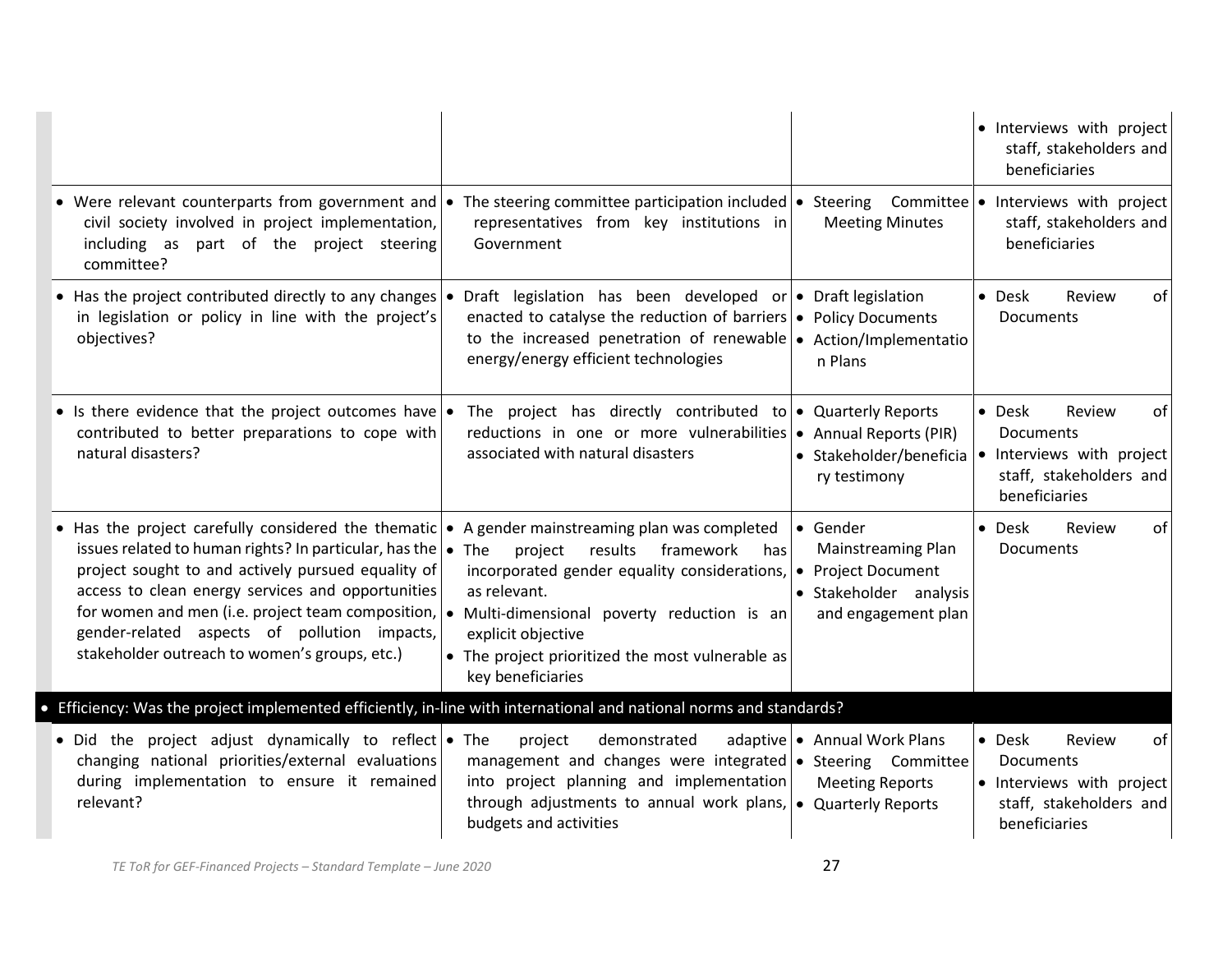|                                                                                                                                                                                                           | • Changes to AWP/Budget were made based on<br>mid-term or other external evaluation<br>• Any changes to the project's planned activities<br>were approved by the Steering Committee<br>• Any substantive changes (outcome-level<br>changes) approved by the Steering Committee<br>and donor, as required                                                                                                                     | • Annual Reports (PIR)<br>• Stakeholder/beneficia<br>ry testimony<br>• Revised<br>Project<br><b>Results Framework</b>              |                                                                                                              |
|-----------------------------------------------------------------------------------------------------------------------------------------------------------------------------------------------------------|------------------------------------------------------------------------------------------------------------------------------------------------------------------------------------------------------------------------------------------------------------------------------------------------------------------------------------------------------------------------------------------------------------------------------|------------------------------------------------------------------------------------------------------------------------------------|--------------------------------------------------------------------------------------------------------------|
| with the greatest value for money?                                                                                                                                                                        | • To what extent were the Project results delivered • Value for money analyses, requests for • VFM,<br>information, market surveys and other market<br>intelligence<br>undertaken for key • Procurement<br>were<br>procurements.<br>• Procurement is done on a competitive basis,<br>where relevant.                                                                                                                         | RFI,<br>Market   • Desk<br>Surveys<br><b>Evaluation Documents</b>                                                                  | Review<br>of<br>Documents<br>· Interviews with project<br>staff and government<br>stakeholders               |
| project design (sources, type, value, relevance),<br>tracked during implementation and what were the $\bullet$ Co-financing<br>reasons for any differences between expected and<br>realised co-financing? | • Was co-financing adequately estimated during • Co-financing was realized in keeping with • Annual Work Plans<br>original estimates<br>tracked continuously<br>was<br>project lifecycle and $\bullet$ Quarterly Reports<br>throughout<br>the<br>deviations identified and alternative sources   • Annual Reports (PIR)<br>identified<br>• Co-financiers<br>actively<br>were<br>engaged<br>throughout project implementation | • Steering Committee<br><b>Meeting Reports</b>                                                                                     | of<br>• Desk<br>Review<br>Documents<br>• Interviews with project<br>staff, stakeholders and<br>beneficiaries |
| • Was the level of implementation support provided $\cdot$<br>by UNDP adequate and in keeping with the<br>implementation modality<br>and<br>any<br>agreements (i.e. LOA)?                                 | Technical support to the Executing Agency and $\bullet$ LOA (s)/Cooperation $\bullet$ Desk<br>project team were timely and of acceptable<br>related<br>quality.<br>• Management inputs and processes, including<br>budgeting and procurement, were adequate                                                                                                                                                                  | Agreement(s)<br>documents (emails,<br>procurement/recruit<br>ment documents)<br><b>Quarterly Reports</b><br>• Annual Reports (PIR) | Review<br>of<br>Documents<br>• UNDP project support $\cdot$ Interviews with project<br>staff, UNDP personnel |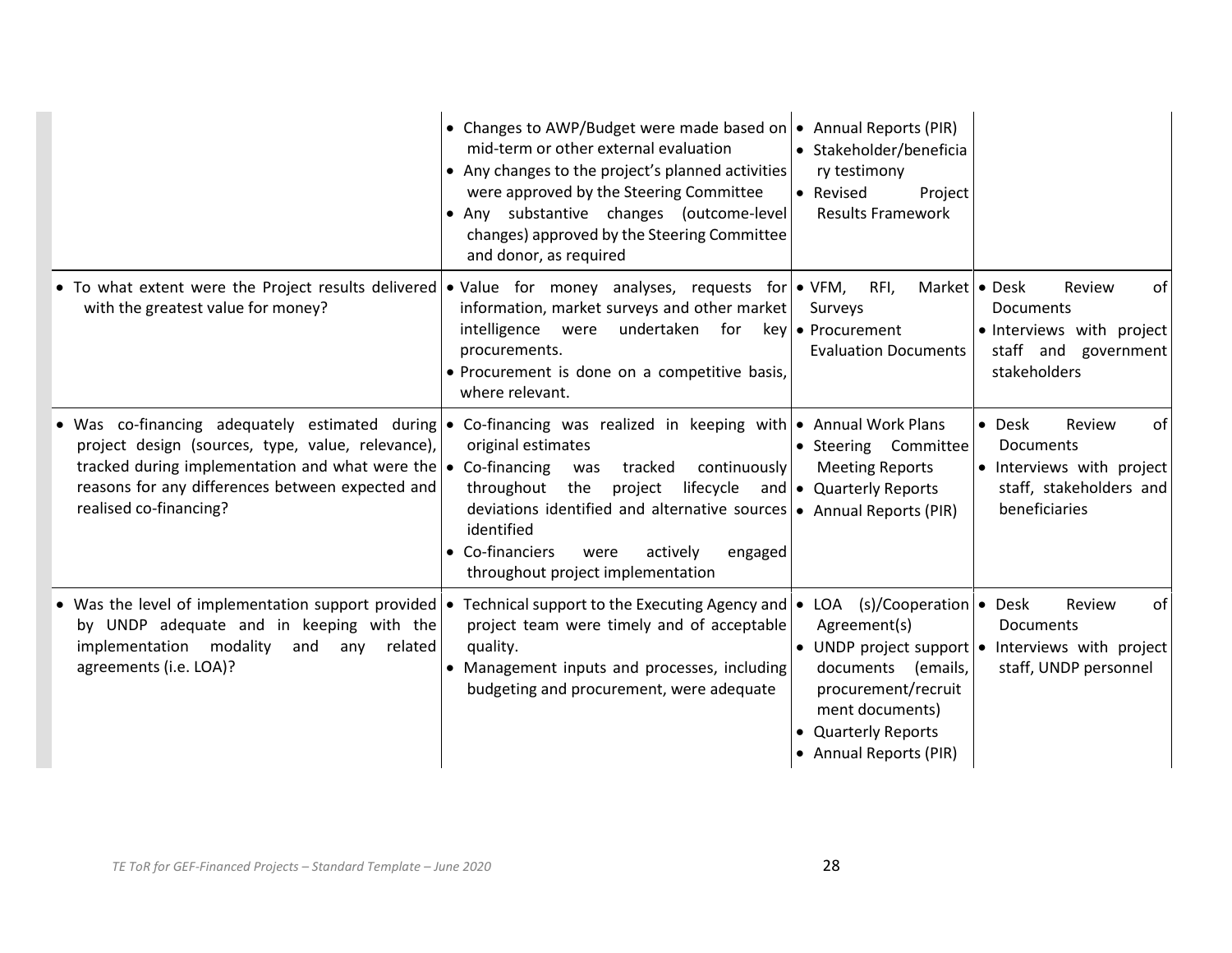| • Have the capacities of the executing institution(s) • An ex-ante analysis was undertaken of the • HACT Assessment(s)<br>and counterparts been properly considered when<br>the project was designed?                 | internal control framework and internal • Capacity Assessments<br>capacities of the IP<br>• An ex-ante capacity analysis was undertaken of<br>key partners with explicit responsibilities for<br>implementation of project funds<br>cash<br>transfer<br>$\bullet$ The<br>modality<br>and<br>implementation<br>modality<br>appropriately<br>reflected the findings of any ex-ante analyses |                                                          | • Desk<br>Review<br>οf<br>Documents                                                                                     |
|-----------------------------------------------------------------------------------------------------------------------------------------------------------------------------------------------------------------------|-------------------------------------------------------------------------------------------------------------------------------------------------------------------------------------------------------------------------------------------------------------------------------------------------------------------------------------------------------------------------------------------|----------------------------------------------------------|-------------------------------------------------------------------------------------------------------------------------|
| • Has the M&E plan been well-formulated, and has it • The M&E plan has an adequate budget and • Project Document<br>served as an effective tool to support project<br>implementation.                                 | was adequately funded<br>• The logical framework was used during • AWPs<br>implementation as a management and $M\&E$ $\bullet$ FACE forms<br>tool<br>• There was compliance with the financial and<br>narrative reporting requirements (timeliness   • Site visit reports<br>and quality)<br>• Monitoring and reporting has been at both the<br>activity and results levels               | • M&E Plan<br>• Quarterly<br><b>Narrative</b><br>Reports | • Desk<br>Review<br>οf<br>Documents<br>• Interviews with project<br>staff and government<br>stakeholders                |
| • Has the project adequately used relevant national • Use of national systems was in keeping with • Procurement/Recruit<br>systems (procurement, recruitment, payments) for<br>project implementation where possible? | relevant national requirements and internal<br>control frameworks<br>• Management of financial resources has been in $\bullet$ CDRs<br>line with accounting best practice<br>• Management of project assets has been in line<br>with accounting best practice                                                                                                                             | ment reports<br>• FACE forms                             | $\bullet$ Desk<br>Review<br>οf<br><b>Documents</b><br>• Interviews with project<br>staff and government<br>stakeholders |
| • Were financial audit/spot check findings adequately $\cdot$<br>addressed and relevant changes made to improve<br>financial management?                                                                              | Appropriate management responses and • Project Audit Reports<br>associated actions were taken in response to $\bullet$<br>audit/spot check findings.<br>• Successive<br>audits<br>demonstrated<br>in financial<br>improvements<br>management<br>practices                                                                                                                                 |                                                          | • Desk<br>Review<br>of<br>Documents                                                                                     |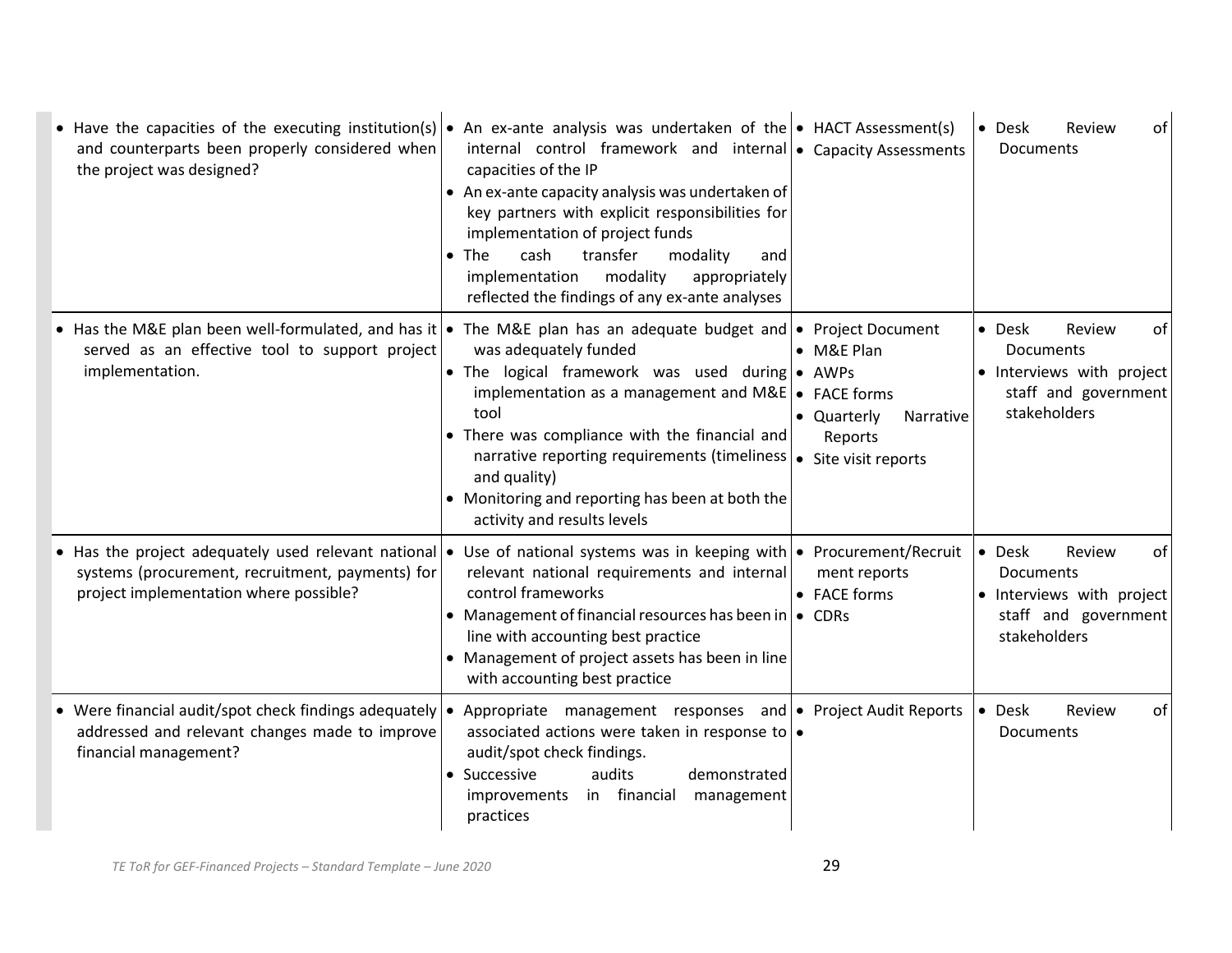| Sustainability: To what extent are there financial, institutional, social-economic, and/or environmental risks to sustaining long-term project results?                                                                                                           |                                                                                                                                                                                                                                                     |                                             |                                                             |
|-------------------------------------------------------------------------------------------------------------------------------------------------------------------------------------------------------------------------------------------------------------------|-----------------------------------------------------------------------------------------------------------------------------------------------------------------------------------------------------------------------------------------------------|---------------------------------------------|-------------------------------------------------------------|
| Are there financial risks that may jeopardize the $\bullet$ The exit strategy includes explicit interventions $\bullet$ Project Exit Strategy<br>sustainability of project outcomes?                                                                              | to ensure financial sustainability of relevant $\bullet$ Risk Log<br>activities                                                                                                                                                                     |                                             | • Desk<br>Review<br>оf<br><b>Documents</b>                  |
| • Do the legal frameworks, policies, and governance • The exit strategy identifies relevant socio- • Project Exit Strategy<br>structures and processes within which the project<br>operates pose risks that may jeopardize<br>sustainability of project benefits? | political<br>risks<br>includes<br>and<br>interventions to mitigate same                                                                                                                                                                             | explicit   • Risk Log                       | • Desk<br>Review<br>0f<br><b>Documents</b>                  |
| • Have key stakeholders identified their interest in • Key stakeholders are assigned specific, agreed • Project Exit Strategy<br>project benefits beyond project-end and accepted<br>responsibility for ensuring that project benefits<br>continue to flow?       | roles and responsibilities outlined in the exit $\bullet$ Risk Log<br>strategy<br>exist for on-going<br>$\bullet$ MOU(s)<br>monitoring,<br>maintenance and oversight of phased down or<br>phased over activities                                    | $\bullet$ MOU(s)                            | $\bullet$ Desk<br>Review<br>0f<br><b>Documents</b>          |
| • Are there ongoing activities that may pose an • The exit strategy<br>environmental threat to the sustainability of project<br>outcomes?                                                                                                                         | identifies<br>environmental risks and includes explicit • Risk Log<br>interventions to mitigate same                                                                                                                                                | relevant   • Project Exit Strategy          | • Desk<br>Review<br>0f<br><b>Documents</b>                  |
| Impact: Are there indications that the project has contributed to, or enabled progress toward, reduced environmental stress and/or improved ecological<br>status?                                                                                                 |                                                                                                                                                                                                                                                     |                                             |                                                             |
| • Are there verifiable improvements in ecological •<br>status, or reductions in ecological stress, that can<br>be linked directly to project interventions?                                                                                                       | The project has contributed directly to $\bullet$ Quarterly Reports<br>improved ecological conditions, including $\bullet$ Annual Reports (PIR)<br>through reduced GHG emissions for energy   • Monitoring Reports<br>generation and transportation | $\bullet$ Pilot<br>Data<br>Analysis/Reports | • Desk<br>Review<br>of<br><b>Documents</b><br>• Site visits |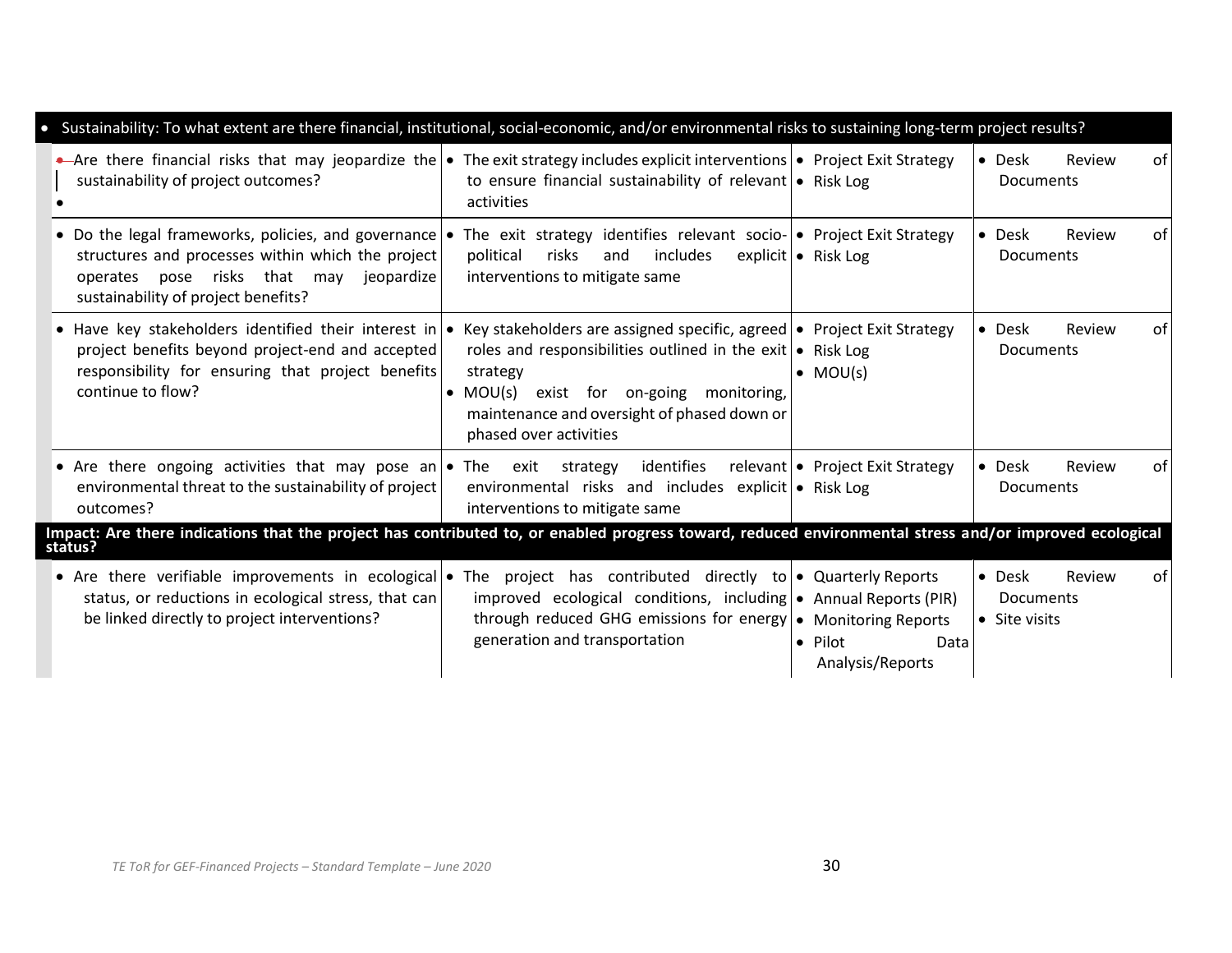#### **ToR Annex E: UNEG Code of Conduct for Evaluators**

Independence entails the ability to evaluate without undue influence or pressure by any party (including the hiring unit) and providing evaluators with free access to information on the evaluation subject. Independence provides legitimacy to and ensures an objective perspective on evaluations. An independent evaluation reduces the potential for conflicts of interest which might arise with self-reported ratings by those involved in the management of the project being evaluated. Independence is one of ten general principles for evaluations (together with internationally agreed principles, goals and targets: utility, credibility, impartiality, ethics, transparency, human rights and gender equality, national evaluation capacities, and professionalism).

#### **Evaluators/Consultants:**

- 1. Must present information that is complete and fair in its assessment of strengths and weaknesses so that decisions or actions taken are well founded.
- 2. Must disclose the full set of evaluation findings along with information on their limitations and have this accessible to all affected by the evaluation with expressed legal rights to receive results.
- 3. Should protect the anonymity and confidentiality of individual informants. They should provide maximum notice, minimize demands on time, and respect people's right not to engage. Evaluators must respect people's right to provide information in confidence, and must ensure that sensitive information cannot be traced to its source. Evaluators are not expected to evaluate individuals, and must balance an evaluation of management functions with this general principle.
- 4. Sometimes uncover evidence of wrongdoing while conducting evaluations. Such cases must be reported discreetly to the appropriate investigative body. Evaluators should consult with other relevant oversight entities when there is any doubt about if and how issues should be reported.
- 5. Should be sensitive to beliefs, manners and customs and act with integrity and honesty in their relations with all stakeholders. In line with the UN Universal Declaration of Human Rights, evaluators must be sensitive to and address issues of discrimination and gender equality. They should avoid offending the dignity and self-respect of those persons with whom they come in contact in the course of the evaluation. Knowing that evaluation might negatively affect the interests of some stakeholders, evaluators should conduct the evaluation and communicate its purpose and results in a way that clearly respects the stakeholders' dignity and self-worth.
- 6. Are responsible for their performance and their product(s). They are responsible for the clear, accurate and fair written and/or oral presentation of study imitations, findings and recommendations.
- 7. Should reflect sound accounting procedures and be prudent in using the resources of the evaluation.
- 8. Must ensure that independence of judgement is maintained, and that evaluation findings and recommendations are independently presented.
- 9. Must confirm that they have not been involved in designing, executing or advising on the project being evaluated and did not carry out the project's Mid-Term Review.

#### **Evaluation Consultant Agreement Form**

| Agreement to abide by the Code of Conduct for Evaluation in the UN System: |  |
|----------------------------------------------------------------------------|--|
|                                                                            |  |

| Name of Evaluator: |  |
|--------------------|--|
|                    |  |
|                    |  |

Name of Consultancy Organization (where relevant): \_

I confirm that I have received and understood and will abide by the United Nations Code of Conduct for Evaluation.

| Signed at | - - |  |
|-----------|-----|--|
|           |     |  |

Signature: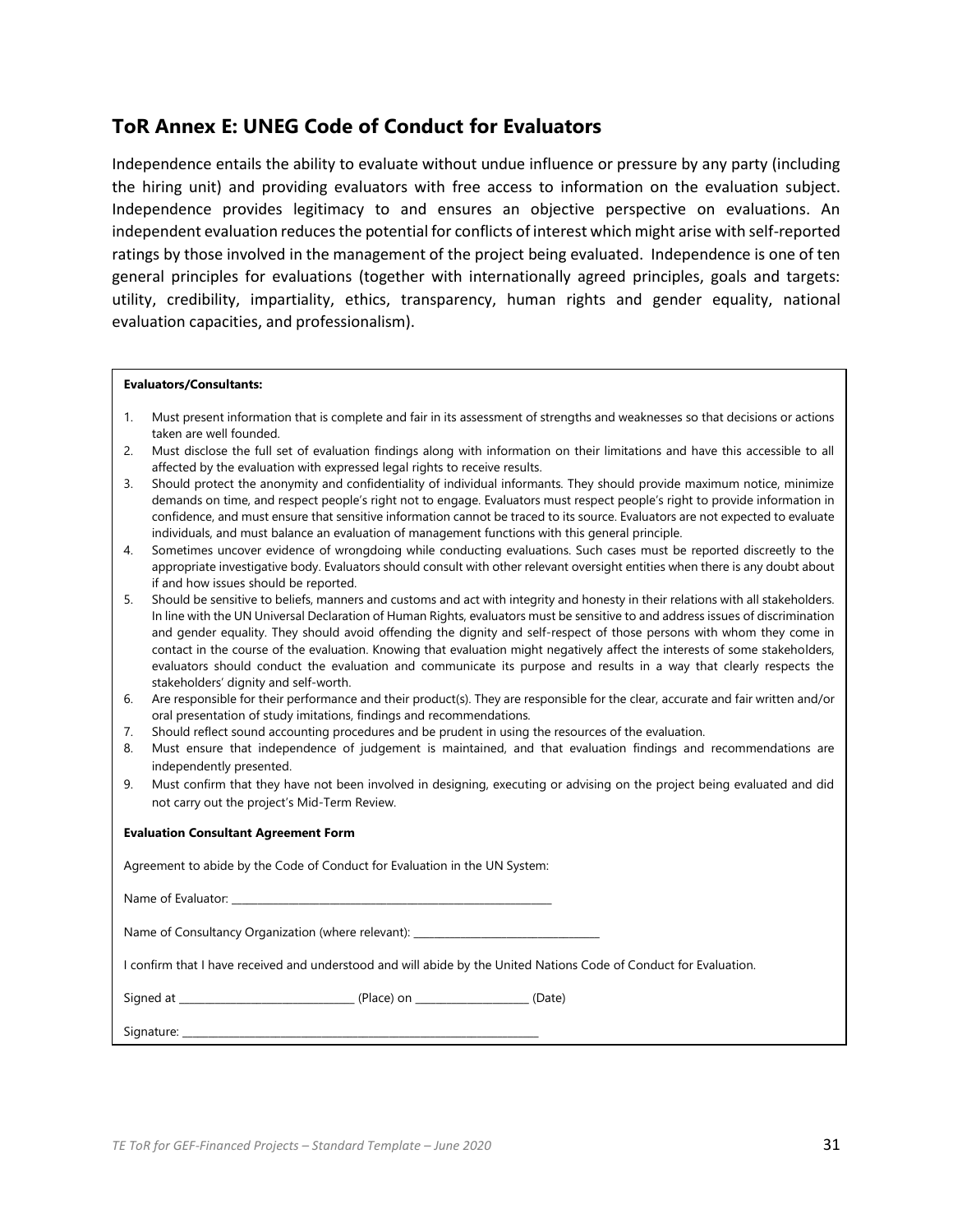## **ToR Annex F: TE Rating Scales**

| Ratings for Outcomes, Effectiveness, Efficiency,<br>M&E, Implementation/Oversight, Execution,                                                                                                                                                                                                                                                                                                                                                                                                                                                                                                                                   | Sustainability ratings:                                                                                                                                                                                                                                                                                                                                                 |
|---------------------------------------------------------------------------------------------------------------------------------------------------------------------------------------------------------------------------------------------------------------------------------------------------------------------------------------------------------------------------------------------------------------------------------------------------------------------------------------------------------------------------------------------------------------------------------------------------------------------------------|-------------------------------------------------------------------------------------------------------------------------------------------------------------------------------------------------------------------------------------------------------------------------------------------------------------------------------------------------------------------------|
| Relevance<br>6 = Highly Satisfactory (HS): exceeds<br>expectations and/or no shortcomings<br>$5 =$ Satisfactory (S): meets expectations<br>and/or no or minor shortcomings<br>$4$ = Moderately Satisfactory (MS): more or less<br>meets expectations and/or some<br>shortcomings<br>3 = Moderately Unsatisfactory (MU):<br>somewhat below expectations and/or<br>significant shortcomings<br>$2 =$ Unsatisfactory (U): substantially below<br>expectations and/or major shortcomings<br>1 = Highly Unsatisfactory (HU): severe<br>shortcomings<br>Unable to Assess (U/A): available information<br>does not allow an assessment | $4$ = Likely (L): negligible risks to sustainability<br>3 = Moderately Likely (ML): moderate risks to<br>sustainability<br>2 = Moderately Unlikely (MU): significant risks<br>to sustainability<br>$1 =$ Unlikely (U): severe risks to sustainability<br>Unable to Assess (U/A): Unable to assess the<br>expected incidence and magnitude of risks to<br>sustainability |

## **ToR Annex G: TE Report Clearance Form**

| Terminal Evaluation Report for (Project Title & UNDP PIMS ID) Reviewed and Cleared By:                                                                                                                                        |  |  |  |  |  |
|-------------------------------------------------------------------------------------------------------------------------------------------------------------------------------------------------------------------------------|--|--|--|--|--|
| <b>Commissioning Unit (M&amp;E Focal Point)</b>                                                                                                                                                                               |  |  |  |  |  |
| Name: Name: Name: Name: Name: Name: Name: Name: Name: Name: Name: Name: Name: Name: Name: Name: Name: Name: Name: Name: Name: Name: Name: Name: Name: Name: Name: Name: Name: Name: Name: Name: Name: Name: Name: Name: Name: |  |  |  |  |  |
|                                                                                                                                                                                                                               |  |  |  |  |  |
| <b>Regional Technical Advisor (Nature, Climate and Energy)</b>                                                                                                                                                                |  |  |  |  |  |
|                                                                                                                                                                                                                               |  |  |  |  |  |
|                                                                                                                                                                                                                               |  |  |  |  |  |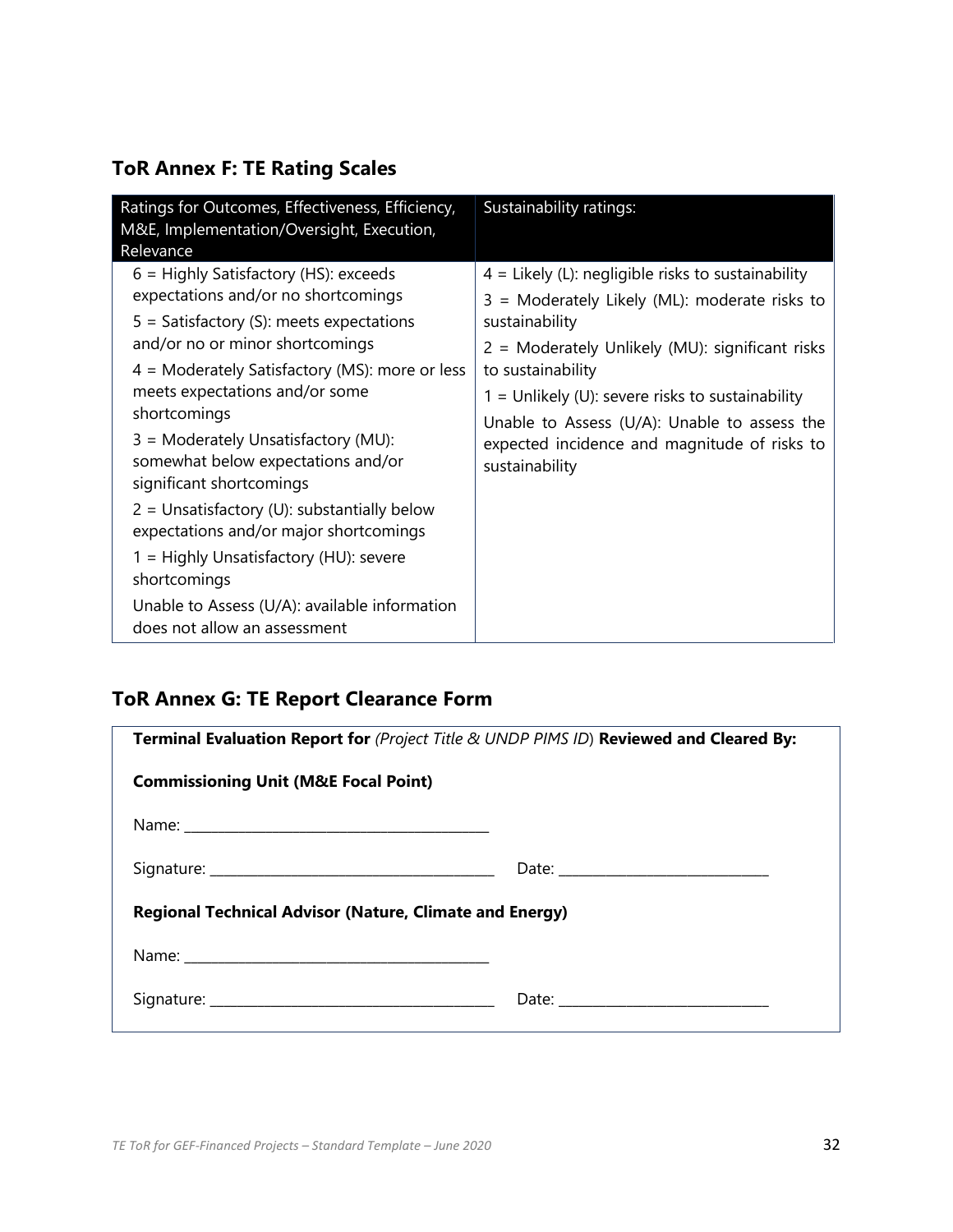#### **ToR Annex H: TE Audit Trail**

*The following is a template for the TE Consultant to show how the received comments on the draft TE report have (or have not) been incorporated into the final TE report. This Audit Trail should be listed as an annex in the final TE report but not attached to the report file.* 

#### **To the comments received on** *(date)* **from the Terminal Evaluation of** *(project name) (UNDP Project PIMS #)*

The following comments were provided to the draft TE report; they are referenced by institution/organization (do not include the commentator's name) and track change comment number ("#" column):

| Institution/<br><b>Organization</b> | ₩ | Para No./<br>comment<br><b>location</b> | <b>Comment/Feedback on</b><br>the draft TE report | <b>TE</b> team<br>response and actions taken |
|-------------------------------------|---|-----------------------------------------|---------------------------------------------------|----------------------------------------------|
|                                     |   |                                         |                                                   |                                              |
|                                     |   |                                         |                                                   |                                              |
|                                     |   |                                         |                                                   |                                              |
|                                     |   |                                         |                                                   |                                              |
|                                     |   |                                         |                                                   |                                              |
|                                     |   |                                         |                                                   |                                              |
|                                     |   |                                         |                                                   |                                              |
|                                     |   |                                         |                                                   |                                              |
|                                     |   |                                         |                                                   |                                              |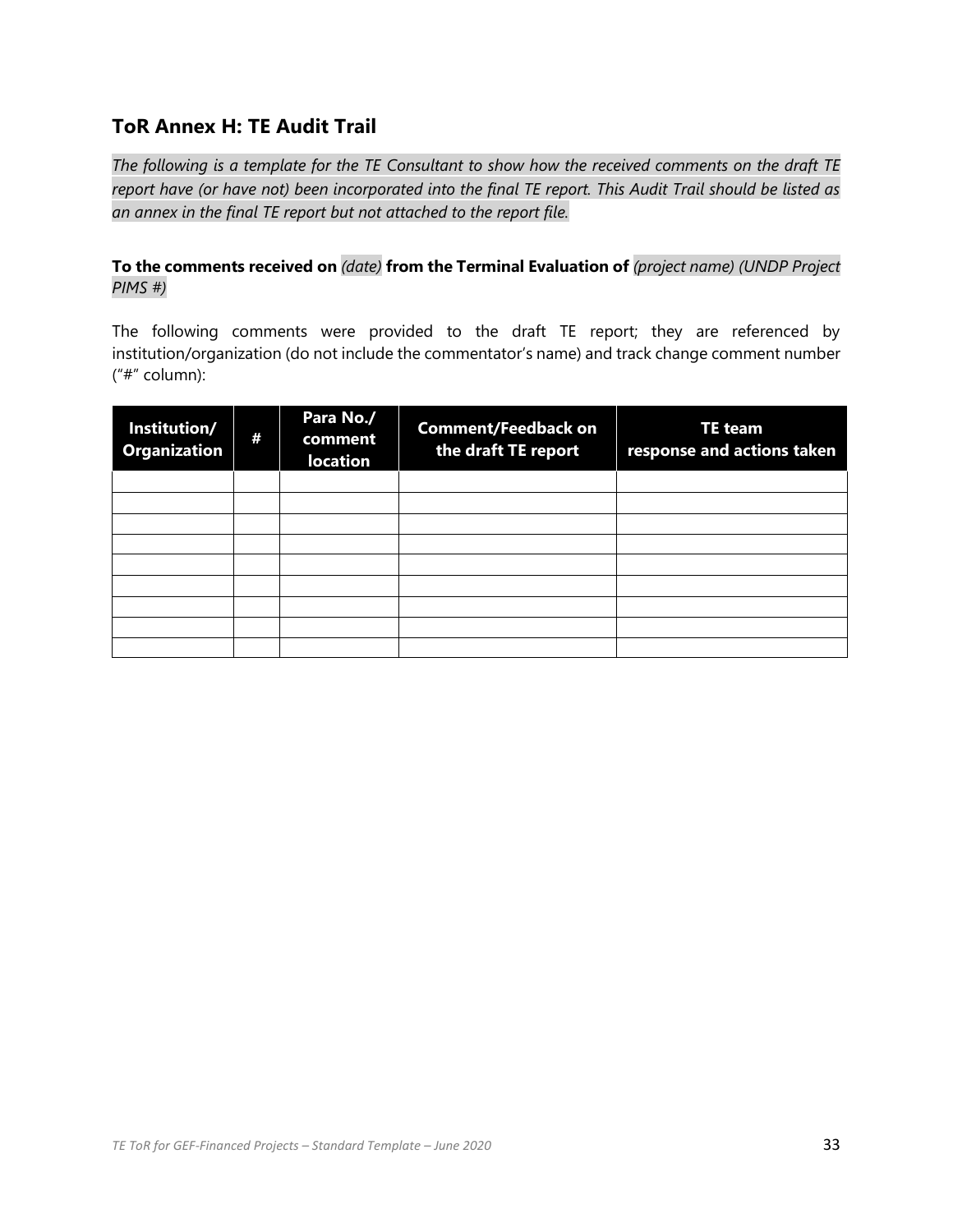# **Terminal Evaluation Terms of Reference (ToR) Template for UNDP-supported GEF-finance projects**

*Template 2 - formatted for the* [UNDP Jobs website](https://jobs.undp.org/cj_view_jobs.cfm)

#### **BASIC CONTRACT INFORMATION**

**Location: Home Based/ Virtual Application Deadline: December 27, 2020 Type of Contract: Consultancy Assignment Type: International/ Local Languages Required: English Starting Date: 15 January 2021 Duration of Initial Contract: 8 weeks Expected Duration of Assignment: 25 Working Days**

#### **BACKGROUND**

#### **1. Introduction**

In accordance with UNDP and GEF M&E policies and procedures, all full- and medium-sized UNDPsupported GEF-financed projects are required to undergo a Terminal Evaluation (TE) at the end of the project. This Terms of Reference (ToR) sets out the expectations for the TE of the medium-sized project titled Low Carbon Development Path (LCDP) project (PIMS 4969) implemented through the United Nations Development Programme Barbados and the OECS (Executing Agency) and the Ministry of Environment, Rural Modernization and Kalinago Upliftment (Implementing Partner). The project started on the December 1st, 2016 and is in its 4th year of implementation. The TE process must follow the guidance outlined in the document 'Guidance for Conducting Terminal Evaluations of UNDP-Supported, GEF-Financed Projects' [\(http://web.undp.org/evaluation/guideline/documents/GEF/TE\\_GuidanceforUNDP-supportedGEF](http://web.undp.org/evaluation/guideline/documents/GEF/TE_GuidanceforUNDP-supportedGEF-financedProjects.pdf)[financedProjects.pdf](http://web.undp.org/evaluation/guideline/documents/GEF/TE_GuidanceforUNDP-supportedGEF-financedProjects.pdf) ).

#### **2. Project Description**

The Commonwealth of Dominica has some of the world's highest electricity costs due to its dependence on imported fossil fuels for power generation.

Under the country's Low Carbon Climate Resilience Strategy (LCCRS) of 2012, the Draft National Sustainable Energy Plan (NSEP), the National Resilience Development Strategy (NRDS) and the recent Sustainable and Renewable Energy Policy (S-REP), the Government of Dominica has outlined some of its plans to assure a more sustainable Energy Sector.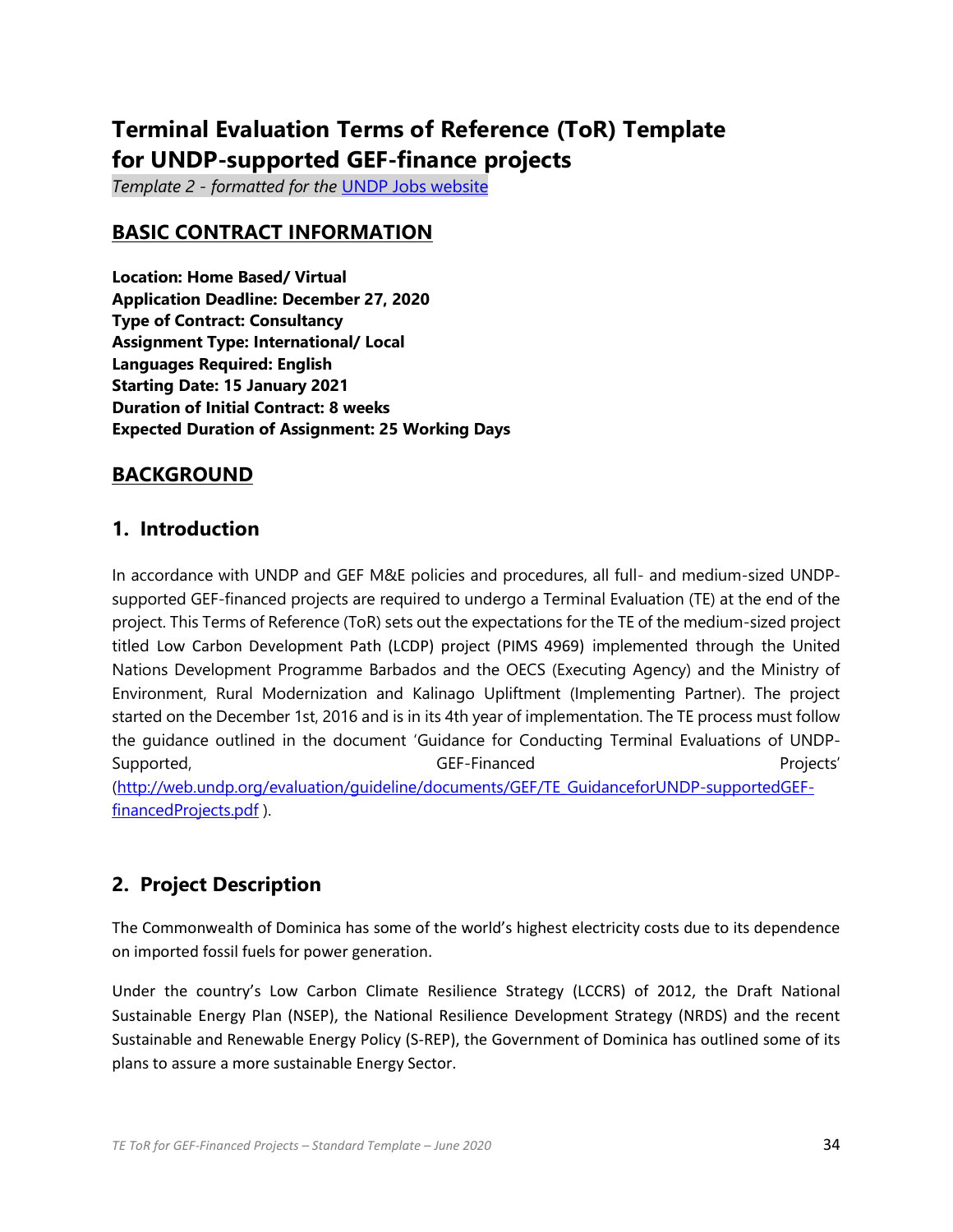The Low Carbon Development Project (LCDP) complements these ongoing efforts, with the main objective being the removal of the policy, technical and financial barriers to energy-efficient applications and solar photovoltaic technologies in Dominica's streets, outdoor areas and public buildings nationwide for further scale up.

The LCDP hopes to achieve this object through three (3) Main Components:

- Component 1: Institutional and technical knowledge, awareness and capacity for EE applications and renewable energy technologies (RETs)
- Component 2: Policy measures and enforcement of EE applications and RETs
- Component 3: Financing options and mechanisms for EE applications and RET diffusion

These objectives will be achieved through the removal of systemic barriers, through the following project components:

**Component 1: Institutional and technical knowledge, awareness and capacity for EE applications and RETs:** This component is intended to address the barriers associated with the lack of technical knowledge and capacity in Dominica to plan, design, implement, operate and maintain RE/EE projects. The expected outcome from the deliverables of the activities to be conducted under this component is improved knowledge, awareness and institutional capacity on EE applications and solar PV through demonstrations of their deployment in Dominica. The outputs from this component will contribute to: (a) awareness of policymakers and government personnel with significant roles in low carbon development; (b) strengthening the capacity of technical and trades personnel from Dominican-based private sector contractors and supply entrepreneurs on low carbon equipment and installations; and (c) raised public awareness of the benefits of EE applications and RE installations

**Component 2: Policy measures and enforcement of EE applications and RETs.** This component would address gaps in existing policies and standards that have not provided the necessary confidence for investors and donors into low carbon deployment in the Dominican energy market. The expected outcome from the outputs under this component is the uptake of EE applications and solar PV technology is promoted through adoption of new institutional arrangements, and policy and enforcement measures.

**Component 3: Financing options and mechanisms for EE applications and RET diffusion:** This component will address the financial barriers and the associated lack of financial incentives for EE applications and RE installations in Dominica. The outcome will be scaled-up EE applications and RET investments through implementation UNDP Environmental Finance Services Page 42 of newly proposed financial and institutional mechanisms.

**Component 4: Monitoring and Evaluation:** This component will contain activities related to monitoring and evaluation of Project activities. Through activities in this component, the ability of the Project to be adaptively managed will lead to an outcome of sustained low carbon development in Dominica during the Project period, and the increased likelihood of this outcome after the EOP. This component includes conducting the final evaluation.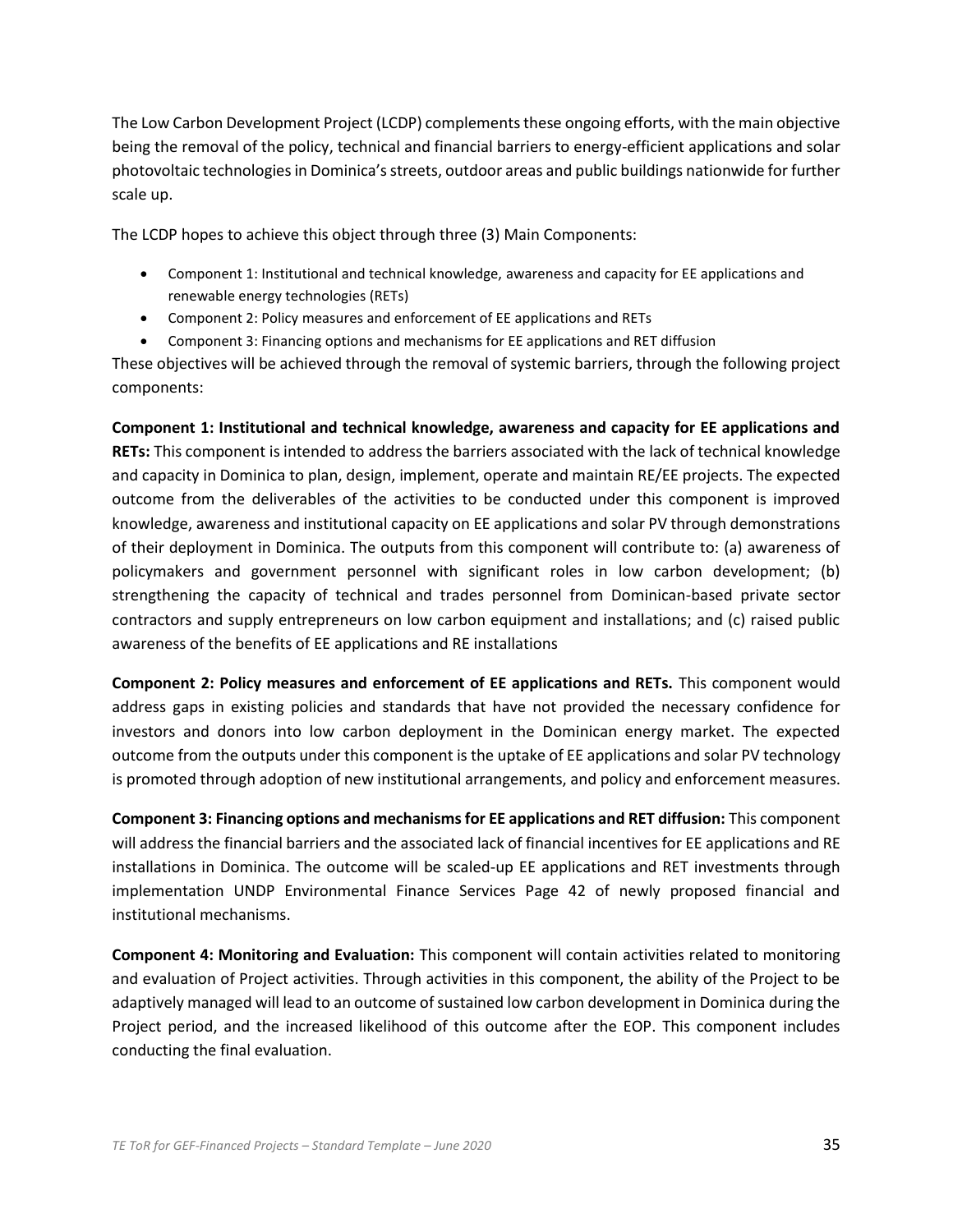| Project Title:                   | Low Carbon Development Path (LCDP) Project: Promoting energy efficient<br>applications<br>and solar photovoltaic technologies in streets, outdoor areas and public<br>buildings in island communities nationwide                                                                                                                                              |                                       |                                     |                                                      |
|----------------------------------|---------------------------------------------------------------------------------------------------------------------------------------------------------------------------------------------------------------------------------------------------------------------------------------------------------------------------------------------------------------|---------------------------------------|-------------------------------------|------------------------------------------------------|
| <b>GEF</b><br>Project<br>ID:     |                                                                                                                                                                                                                                                                                                                                                               |                                       | at<br>endorsement<br>(Million US\$) | at completion<br>(Million US\$)                      |
| <b>UNDP Project</b><br>ID:       | 00091623                                                                                                                                                                                                                                                                                                                                                      | <b>GEF financing:</b>                 | \$1,726,484                         | \$<br>1,726,484                                      |
| Country:                         | Dominica                                                                                                                                                                                                                                                                                                                                                      | IA/EA own:                            | \$1,600,000                         | \$1,600,000                                          |
| Region:                          | Latin America & the Caribbean                                                                                                                                                                                                                                                                                                                                 | Government:                           | \$6,800,000                         | \$6,800,00                                           |
| Focal Area:                      | Climate Change - Mitigation                                                                                                                                                                                                                                                                                                                                   | Other:                                | \$<br>540,000                       | \$<br>540,000                                        |
| FA<br>Objectives,<br>$(OP/SP)$ : | Solutions adopted to<br>1.5.1<br>achieve universal access to clean,<br>affordable<br>and<br>sustainable<br>energy<br>2.5.1<br>Solutions<br>developed,<br>financed and applied at scale for<br>efficiency<br>and<br>energy<br>transformation to clean energy<br>and zero-carbon development,<br>poverty eradication<br>for<br>and<br>structural transformation | Total<br>$CO-$<br>financing:          | \$8,940,000                         | \$8,940,000                                          |
| Executing<br>Agency:             | United<br><b>Nations</b><br>Development<br>Program (UNDP)                                                                                                                                                                                                                                                                                                     | Total<br>Project<br>Cost:             | \$10,666,484                        | \$10,666,484                                         |
| Other<br>Partners                |                                                                                                                                                                                                                                                                                                                                                               | began):                               | ProDoc Signature (date project      | December 1,<br>2016                                  |
| involved:                        | Ministry of Environment, Rural<br>Modernization<br>Kalinago<br>and<br>Upliftment                                                                                                                                                                                                                                                                              | (Operational)<br><b>Closing Date:</b> | Proposed:<br>24 December<br>2020    | Actual:<br>March<br>24<br>2021<br>(date<br>extended) |

In terms of project delivery, implementation has been quite slow in meeting planned targets as scheduled. The LCDP project was designed as a four-year project. Following a late project start, and delays caused by Hurricane Maria in 2017, challenges with the initial project implementing partner, changes in and within the newly appointed project implementation partner, and then COVID-19, the project sought a no-cost extension to be able to conduct all the project activities needed to adequately meet project objectives. The project sought a 6-month extension; a bit less than 4 months was granted.

The world is currently facing the COVID-19 pandemic which affected people everywhere and brought a halt to global and local economic activity and transport systems, as well as unprecedented disruptions to daily life that undercut the societal fabric of opportunities for human interaction<sup>16</sup>. In order to ensure the

<sup>16</sup> Guidance Note: Good practices during COVID-19. OECD/DAC and IEO/UNDP, April 2020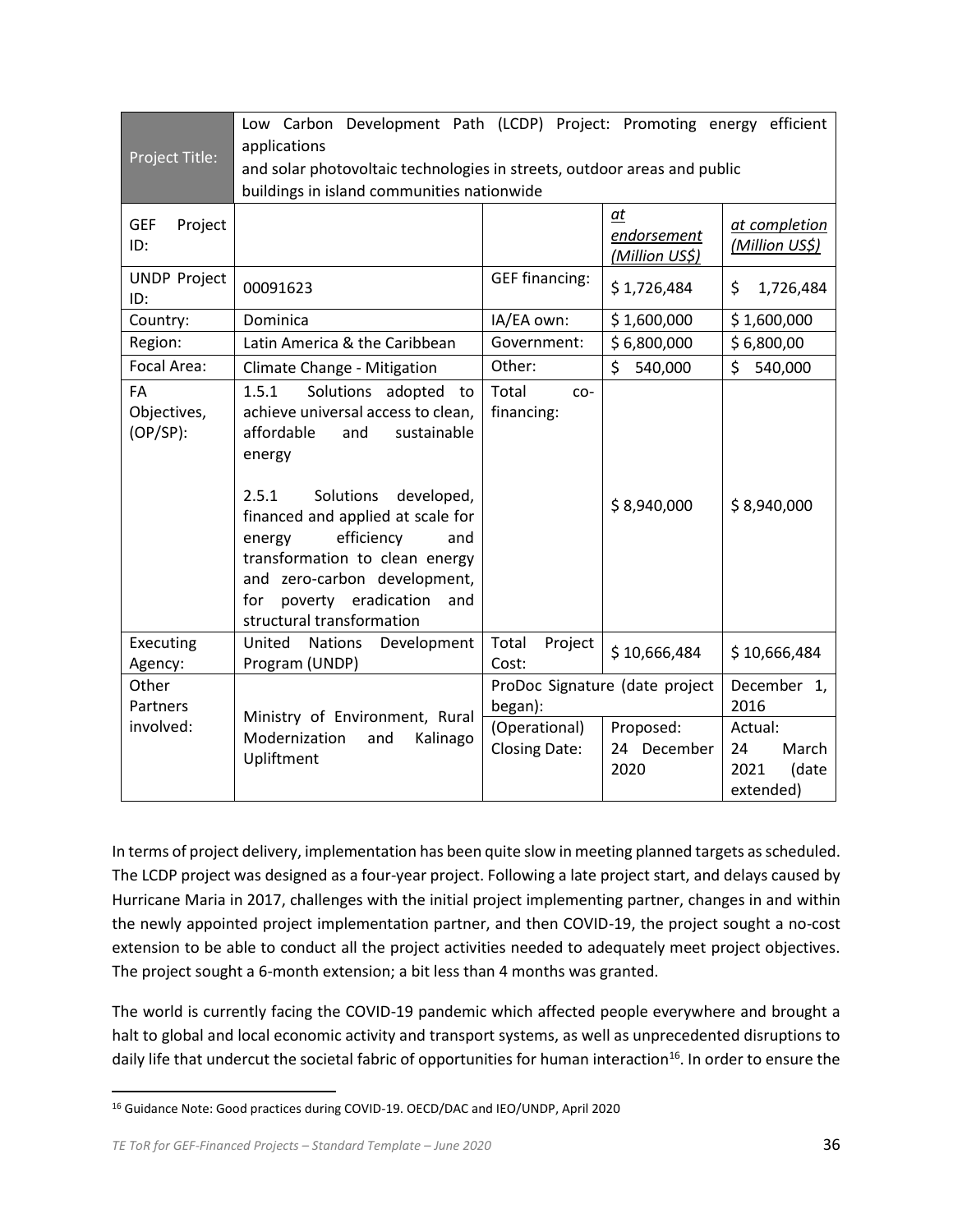well-being and safety of UNDP's staff and contractors, as well as to ensure no harm is done to partners, communities and interlocutors, the implementation of this TE shall be undertaken virtually, according to item "Evaluation Approach and Method" of this TOR.

#### **3. TE Purpose**

The TE report will assess the achievement of project results against what was expected to be achieved and draw lessons that can both improve the sustainability of benefits from this project, future projects with similar objectives, and aid in the overall enhancement of UNDP programming. The TE report promotes accountability and transparency and assesses the extent of project accomplishments.

The TE will also be important in determining completeness of the project, and if the activities and indicators identified during project development justly reflected the project objectives. It could also provide some guidance on how request for project extensions could be fairly correlated to time granted.

### **DUTIES AND RESPONSIBILITIES**

#### **4. TE Approach & Methodology**

The TE report must provide evidence-based information that is credible, reliable and useful.

The TE Consultant will review all relevant sources of information including documents prepared during the preparation phase (i.e. PIF, UNDP Initiation Plan, UNDP Social and Environmental Screening Procedure/SESP) the Project Document, project reports including annual PIRs, project budget revisions, lesson learned reports, national strategic and legal documents, and any other materials that the Consultant considers useful for this evidence-based evaluation. The TE Consultant will review the baseline and midterm GEF focal area Core Indicators/Tracking Tools submitted to the GEF at the CEO endorsement and midterm stages and the terminal Core Indicators/Tracking Tools.

The TE Consultant is expected to follow a participatory and consultative approach ensuring close engagement with the Project Team, government counterparts (the GEF Operational Focal Point), Implementing Partners, the UNDP Country Office(s), the Regional Technical Advisor, direct beneficiaries and other stakeholders.

Engagement of stakeholders is vital to a successful TE. Stakeholder involvement should include interviews with stakeholders who have project responsibilities, including but not limited to organizations and persons listed in Table A below; executing agencies, senior officials and task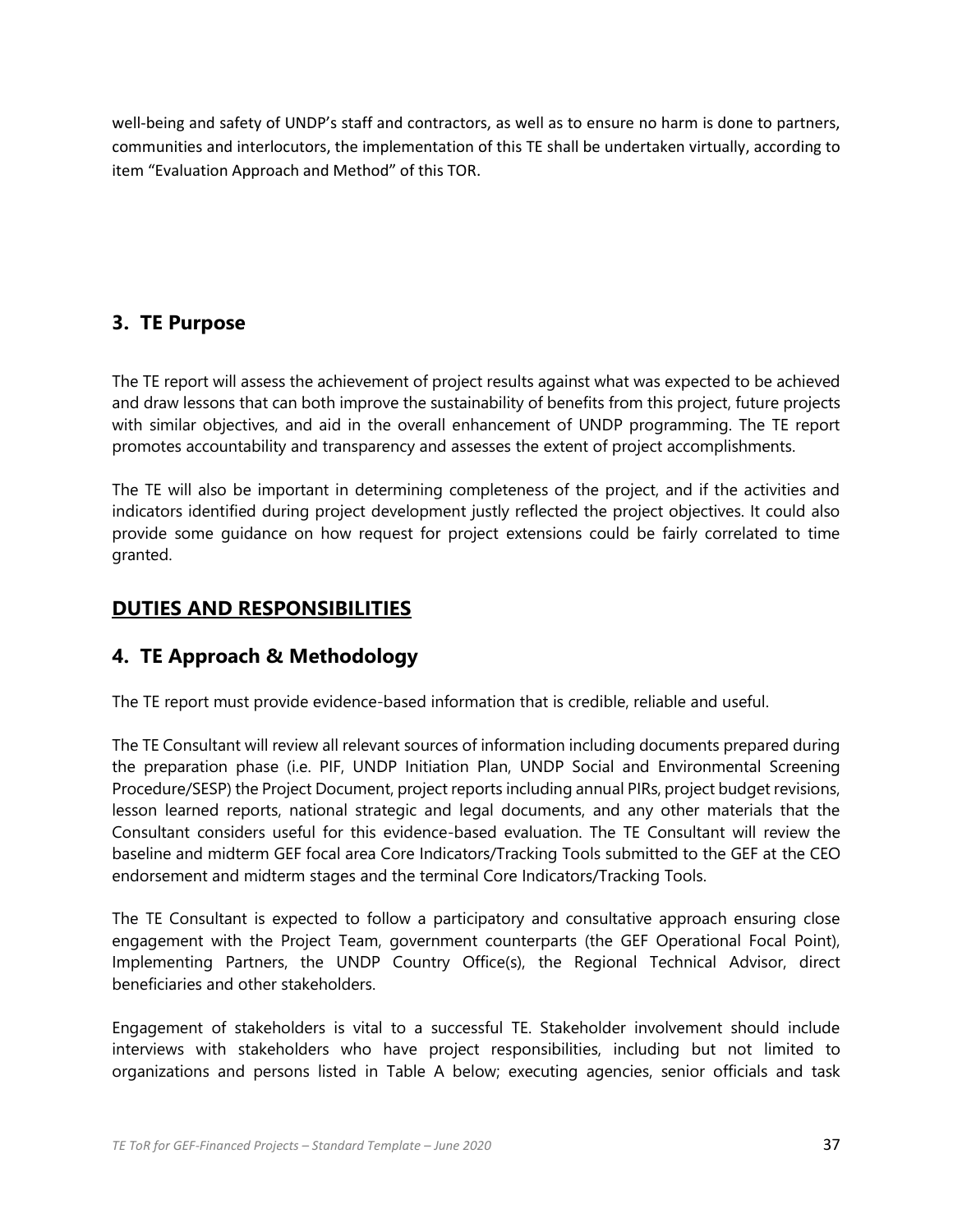team/component leaders, key experts and consultants in the subject area, Project Board, project beneficiaries, academia, local government and CSOs, etc.

| <b>Name</b>                 | <b>Agency/Department</b>                                          |
|-----------------------------|-------------------------------------------------------------------|
| Mr. Mohammad Nadgee         | Programme Manager, Sustainable Solutions and Energy               |
| Ms. Kimisha Thomas          | National Project Coordinator (LCDP)                               |
| Ms. Elizabeth Robinson      | Project Associate (LCDP)                                          |
|                             | Permanent Secretary, Ministry of Environment, Rural Modernization |
| Ms. Mandra Fagan            | and Kalinago Upliftment                                           |
| Ms. Careen Prevost          | Former Permanent Secretary, Ministry of Environment               |
| Ms. Ludmilla Diniz          | <b>Regional Technical Adviser</b>                                 |
| Mr. Luis Ruiz               | Head, Dominica Project Office                                     |
| Mr. Rafael Robillard        | <b>UNDP Denmark</b>                                               |
| Mr. Paul Hattle             | Chief Technical Adviser (LCDP)                                    |
| Mr. Dexter Newton           | Low Carbon Officer                                                |
| Mr. Jason LaCorbiniere      | UNDP, Monitoring and Evaluation                                   |
| Anderson Parillon           | <b>UNDP Focal Point for Dominica</b>                              |
| Culver Lawrence             | <b>Financial Centre</b>                                           |
| Annie St. Luce              | Dominica Infirmary                                                |
| Francis Julien              | Morne Rachet Emergency Operations Center                          |
| Lorenzo Sanford             | St. Cyr Community Resource Center                                 |
| Merlyn Rolle                | San Sauveur Primary School                                        |
| Ms Roberts (Vice Principal) | Isaiah Thomas Secondary School                                    |
| <b>Ronald Austrie</b>       | Portsmouth Secondary School                                       |

#### *Table B: List of Individuals/ Institutions*

The specific design and methodology for the TE should emerge from consultations between the TE Consultant and the above-mentioned parties regarding what is appropriate and feasible for meeting the TE purpose and objectives and answering the evaluation questions, given limitations of budget, time and data. The TE Consultant must use gender-responsive methodologies and tools and ensure that gender equality and women's empowerment, as well as other cross-cutting issues and SDGs are incorporated into the TE report.

The final methodological approach including interview schedule, field visits and data to be used in the evaluation must be clearly outlined in the TE Inception Report and be fully discussed and agreed between UNDP, stakeholders and the TE Consultant.

The final report must describe the full TE approach taken and the rationale for the approach making explicit the underlying assumptions, challenges, strengths and weaknesses about the methods and approach of the evaluation.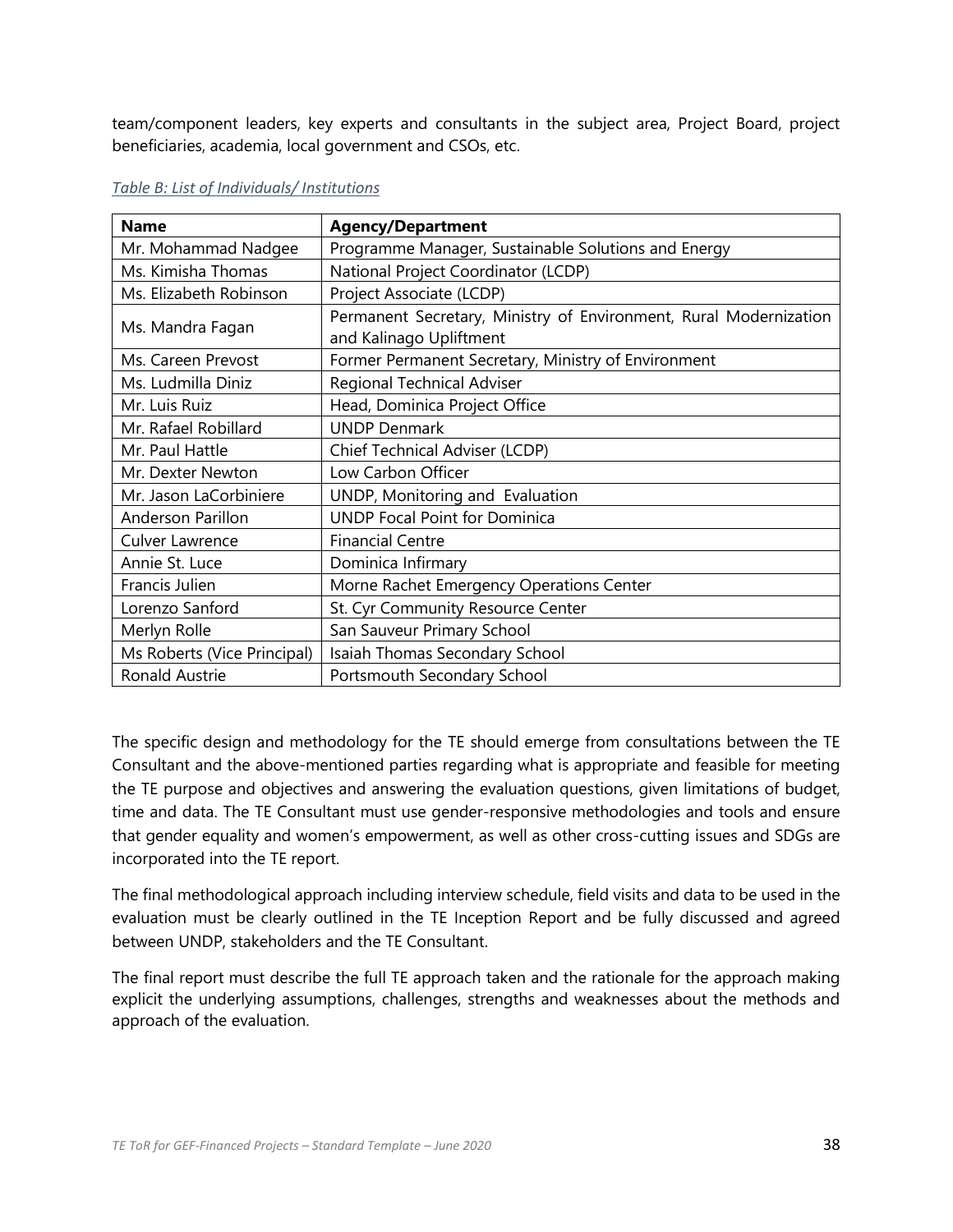### **5. Detailed Scope of the TE**

The TE will assess project performance against expectations set out in the project's Logical Framework/Results Framework (see TOR Annex A). The TE will assess results according to the criteria outlined in the Guidance for TEs of UNDP-supported GEF-financed Projects *[\(http://web.undp.org/evaluation/guideline/documents/GEF/TE\\_GuidanceforUNDP-supportedGEF](http://web.undp.org/evaluation/guideline/documents/GEF/TE_GuidanceforUNDP-supportedGEF-financedProjects.pdf)[financedProjects.pdf](http://web.undp.org/evaluation/guideline/documents/GEF/TE_GuidanceforUNDP-supportedGEF-financedProjects.pdf) )*. *(The scope of the TE should detail and include aspects of the project to be covered by the TE, such as the time frame, and the primary issues of concern to users that the TE needs to address.*

The Findings section of the TE report will cover the topics listed below. A full outline of the TE report's content is provided in ToR Annex C.

The asterisk "(\*)" indicates criteria for which a rating is required.

#### Findings

- iv. Project Design/Formulation
- National priorities and country driven-ness
- Theory of Change
- Gender equality and women's empowerment
- Social and Environmental Safeguards
- Analysis of Results Framework: project logic and strategy, indicators
- Assumptions and Risks
- Lessons from other relevant projects (e.g. same focal area) incorporated into project design
- Planned stakeholder participation
- Linkages between project and other interventions within the sector
- Management arrangements
- v. Project Implementation
- Adaptive management (changes to the project design and project outputs during implementation)
- Actual stakeholder participation and partnership arrangements
- Project Finance and Co-finance
- Monitoring & Evaluation: design at entry (\*), implementation (\*), and overall assessment of M&E (\*)
- Implementing Agency (UNDP) (\*) and Executing Agency (\*), overall project oversight/implementation and execution (\*)
- Risk Management, including Social and Environmental Standards
- vi. Project Results
- Assess the achievement of outcomes against indicators by reporting on the level of progress for each objective and outcome indicator at the time of the TE and noting final achievements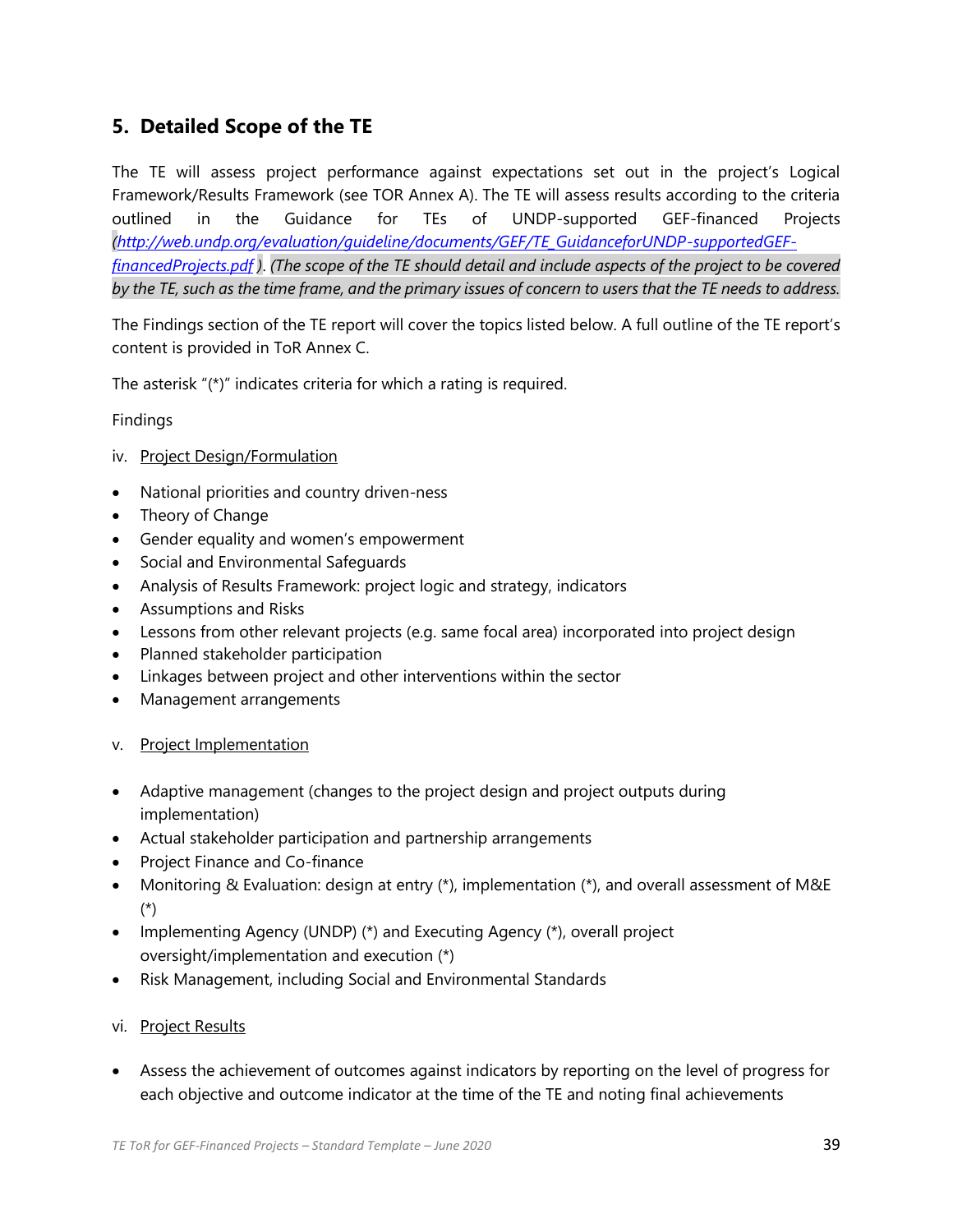- Relevance (\*), Effectiveness (\*), Efficiency (\*) and overall project outcome (\*)
- Sustainability: financial (\*) , socio-political (\*), institutional framework and governance (\*), environmental (\*), overall likelihood of sustainability (\*)
- Country ownership
- Gender equality and women's empowerment
- Cross-cutting issues (poverty alleviation, improved governance, climate change mitigation and adaptation, disaster prevention and recovery, human rights, capacity development, South-South cooperation, knowledge management, volunteerism, etc., as relevant)
- GEF Additionality
- Catalytic Role / Replication Effect
- Progress to impact

vii. Main Findings, Conclusions, Recommendations and Lessons Learned

- The TE Consultant will include a summary of the main findings of the TE report. Findings should be presented as statements of fact that are based on analysis of the data.
- The section on conclusions will be written in light of the findings. Conclusions should be comprehensive and balanced statements that are well substantiated by evidence and logically connected to the TE findings. They should highlight the strengths, weaknesses and results of the project, respond to key evaluation questions and provide insights into the identification of and/or solutions to important problems or issues pertinent to project beneficiaries, UNDP and the GEF, including issues in relation to gender equality and women's empowerment.
- Recommendations should provide concrete, practical, feasible and targeted recommendations directed to the intended users of the evaluation about what actions to take and decisions to make. The recommendations should be specifically supported by the evidence and linked to the findings and conclusions around key questions addressed by the evaluation.
- The TE report should also include lessons that can be taken from the evaluation, including best practices in addressing issues relating to relevance, performance and success that can provide knowledge gained from the particular circumstance (programmatic and evaluation methods used, partnerships, financial leveraging, etc.) that are applicable to other GEF and UNDP interventions. When possible, the TE Consultant should include examples of good practices in project design and implementation.
- It is important for the conclusions, recommendations and lessons learned of the TE report to include results related to gender equality and empowerment of women.

The TE report will include an Evaluation Ratings Table, as shown in the ToR Annex.

#### **6. Expected Outputs and Deliverables**

The TE *consultant* shall prepare and submit: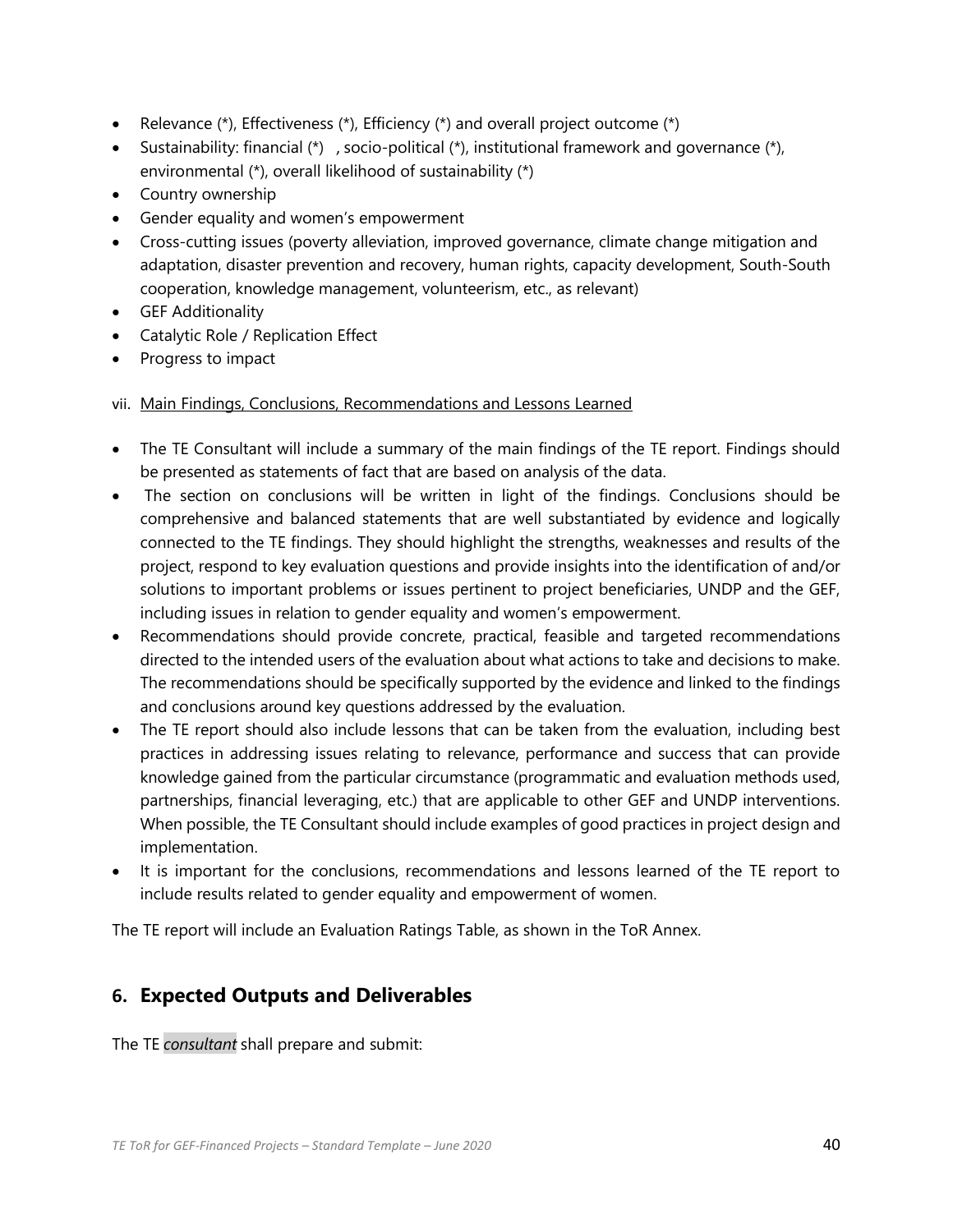- TE Inception Report<sup>17</sup>: TE Consultant clarifies objectives and methods of the TE no later than 2 *weeks* before the TE mission. TE team submits the Inception Report to the Commissioning Unit and project management. Approximate due date: *(22 January, 2021)*
- Presentation: TE team presents initial findings to project management and the Commissioning Unit at the end of the TE mission. Approximate due date: *12 February, 2021*
- Draft TE Report: TE team submits full draft report with annexes *within 3 weeks* of the end of the TE mission. Approximate due date: *22 February, 2021*
- Final TE Report\* and Audit Trail: TE Consultant submits revised report, with Audit Trail detailing how all received comments have (and have not) been addressed in the final TE report, to the Commissioning Unit *within 1 week* of receiving UNDP comments on draft. Approximate due date: *17 March, 2021*

\*The final TE report must be in English. If applicable, the Commissioning Unit may choose to arrange for a translation of the report into a language more widely shared by national stakeholders.

All final TE reports will be quality assessed by the UNDP Independent Evaluation Office (IEO). Details of the IEO's quality assessment of decentralized evaluations can be found in Section 6 of the UNDP Evaluation Guidelines.<sup>18</sup>

## **7. TE Arrangements**

The principal responsibility for managing the TE resides with the Commissioning Unit. The Commissioning Unit for this project's TE is UNDP Barbados & the Eastern Caribbean.

*(in the case of single-country projects, the Commissioning Unit is he UNDP Country Office. In the case of regional projects and jointly-implemented projects, typically the principal responsibility for managing the TE resides with the country or agency or regional coordination body – please confirm with the RTA – that is receiving the larger portion of GEF financing. For global projects, the Commissioning Unit can be the Vertical Fund Directorate or the lead UNDP Country Office.)*

The Project Team will be responsible for liaising with the TE Consultant to provide all relevant documents, set up stakeholder interviews, and arrange field visits.

## **8. Duration of the Work**

The total duration of the TE will be approximately *25 working days* over a time period of 8 *weeks* starting on 15 January 2021 and shall not exceed five months from when the TE Consultant is hired. The tentative TE timeframe is as follows:

- *27 December 2020:* Application closes
- *8 January 2021:* Selection of TE Consultant
- *15 January 2021:* Prep the TE Consultant (handover of project documents)
- *22 January 2021- 4 days*: Document review and preparing TE Inception Report

<sup>&</sup>lt;sup>17</sup> The Inception Report must be a product of a Virtual Mission.

<sup>18</sup> Access at[: http://web.undp.org/evaluation/guideline/section-6.shtml](http://web.undp.org/evaluation/guideline/section-6.shtml)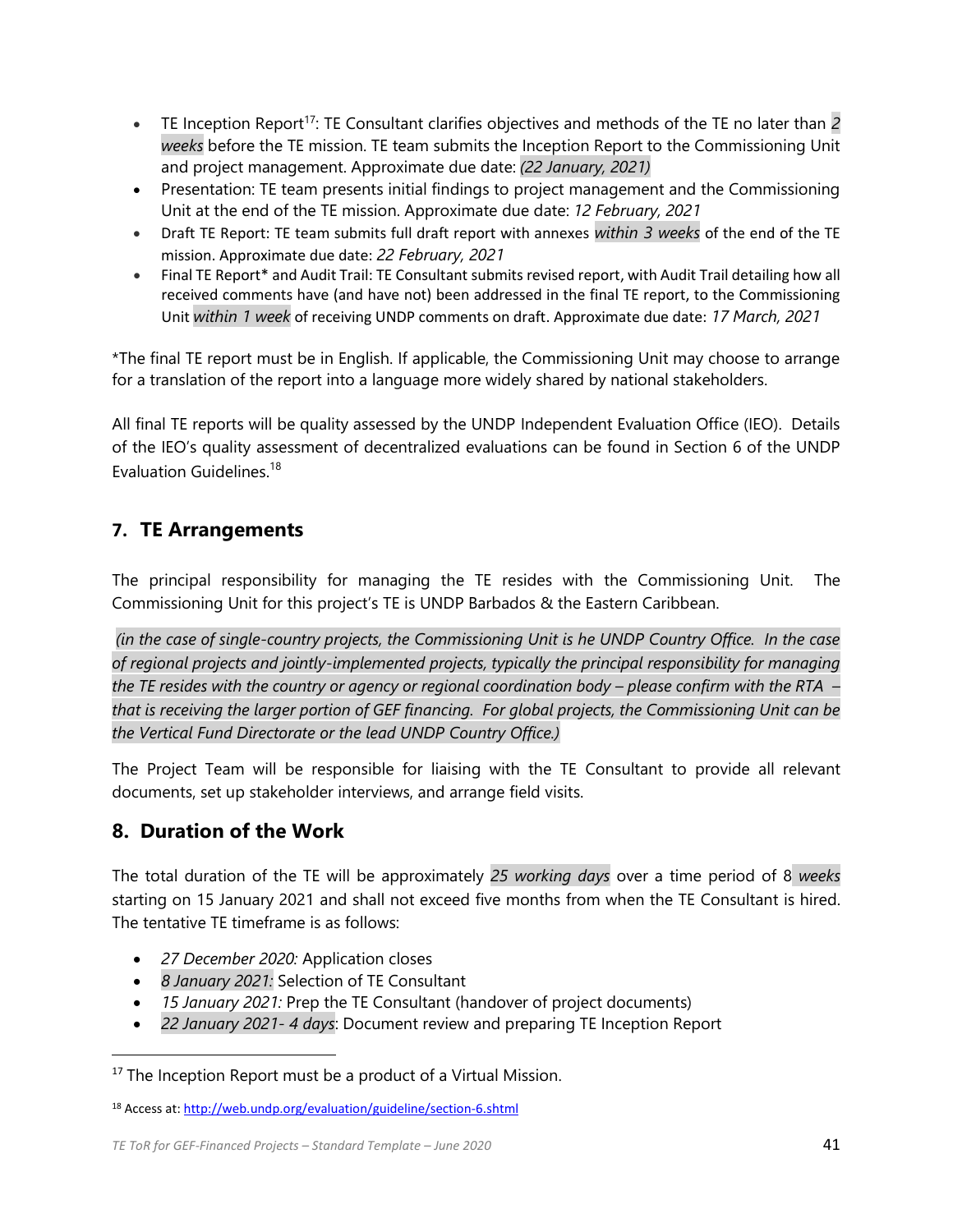- *29 January 2021- 2 days*: Finalization and Validation of TE Inception Report- latest start of TE mission
- *12 February 2021- 10 days*: TE mission: stakeholder meetings, interviews
- *15 February 2021:* Wrap-up meeting & presentation of initial findings- earliest end of TE mission
- *22 February 2021- 5 days*: Preparation of draft TE report
- *24 February 2021:* Circulation of draft TE report for comments
- *5 March 2021- 2 days*: Incorporation of comments on draft TE report into Audit Trail & finalization of TE report
- *12 March 2021:* Preparation & Issue of Management Response
- *17 March 2021:* Expected date of full TE completion

The expected date start date of contract is 15 January, 2021.

### **9. Duty Station**

This consultancy will be conducted virtually.

### **REQUIRED SKILLS AND EXPERIENCE**

### **10. TE Consultant Required Qualifications**

An International Connsultant will conduct the TE. The Consultant will have *experience and exposure to projects and evaluations.* The consultant will *be responsible for the overall design and writing of the Inception Report, Draft and Final TE reports, and serve as the main liaison between the Commissioning Unit and the TE Consultant.* He/she will *assess emerging trends with respect to regulatory frameworks, budget allocations, capacity building, work with the Project Team in developing the TE itinerary.*

The evaluator(s) cannot have participated in the project preparation, formulation and/or implementation (including the writing of the project document), must not have conducted this project's Mid-Term Review and should not have a conflict of interest with the project's related activities.

The selection of evaluators will be aimed at maximizing the overall qualities in the following areas: *(Adjust the qualifications as needed and provide a weight to each qualification*

#### CRITERIA

Education

• Master's degree in *Environmental Management/ Science or Engineering* or other closely related field;

Experience

- Relevant experience with results-based management evaluation methodologies;
- Experience applying SMART indicators and reconstructing or validating baseline scenarios;
- Competence in adaptive management, as applied to *Climate Change*
- Experience in evaluating projects;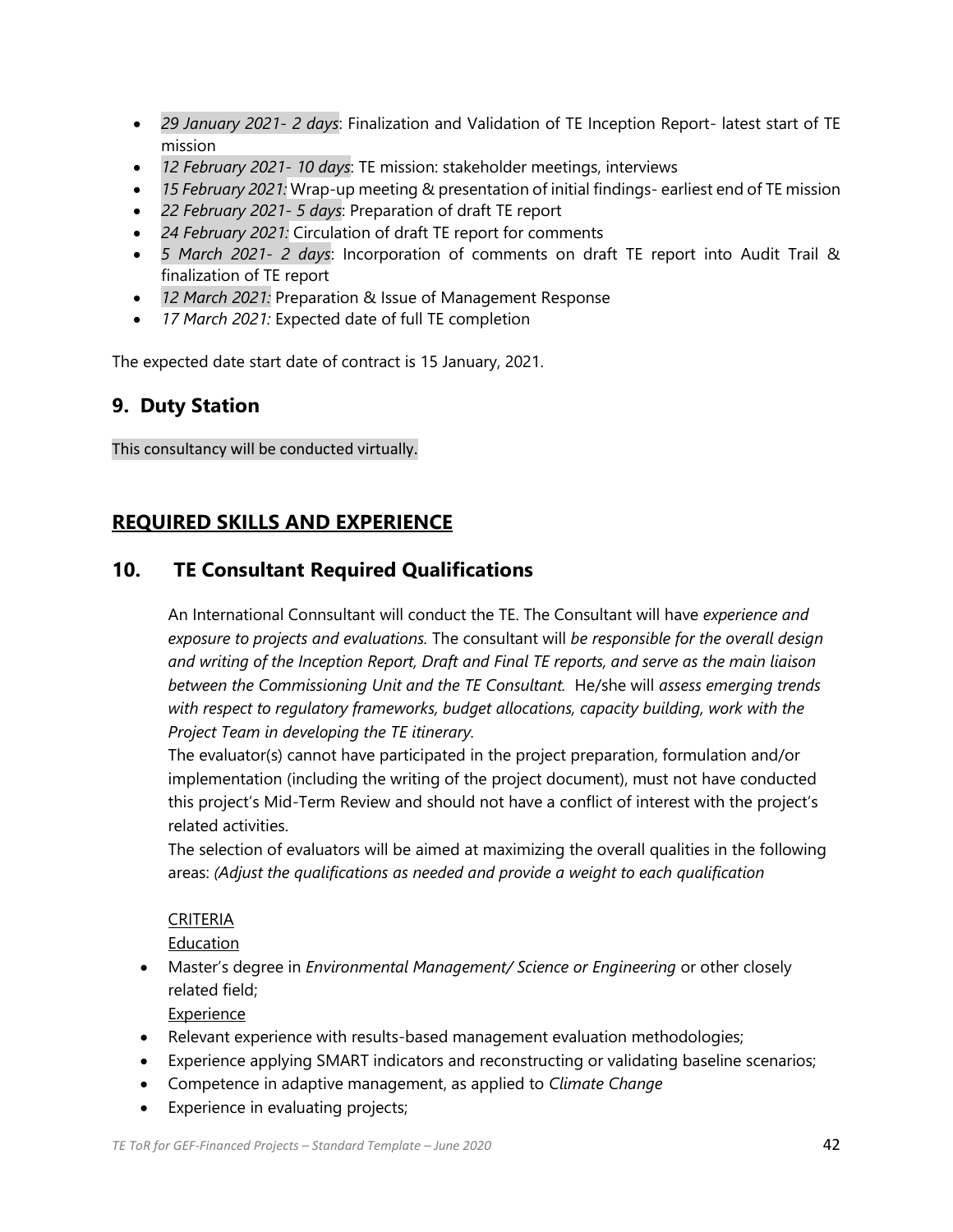- Experience working in *the Caribbean Region;*
- Experience in relevant technical areas for at least *10 years;*
- Demonstrated understanding of issues related to gender and *Climate Change;* experience in gender responsive evaluation and analysis;
- Excellent communication skills;
- Demonstrable analytical skills;
- Project evaluation/review experience within United Nations system will be considered an asset.

Language

• Fluency in written and spoken English.

#### **11. Evaluator Ethics**

The TE Consultant will be held to the highest ethical standards and is required to sign a code of conduct upon acceptance of the assignment. This evaluation will be conducted in accordance with the principles outlined in the UNEG 'Ethical Guidelines for Evaluation'. The evaluator must safeguard the rights and confidentiality of information providers, interviewees and stakeholders through measures to ensure compliance with legal and other relevant codes governing collection of data and reporting on data. The evaluator must also ensure security of collected information before and after the evaluation and protocols to ensure anonymity and confidentiality of sources of information where that is expected. The information knowledge and data gathered in the evaluation process must also be solely used for the evaluation and not for other uses without the express authorization of UNDP and partners.

#### **12. Payment Schedule**

- 20% payment upon satisfactory delivery of the final TE Inception Report and approval by the Commissioning Unit
- 40% payment upon satisfactory delivery of the draft TE report to the Commissioning Unit
- 40% payment upon satisfactory delivery of the final TE report and approval by the Commissioning Unit and RTA (via signatures on the TE Report Clearance Form) and delivery of completed TE Audit Trail

Criteria for issuing the final payment of 40%

- The final TE report includes all requirements outlined in the TE TOR and is in accordance with the TE guidance.
- The final TE report is clearly written, logically organized, and is specific for this project (i.e. text has not been cut & pasted from other MTR reports).
- The Audit Trail includes responses to and justification for each comment listed.

#### **APPLICATION PROCESS**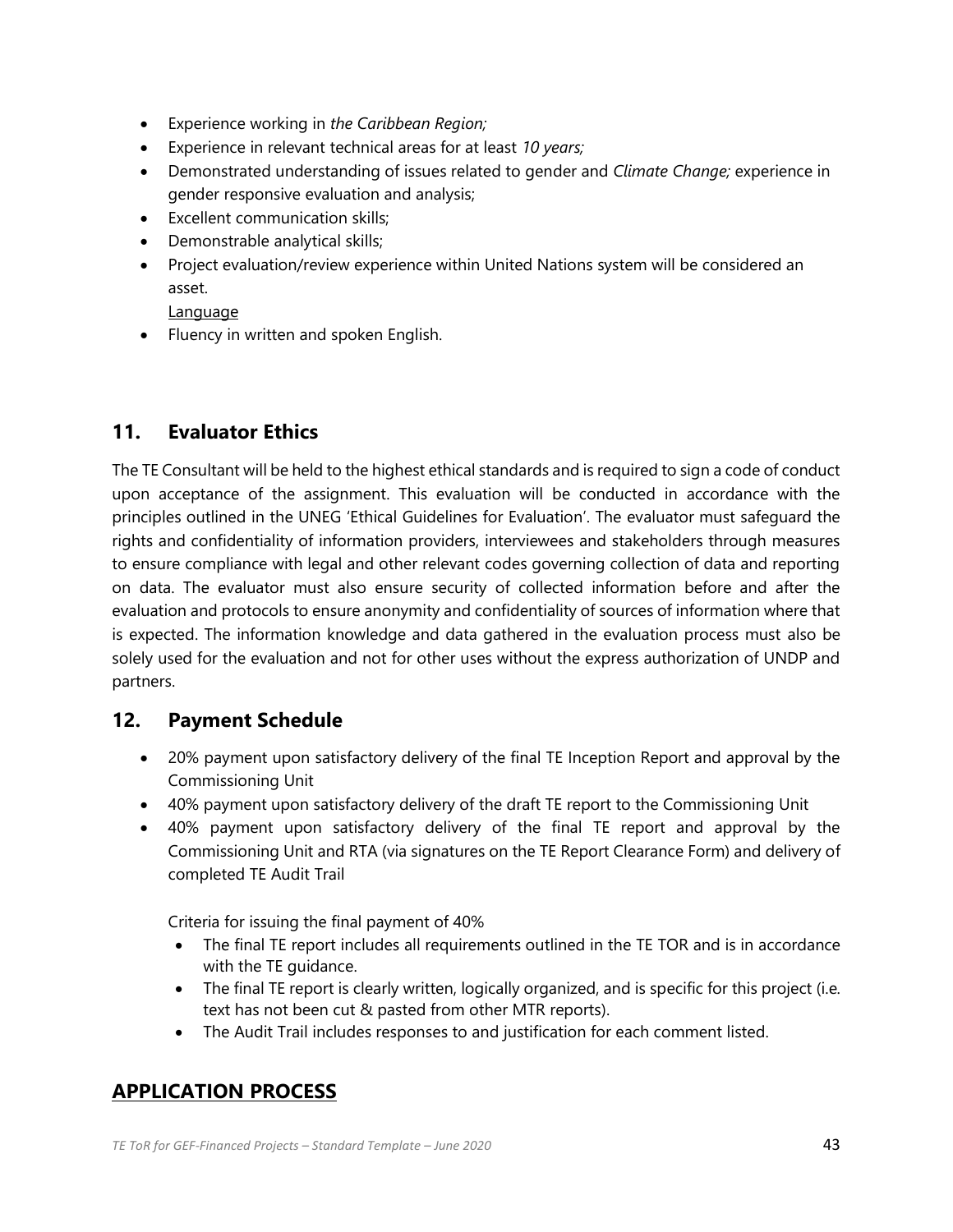### **13. Scope of Price Proposal and Schedule of Payments**

#### **Financial Proposal:**

- Financial proposals must be "all inclusive" and expressed in a lump-sum for the total duration of the contract. The term "all inclusive" implies all cost (professional fees, travel costs, living allowances etc.);
- The lump sum is fixed regardless of changes in the cost components.

#### **14. Recommended Presentation of Proposal**

- a) **Letter of Confirmation of Interest and Availability** using th[e template](https://intranet.undp.org/unit/bom/pso/Support%20documents%20on%20IC%20Guidelines/Template%20for%20Confirmation%20of%20Interest%20and%20Submission%20of%20Financial%20Proposal.docx) provided by UNDP;
- b) **CV** and a **Personal History Form** [\(P11 form\)](http://www.undp.org/content/dam/undp/library/corporate/Careers/P11_Personal_history_form.doc);
- c) **Brief description of approach to work/technical proposal** of why the individual considers him/herself as the most suitable for the assignment, and a proposed methodology on how they will approach and complete the assignment; (max 1 page)
- d) **Financial Proposal** that indicates the all-inclusive fixed total contract price and all other cost related to a virtual consultation, supported by a breakdown of costs, as per template attached to the [Letter of Confirmation of Interest template.](https://popp.undp.org/_layouts/15/WopiFrame.aspx?sourcedoc=/UNDP_POPP_DOCUMENT_LIBRARY/Public/PSU_%20Individual%20Contract_Offerors%20Letter%20to%20UNDP%20Confirming%20Interest%20and%20Availability.docx&action=default) If an applicant is employed by an organization/company/institution, and he/she expects his/her employer to charge a management fee in the process of releasing him/her to UNDP under Reimbursable Loan Agreement (RLA), the applicant must indicate at this point, and ensure that all such costs are duly incorporated in the financial proposal submitted to UNDP.

All application materials should be submitted to the address (insert mailing address) in a sealed envelope indicating the following reference "Consultant for Terminal Evaluation of *(project title)*" or by email at the following address ONLY: *(insert email address)* by *(time and date)*. Incomplete applications will be excluded from further consideration

#### **15. Criteria for Selection of the Best Offer**

Only those applications which are responsive and compliant will be evaluated. Offers will be evaluated according to the Combined Scoring method – where the educational background and experience on similar assignments will be weighted at 70% and the price proposal will weigh as 30% of the total scoring. The applicant receiving the Highest Combined Score that has also accepted UNDP's General Terms and Conditions will be awarded the contract.

#### **16. Annexes to the TE ToR**

#### *Suggested ToR annexes include:*

- ToR Annex A: Project Logical/Results Framework
- ToR Annex B: Project Information Package to be reviewed by TE Consultant
- ToR Annex C: Content of the TE report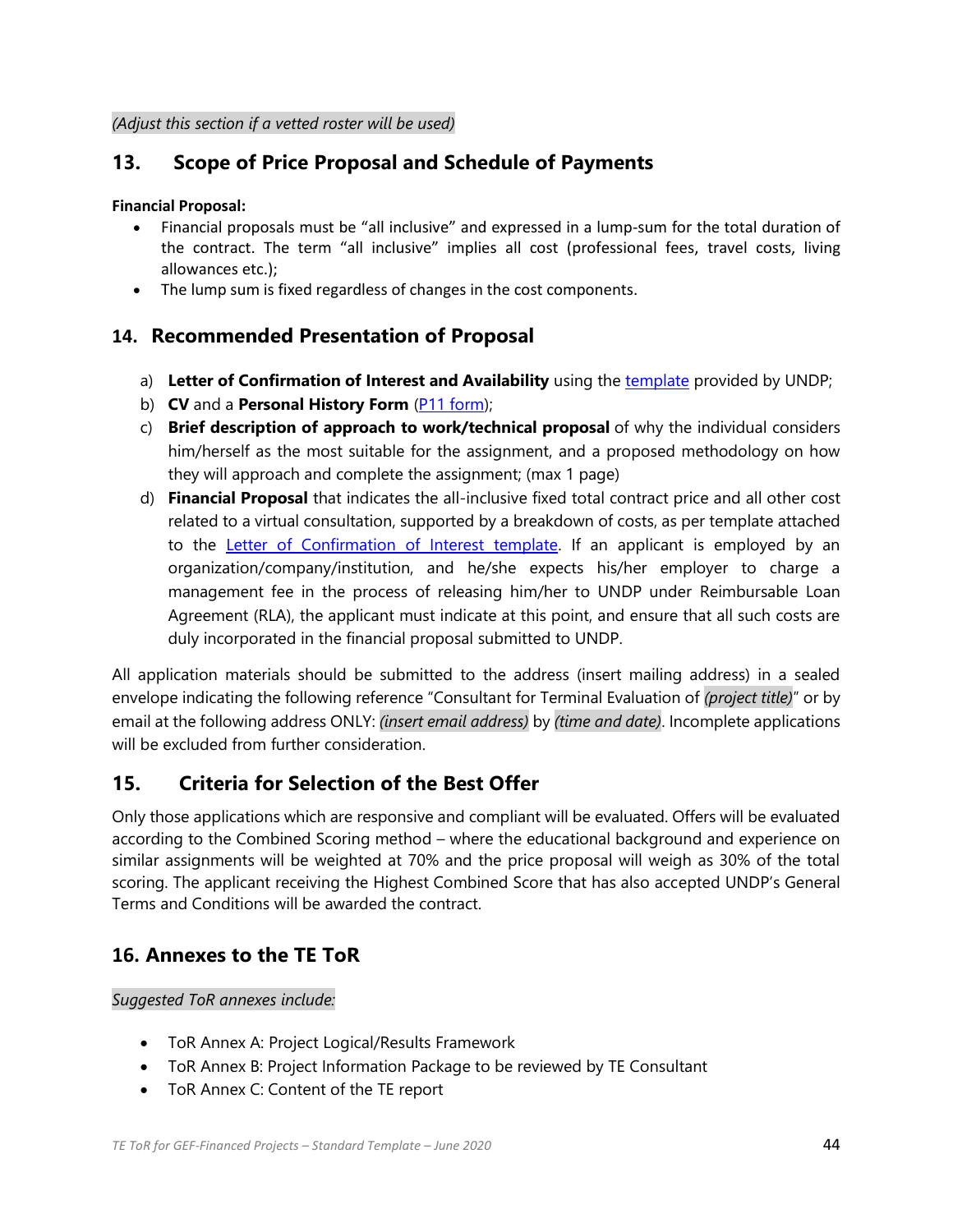- ToR Annex D: Evaluation Criteria Matrix template
- ToR Annex E: UNEG Code of Conduct for Evaluators
- ToR Annex F: TE Rating Scales and TE Ratings Table
- ToR Annex G: TE Report Clearance Form
- ToR Annex H: TE Audit Trail template

## **Annexes to Terminal Evaluation Terms of Reference**

*[Share ToR Annexes directly with short-listed applicants. Include link to 'Guidance for Conducting Terminal Evaluations of UNDP-Supported GEF-Financed Projects' and other existing literature or documents that will help candidates gain a better understanding of the project situation and the work required.*

- **ToR Annex A: Project Logical/Results Framework**
- **ToR Annex B: Project Information Package to be reviewed by TE Consultant**
- **ToR Annex C: Content of the TE report**
- **ToR Annex D: Evaluation Criteria Matrix template**
- **ToR Annex E: UNEG Code of Conduct for Evaluators**
- **ToR Annex F: TE Rating Scales and TE Ratings Table**
- **ToR Annex G: TE Report Clearance Form**
- **ToR Annex H: TE Audit Trail template**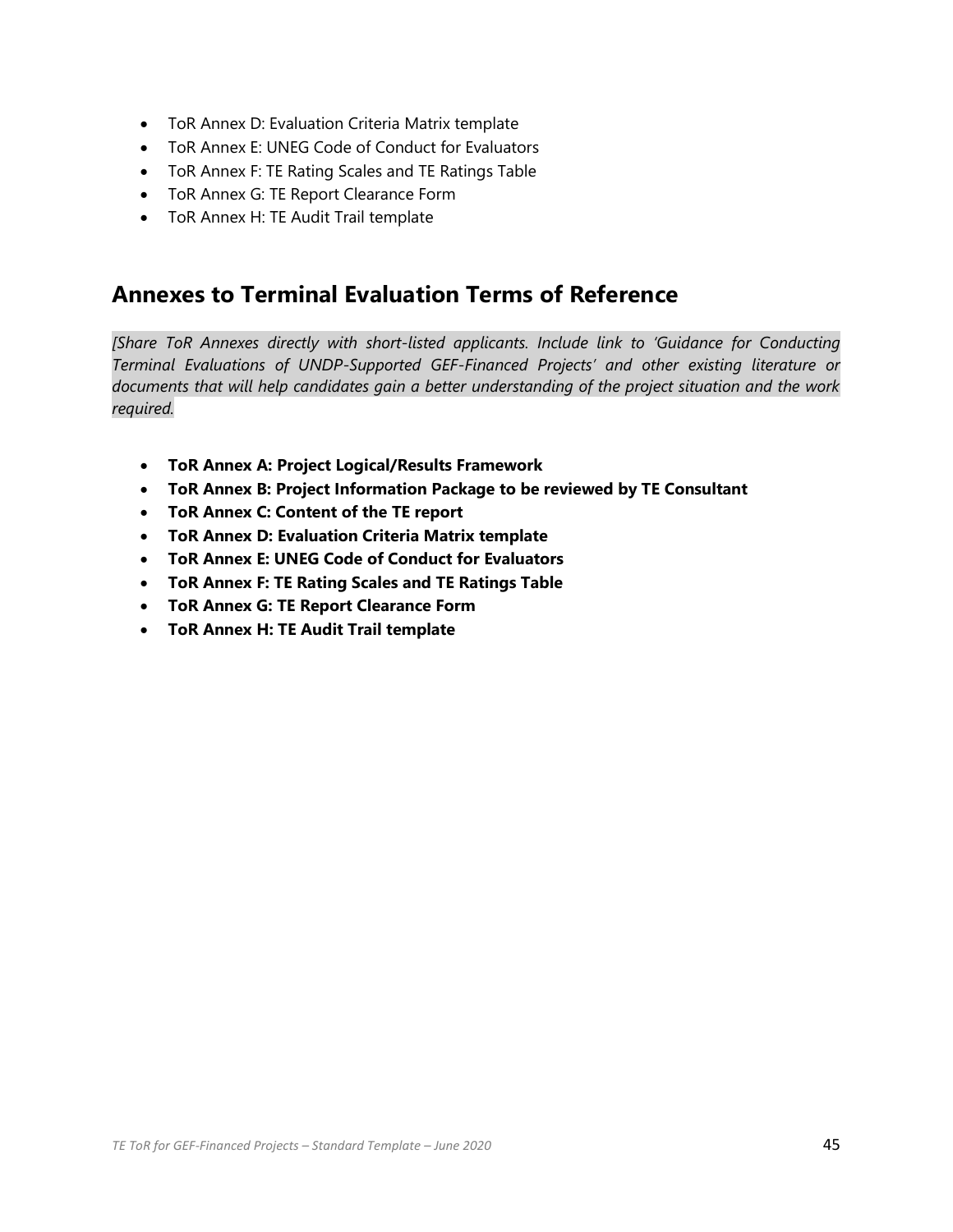#### **ToR Annex A: Project Logical/Results Framework**

#### **ToR Annex A: Project Logical/Results Framework**

*Primary applicable Key Environment and Sustainable Development Key Result Area (same as that on the cover page, circle one): 1. Mainstreaming environment and energy OR 2. Catalyzing environmental finance OR 3. Promote climate change adaptation OR 4. Expanding access to environmental and energy services for the poor.*

*Applicable GEF Strategic Objective and Program: GEF-5 CC4 Strategic Program SP3: Increased production of renewable energy in electricity grids*

*Applicable GEF Expected Outcomes: Total avoided GHG emissions from on-grid RE electricity generation*

*Applicable GEF Outcome Indicators: Market penetration of on-grid renewable energy (% from renewables); GHG emissions from electricity generation (tons CO2eq/kWh); and \$/ tons CO2eq*

|                                                                                                                                                                                                                                                                                                                                    | <b>Indicator</b>                                                                                                                                                                                                                             | <b>Baseline</b> | <b>Targets</b>               | <b>Source of verification</b>                                                                                                                                                                                        | <b>Assumptions</b>                                                                                                                                                        |
|------------------------------------------------------------------------------------------------------------------------------------------------------------------------------------------------------------------------------------------------------------------------------------------------------------------------------------|----------------------------------------------------------------------------------------------------------------------------------------------------------------------------------------------------------------------------------------------|-----------------|------------------------------|----------------------------------------------------------------------------------------------------------------------------------------------------------------------------------------------------------------------|---------------------------------------------------------------------------------------------------------------------------------------------------------------------------|
|                                                                                                                                                                                                                                                                                                                                    |                                                                                                                                                                                                                                              |                 | <b>End of Project</b>        |                                                                                                                                                                                                                      |                                                                                                                                                                           |
| <b>Project Objective: <sup>19</sup></b><br>The removal of the policy,<br>technical and financial barriers<br>to energy-efficient applications<br>and solar photovoltaic<br>technologies in Dominica's<br>streets, outdoor areas and<br>public buildings nationwide,<br>initially targeting up to 5<br>communities including Dubuc, | Cumulative direct and<br>total post project direct<br>CO <sub>2</sub> emission reductions<br>resulting from the<br>Project support for<br>outdoor EE lighting and<br>solar PV pilot<br>installations and<br>investments in tonnes<br>$CO2$ . |                 | 889<br>100,010 <sup>20</sup> | Project final report<br>Annual surveys of energy<br>consumption & reductions<br>for each project where RE<br>and EE measures have been<br>undertaken<br>Government electricity bills<br>for specific buildings where | Government<br>capacity is<br><i>available to</i><br>support more<br>diversified EE and<br><b>RE</b> development<br>and utilization<br>beyond<br>geothermal<br>development |

<sup>19</sup> *Objective (Atlas output) monitored quarterly ERBM and annually in APR/PIR*

<sup>&</sup>lt;sup>20</sup> Include the impact of GoCD co-financing that is added to CCTF at EOP (5.84 MW is expected to be installed in additional capacity in the 10 years following the EOP through the Climate Change Trust Fund). See attached GEF spreadsheet for detailed calculations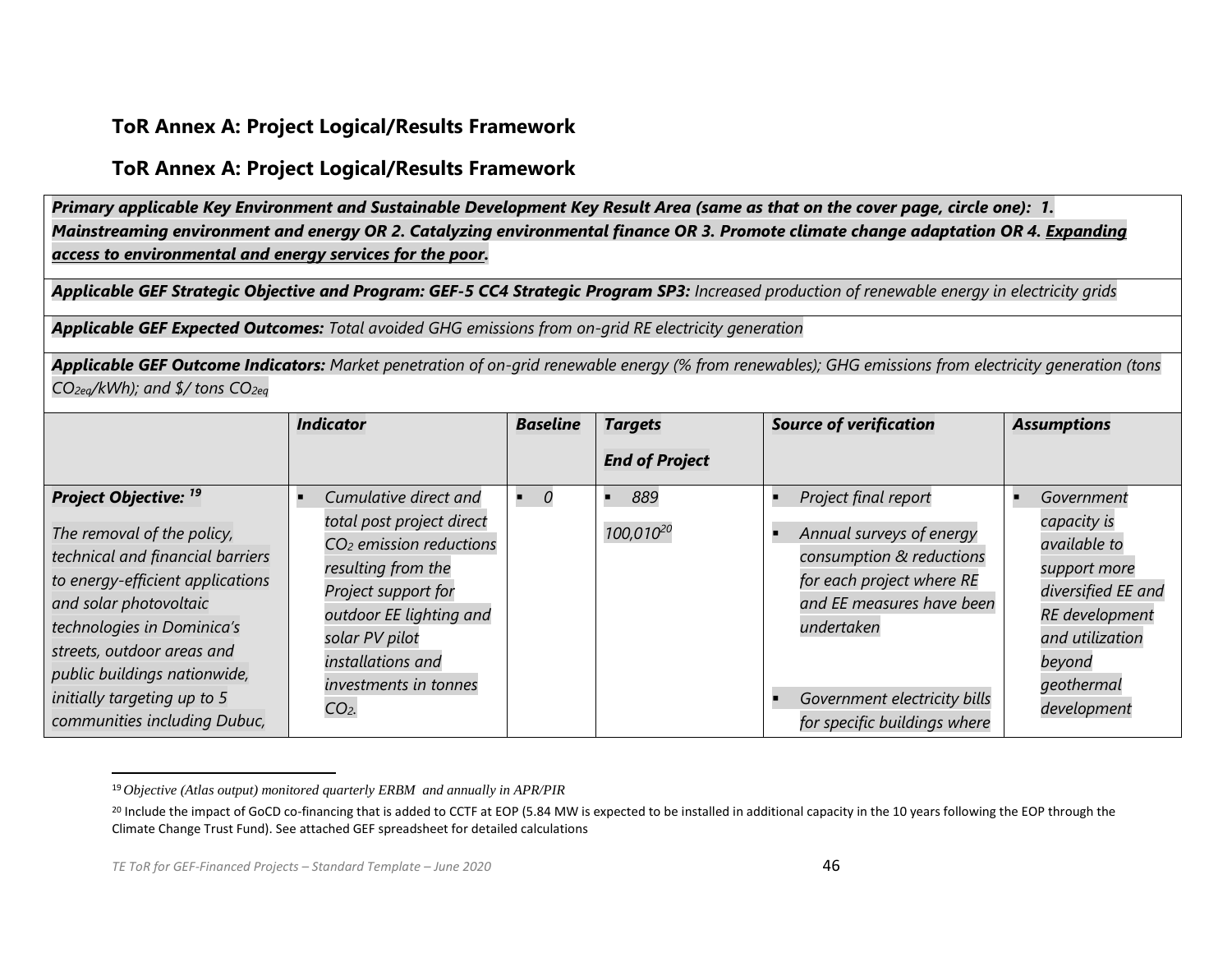| Boetica, Roseau, Portsmouth, for |                             |             |                      | <b>RE</b> and EE measures |  |
|----------------------------------|-----------------------------|-------------|----------------------|---------------------------|--|
| further scale up                 | Total MWh of renewable<br>п | $\bullet$ 0 | RE- 683 MWh<br>п     | undertaken                |  |
|                                  | energy generated by         |             |                      |                           |  |
|                                  | EOP                         |             |                      |                           |  |
|                                  |                             |             | EE - 14.3 MWh        |                           |  |
|                                  |                             |             |                      |                           |  |
|                                  | Total MWh of energy<br>E    | $\bullet$ 0 |                      |                           |  |
|                                  | saved from installation     |             |                      |                           |  |
|                                  | of LED lights               |             |                      |                           |  |
|                                  |                             |             | 10<br>$\blacksquare$ |                           |  |
|                                  |                             | $\bullet$ 0 |                      |                           |  |
|                                  | % reduction in electricity  |             |                      |                           |  |
|                                  | costs in public buildings   |             |                      |                           |  |
|                                  | from RE and EE              |             |                      |                           |  |
|                                  | measures by EOP             |             |                      |                           |  |
|                                  |                             |             | $-1$                 |                           |  |
|                                  |                             | $\bullet$ 0 |                      |                           |  |
|                                  | % of households and         |             |                      |                           |  |
|                                  | commercial                  |             |                      |                           |  |
|                                  | establishments              |             |                      |                           |  |
|                                  | experiencing lower          |             |                      |                           |  |
|                                  | electricity costs from EE   |             |                      |                           |  |
|                                  | and RE installations by     |             |                      |                           |  |
|                                  | EOP                         |             |                      |                           |  |
|                                  |                             |             |                      |                           |  |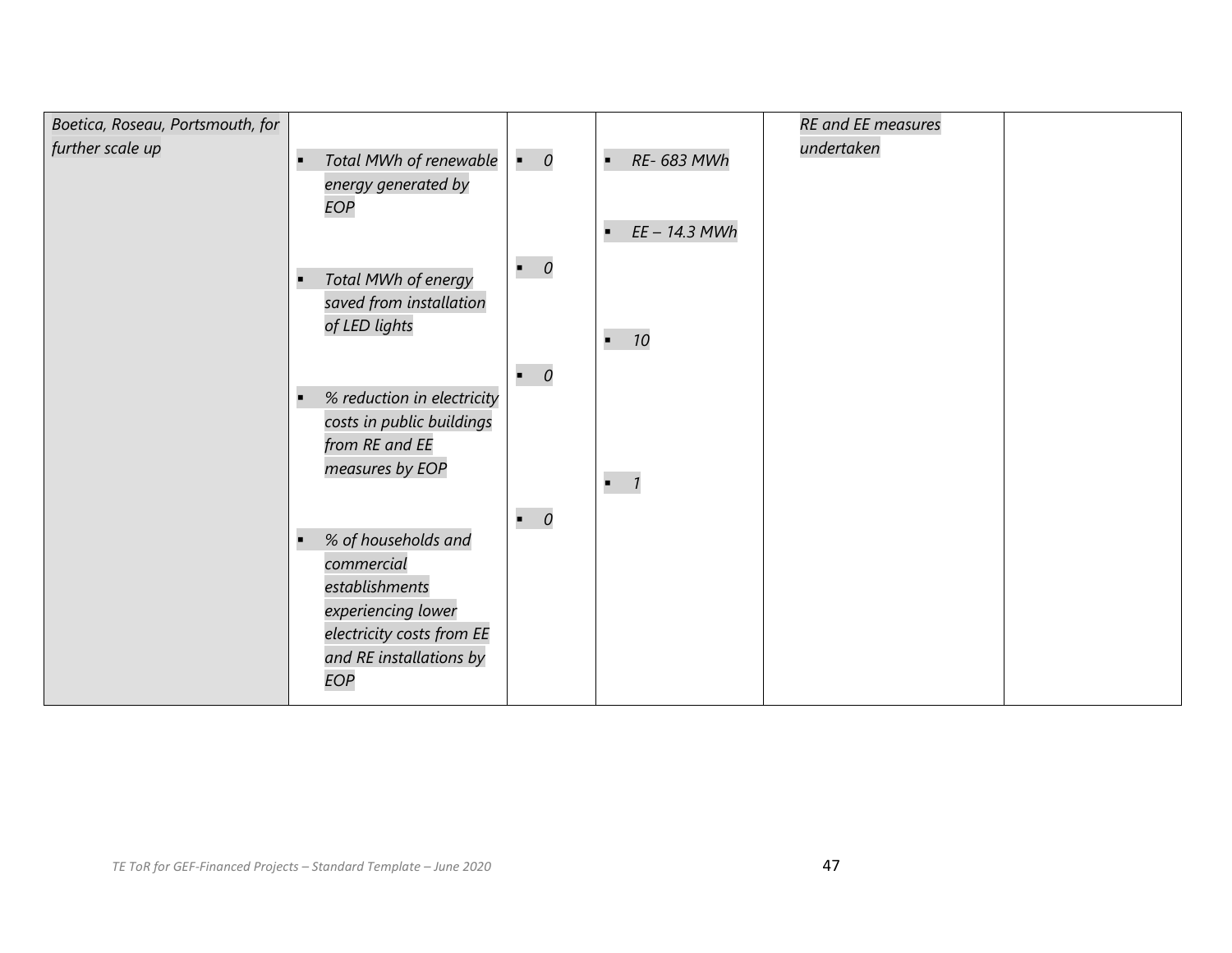| Outcome 1:21<br>Improved knowledge, awareness<br>and institutional capacity on EE<br>applications and solar PV<br>through demonstrations of their<br>deployment in Dominica | • Number of studies for<br>selected EE applications<br>and RETs to be piloted<br>through an EPC<br>arrangement.<br>• Number of pilot<br>installation of EE<br>applications and RE<br>technologies with and<br>without battery storage<br>carried out.<br>Combined installed<br>capacity of "scaled up<br>investment" through<br><b>CCTF</b> in RE and EE<br>applications targeting<br>vulnerable groups e.g.<br>low-income female-<br>headed households.<br>Number of electrical<br>technicians and EE/RE | $\boldsymbol{0}$<br>$\bullet$<br>$\bullet$ 0<br>$\overline{\phantom{a}}$<br>$\bullet$ | $\bullet$ 1<br>• 23 solar PV<br>installations with<br>battery and 60<br>grid-tied solar<br><b>PV</b> installations<br>with 50% of<br>installations<br>directly<br>benefitting<br>vulnerable<br>communities e.g.<br>low-income<br>female-headed<br>households in<br><b>Dubic</b><br>18 units of outdoor<br>LED street lights | Desk study on cost<br>effectiveness of EE<br>measures and RE<br>technologies for Dominica.<br>Training evaluation<br>feedback from<br>parliamentarians,<br>policymakers, architects,<br>technicians<br>Reports on pilot EE and RE<br>installations and their<br>energy consumption and<br><b>GHG</b> emissions in<br>comparison with baseline<br>technologies<br>Draft of green building<br>codes<br>Awareness raising survey | Government<br>$\bullet$<br>budgets for<br>technical training<br>for RE are<br>replenished on an<br>annual basis |
|-----------------------------------------------------------------------------------------------------------------------------------------------------------------------------|-----------------------------------------------------------------------------------------------------------------------------------------------------------------------------------------------------------------------------------------------------------------------------------------------------------------------------------------------------------------------------------------------------------------------------------------------------------------------------------------------------------|---------------------------------------------------------------------------------------|-----------------------------------------------------------------------------------------------------------------------------------------------------------------------------------------------------------------------------------------------------------------------------------------------------------------------------|-------------------------------------------------------------------------------------------------------------------------------------------------------------------------------------------------------------------------------------------------------------------------------------------------------------------------------------------------------------------------------------------------------------------------------|-----------------------------------------------------------------------------------------------------------------|
|                                                                                                                                                                             | equipment installation<br>personnel trained in best<br>practices for the<br>installation of various EE<br>applications and various<br>EE technologies.                                                                                                                                                                                                                                                                                                                                                    |                                                                                       | 700 units of public<br>lighting in buildings<br>365 kW of RE<br>installations (PV<br>and<br>hydropower) and                                                                                                                                                                                                                 |                                                                                                                                                                                                                                                                                                                                                                                                                               |                                                                                                                 |

*<sup>21</sup> All outcomes monitored annually in the APR/PIR.*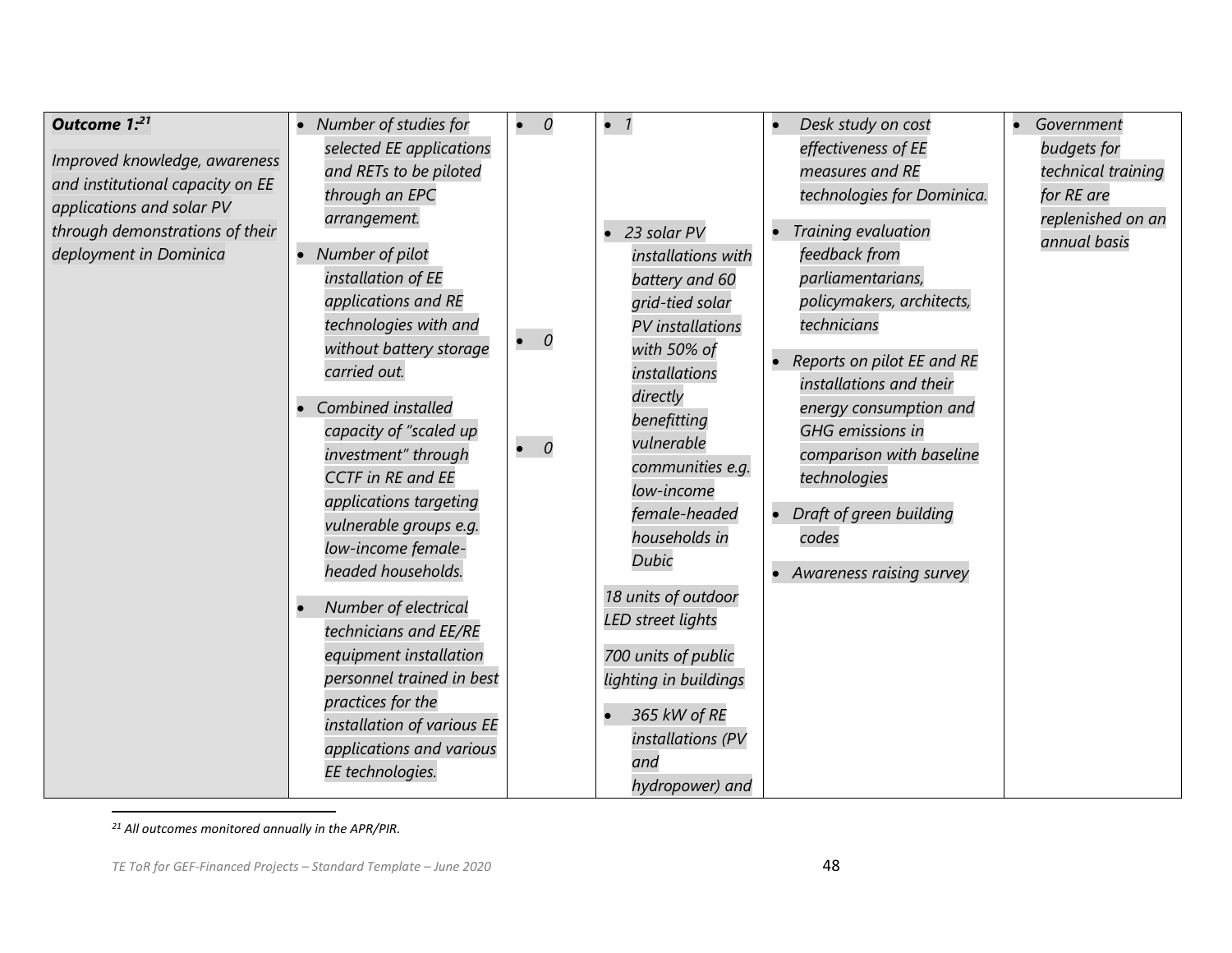|                                                                                                                                                                                           |                                                                                                                                                                                                                                                                                              |                            | <b>EE</b> installations<br>(mostly EE<br>lighting) <sup>22</sup><br>60 persons<br>$\bullet$<br>trained, with at<br>least 50% of<br>those receiving<br>training being<br>female |                                                                                                                                                                                                                       |                                                                                                                                                                                                                                                |
|-------------------------------------------------------------------------------------------------------------------------------------------------------------------------------------------|----------------------------------------------------------------------------------------------------------------------------------------------------------------------------------------------------------------------------------------------------------------------------------------------|----------------------------|--------------------------------------------------------------------------------------------------------------------------------------------------------------------------------|-----------------------------------------------------------------------------------------------------------------------------------------------------------------------------------------------------------------------|------------------------------------------------------------------------------------------------------------------------------------------------------------------------------------------------------------------------------------------------|
| <b>Outcome 2:</b><br>Uptake of EE applications and<br>solar PV technology is promoted<br>through adoption of new<br>institutional arrangements, and<br>policy and enforcement<br>measures | • Number of draft strategic<br>plans and institutional<br>arrangements developed<br>that are gender<br>responsive and are<br>informed by relevant<br>gender-based research,<br>analysis and advocacy<br>• Number of RE and EE<br>technologies with<br>mandatory MEPS by<br>Year <sub>2</sub> | $\bullet$ 0<br>$\bullet$ 0 | $\bullet$ 1<br>$\bullet$ 3 <sup>23</sup><br>$\bullet$ 6, with 50%<br>female                                                                                                    | Drafts of institutional<br>$\bullet$<br>arrangements and strategic<br>plan for EE and RE growth<br><b>MEPS</b> documentation<br>Training evaluations by<br>participants on MEPS and<br>quality standards<br>workshops | Continued<br>government<br>support for<br>legislative and<br>regulatory reform<br>to promote and<br>accelerate RE<br>development<br>Capacity of<br>government does<br>not substantially<br>delay approval of<br>RE policies and RE<br>projects |

<sup>22</sup> Break down of sub elements and individual projects/installations between RET not provided however, these projects are additive to above RET installations <sup>23</sup> Solar PV, hydropower installations and LED lighting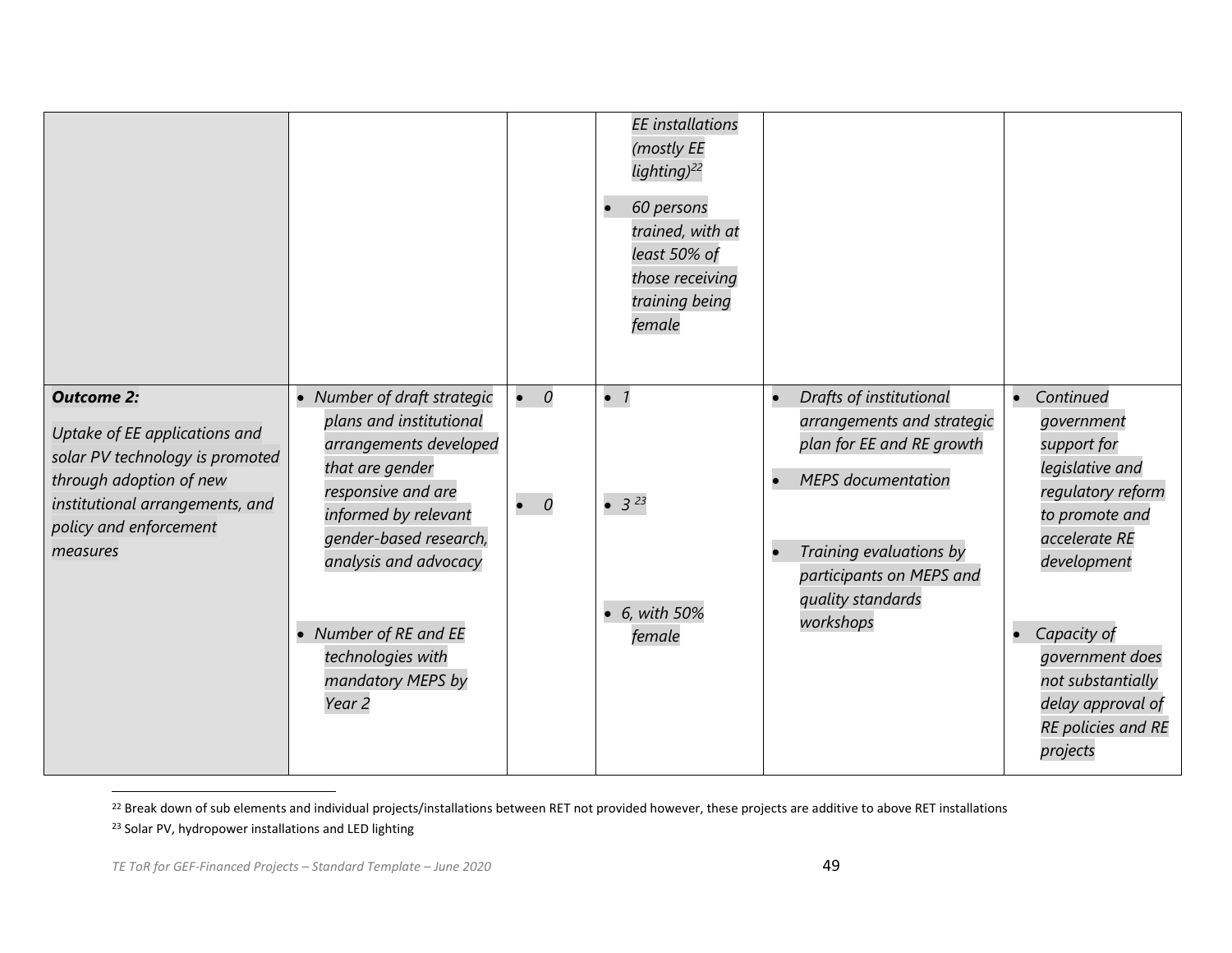|                                                                                                                                                                | • Number of MoHE officers<br>involved with the<br>enforcement of MEPS<br>and green building<br>codes by EOP                                                                                                                                                                                                                                                                                                                                               |                                           |                                                                                  |                                                                                                                                                                                                                                                                                                                                                                                                                                                                                                               |                                                                                                                                                                                                    |
|----------------------------------------------------------------------------------------------------------------------------------------------------------------|-----------------------------------------------------------------------------------------------------------------------------------------------------------------------------------------------------------------------------------------------------------------------------------------------------------------------------------------------------------------------------------------------------------------------------------------------------------|-------------------------------------------|----------------------------------------------------------------------------------|---------------------------------------------------------------------------------------------------------------------------------------------------------------------------------------------------------------------------------------------------------------------------------------------------------------------------------------------------------------------------------------------------------------------------------------------------------------------------------------------------------------|----------------------------------------------------------------------------------------------------------------------------------------------------------------------------------------------------|
| <b>Outcome 3:</b><br>Scaled-up EE applications and<br>RET investments through<br>implementation of newly<br>proposed financial and<br>institutional mechanisms | Cumulative number of<br>commercial<br>establishments and<br>households accessing<br>financial assistance from<br>the CCTF by EOP. There<br>will be emphasis on<br>promoting economic<br>opportunities for women<br>and vulnerable groups<br>e.g. low-income female-<br>headed households<br>• Annual MWh of EE and<br>RE measures planned or<br>installed by EOP (based<br>on combined total of<br>591 kW installed<br>capacity during project<br>period) | $\bullet$ 0<br>$\bullet$ 0<br>$\bullet$ 0 | $\bullet$ 10<br>• $1778^{24}$<br>• 20 - Installation<br>jobs, with 50%<br>female | CCTF fund charter and fund<br>$\bullet$<br>design documentation<br><b>Bankable documents with</b><br>business plans for RE<br>scaled-up projects along<br>with applications for CCTF<br>financing assistance<br>• EPC documents for local<br><b>ESCO</b> for the installation of<br>EE and/or RE equipment<br>Work inspection reports<br>• Plans for rooftop solar PV<br>and/or mini hydropower<br>installations<br>• Surveys of electricity<br>consumption after<br>completion of RE and EE<br>installations | Sufficient annual<br>replenishment of<br><b>RE</b> development<br>funds<br>Capacity of<br>$\bullet$<br>government does<br>not substantially<br>delay approval of<br>RE policies and RE<br>projects |

<sup>24</sup> Based on MWh generated of RE and EE (1748 MWh) and LED lighting (30 MWh) by 2019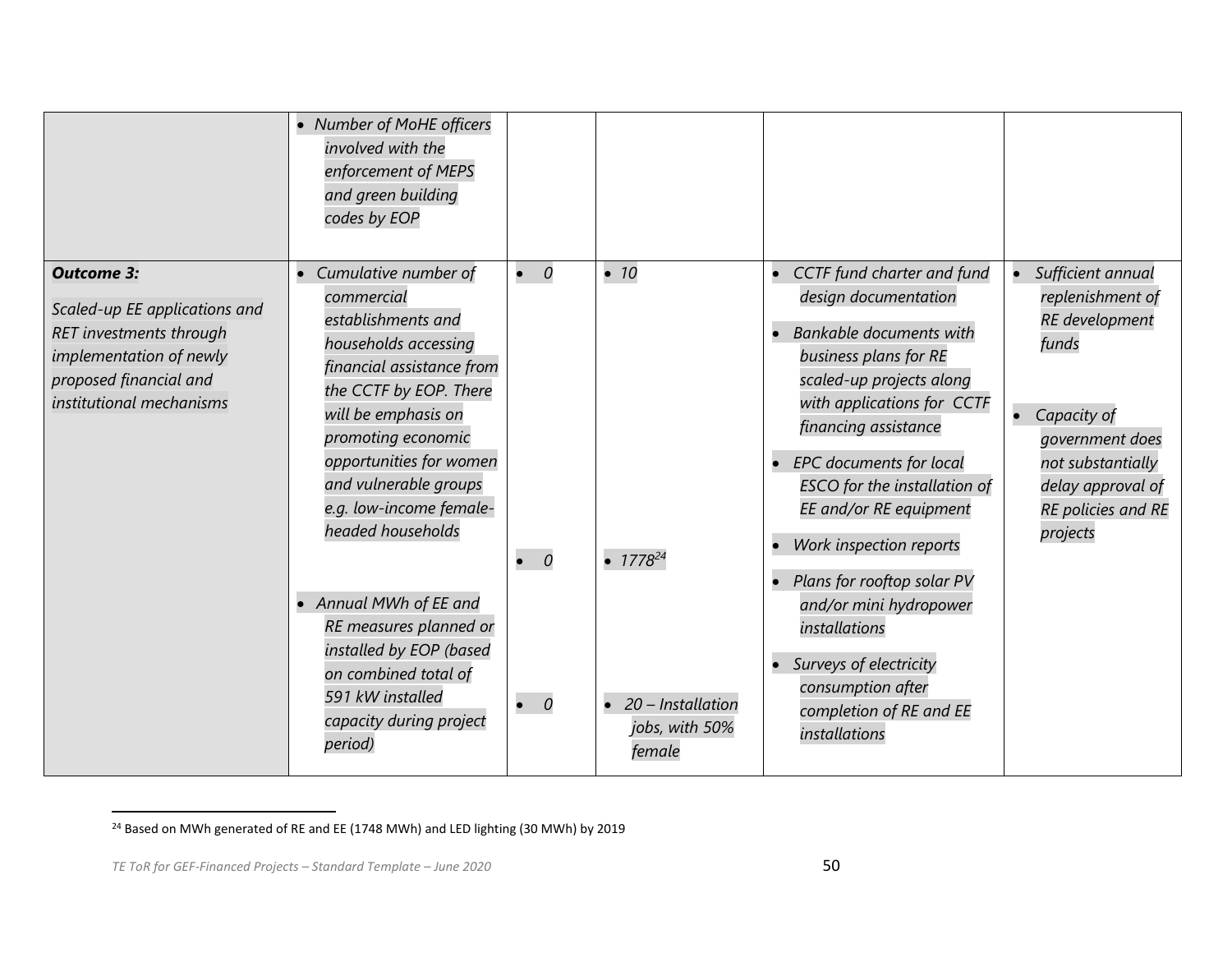|                                                                                                            | • Number of technicians<br>who are employed in<br>the installation and<br>maintenance of EE and<br>RE equipment by EOP | $\bullet$ 0                               | $\bullet$ 60 - O&M jobs,<br>with 50% female |                                                                                                                                 |                                                                                                                      |
|------------------------------------------------------------------------------------------------------------|------------------------------------------------------------------------------------------------------------------------|-------------------------------------------|---------------------------------------------|---------------------------------------------------------------------------------------------------------------------------------|----------------------------------------------------------------------------------------------------------------------|
| <b>Outcome 4:</b><br>Low carbon development is<br>sustained through effective<br>monitoring and evaluation | • Number of monthly<br>reports submitted by<br>EOP<br>• Number of completed<br>final evaluations<br>completed by EOP   | $\bullet$ 0<br>$\bullet$ 0<br>$\bullet$ 0 | $\bullet$ 45<br>$\bullet$ 1<br>$\bullet$ 1  | • Submission of monthly and<br>quarterly reports as well as<br><b>PIRs</b><br>Completed final evaluation<br>$\bullet$<br>report | Continued<br>government<br>support for low<br>carbon<br>development<br>throughout the<br>duration of the<br>Project. |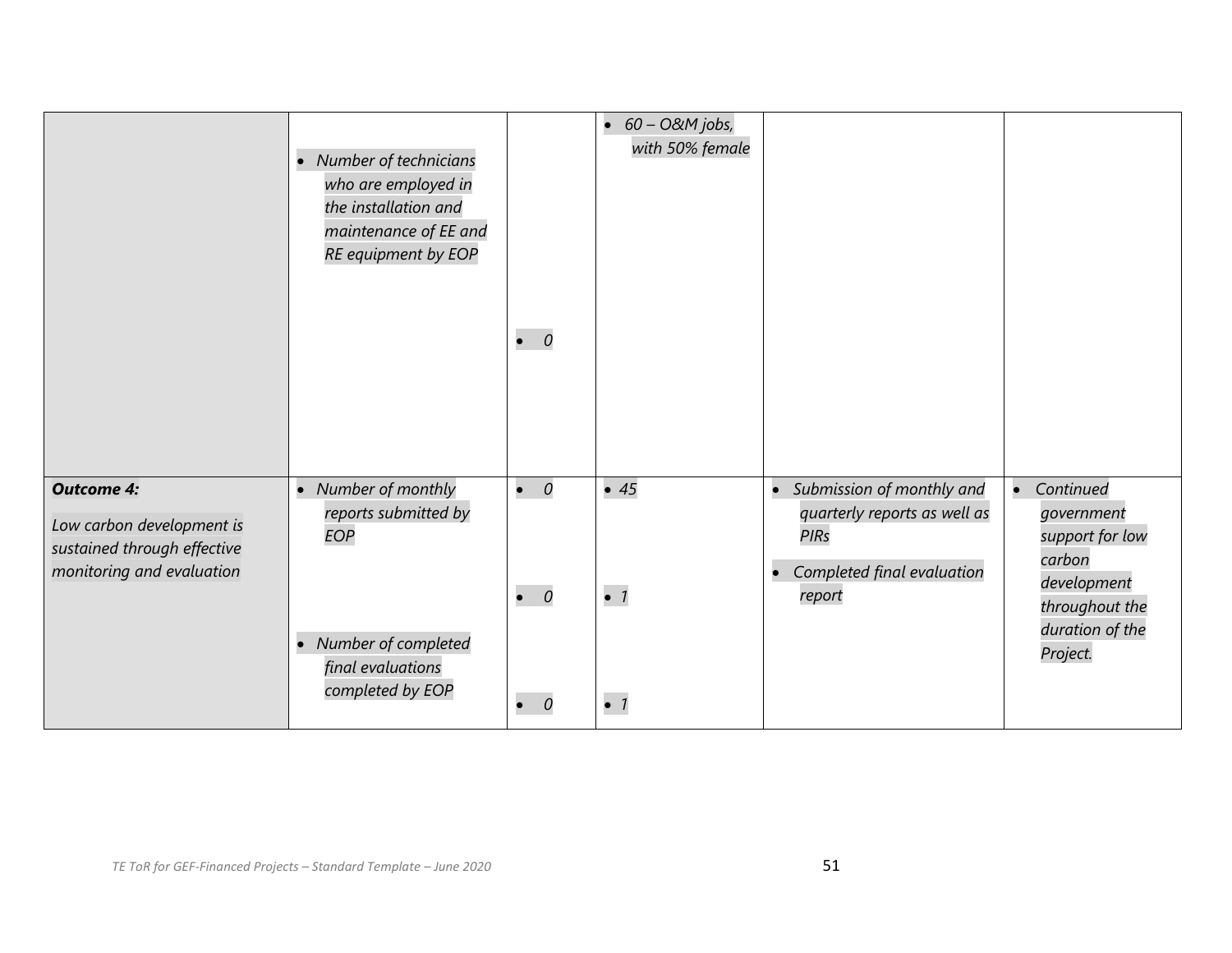# **ToR Annex B: Project Information Package to be reviewed by TE Consultant**

| UNDP Social and Environmental Screening Procedure (SESP) and associated management             |
|------------------------------------------------------------------------------------------------|
|                                                                                                |
|                                                                                                |
|                                                                                                |
|                                                                                                |
|                                                                                                |
|                                                                                                |
|                                                                                                |
|                                                                                                |
|                                                                                                |
|                                                                                                |
| GEF/LDCF/SCCF Core Indicators (from PIF, CEO Endorsement, midterm and terminal                 |
|                                                                                                |
| Financial data, including actual expenditures by project outcome, including management         |
|                                                                                                |
| Co-financing data with expected and actual contributions broken down by type of co-            |
| financing, source, and whether the contribution is considered as investment mobilized or       |
|                                                                                                |
|                                                                                                |
| Electronic copies of project outputs (booklets, manuals, technical reports, articles, etc.)    |
|                                                                                                |
| Summary list of formal meetings, workshops, etc. held, with date, location, topic, and         |
|                                                                                                |
| Any relevant socio-economic monitoring data, such as average incomes / employment              |
| levels of stakeholders in the target area, change in revenue related to project activities     |
| List of contracts and procurement items over ~US\$5,000 (i.e. organizations or companies       |
|                                                                                                |
| List of related projects/initiatives contributing to project objectives approved/started after |
| Data on relevant project website activity - e.g. number of unique visitors per month,          |
|                                                                                                |
|                                                                                                |
|                                                                                                |
| List and contact details for project staff, key project stakeholders, including Project Board  |
|                                                                                                |
| Project deliverables that provide documentary evidence of achievement towards project          |
|                                                                                                |
| Progress reports (quarterly, semi-annual or annual, with associated workplans and              |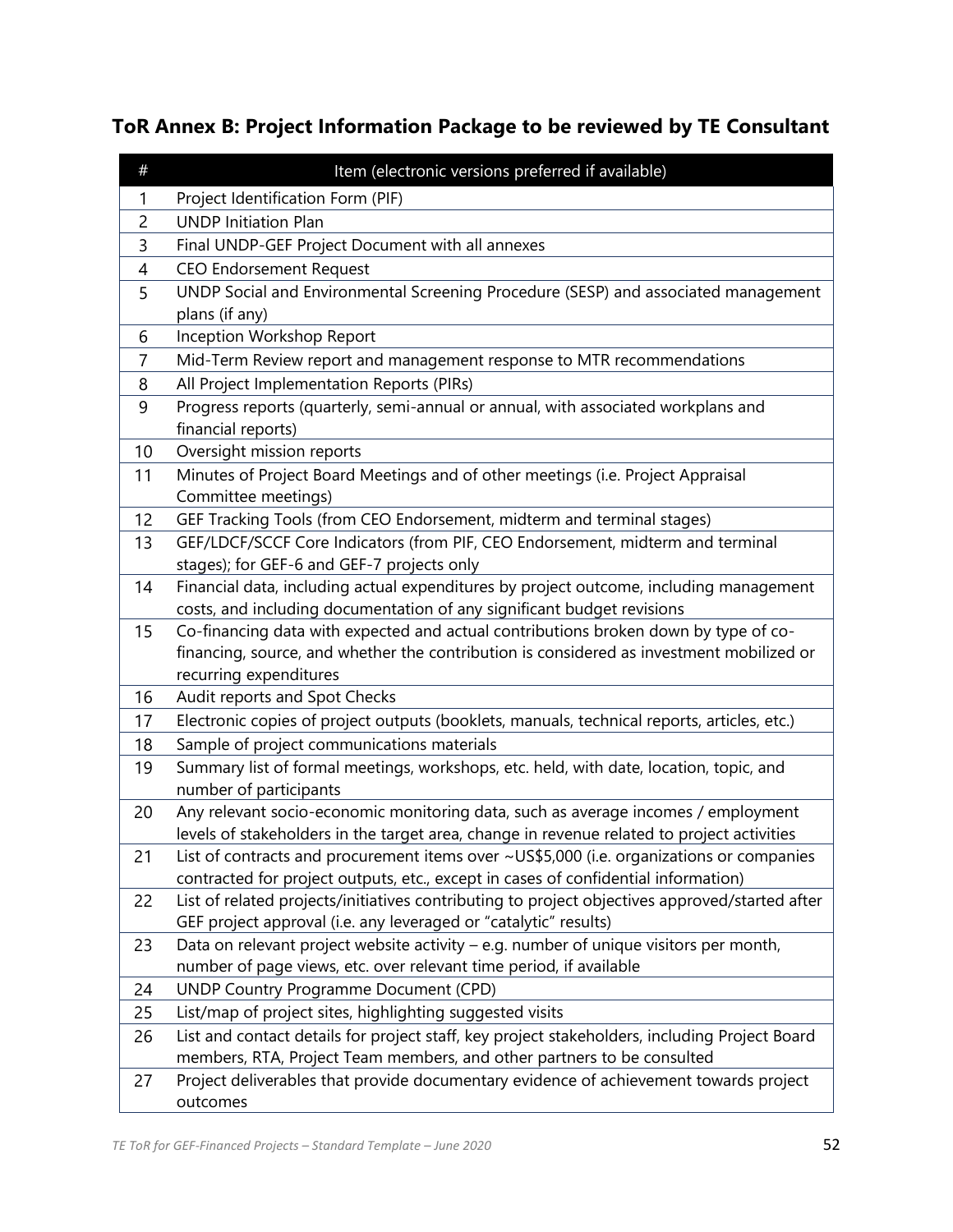28 COVID Mitigation Actions

*Additional documents, as required*

## **ToR Annex C: Content of the TE report**

- v. Title page
	- Title of UNDP-supported GEF-financed project
	- UNDP PIMS ID and GEF ID
	- TE timeframe and date of final TE report
	- Region and countries included in the project
	- GEF Focal Area/Strategic Program
	- Executing Agency, Implementing partner and other project partners
	- TE Consultant
- vi. Acknowledgements
- vii. Table of Contents
- viii. Acronyms and Abbreviations
- 7. Executive Summary (3-4 pages)
	- Project Information Table
	- Project Description (brief)
	- Evaluation Ratings Table
	- Concise summary of findings, conclusions and lessons learned
	- Recommendations summary table
- 8. Introduction (2-3 pages)
	- Purpose and objective of the TE
	- Scope
	- Methodology
	- Data Collection & Analysis
	- Ethics
	- Limitations to the evaluation
	- Structure of the TE report
- 9. Project Description (3-5 pages)
	- Project start and duration, including milestones
	- Development context: environmental, socio-economic, institutional, and policy factors relevant to the project objective and scope
	- Problems that the project sought to address, threats and barriers targeted
	- Immediate and development objectives of the project
	- Expected results
	- Main stakeholders: summary list
	- Theory of Change
- 10. Findings

(in addition to a descriptive assessment, all criteria marked with (\*) must be given a rating25)

<sup>&</sup>lt;sup>25</sup> See ToR Annex F for rating scales.

*TE ToR for GEF-Financed Projects – Standard Template – June 2020* 53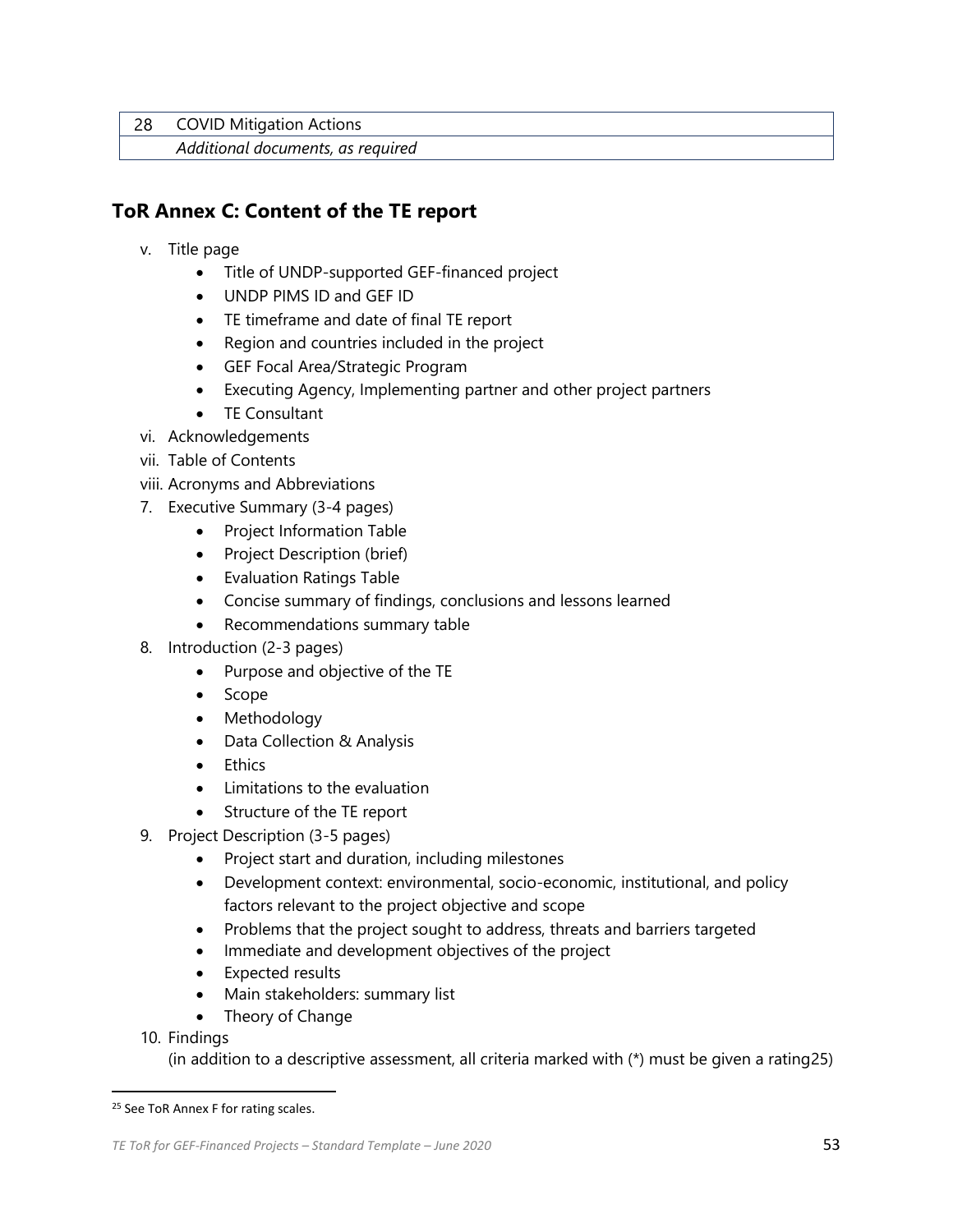- 4.1 Project Design/Formulation
	- Analysis of Results Framework: project logic and strategy, indicators
	- Assumptions and Risks
	- Lessons from other relevant projects (e.g. same focal area) incorporated into project design
	- Planned stakeholder participation
	- Linkages between project and other interventions within the sector
- 4.3 Project Implementation
	- Adaptive management (changes to the project design and project outputs during implementation)
	- Actual stakeholder participation and partnership arrangements
	- Project Finance and Co-finance
	- Monitoring & Evaluation: design at entry (\*), implementation (\*), and overall assessment of M&E (\*)
	- UNDP implementation/oversight (\*) and Implementing Partner execution (\*), overall project implementation/execution (\*), coordination, and operational issues
	- Risk Management, including Social and Environmental Standards (Safeguards)
- 4.4 Project Results and Impacts
	- Progress towards objective and expected outcomes (\*)
	- Relevance (\*)
	- Effectiveness (\*)
	- $\bullet$  Efficiency  $(*)$
	- Overall Outcome (\*)
	- Sustainability: financial (\*), socio-economic (\*), institutional framework and governance (\*), environmental (\*), and overall likelihood (\*)
	- Country ownership
	- Gender equality and women's empowerment
	- Cross-cutting Issues
	- GEF Additionality
	- Catalytic/Replication Effect
	- Progress to Impact
- 11. Main Findings, Conclusions, Recommendations & Lessons
	- Main Findings
	- Conclusions
	- Recommendations
	- Lessons Learned
- 12. Annexes
	- TE ToR (excluding ToR annexes)
	- List of persons interviewed
	- List of documents reviewed
	- Evaluation Question Matrix (evaluation criteria with key questions, indicators, sources of data, and methodology)
	- Questionnaire used and summary of results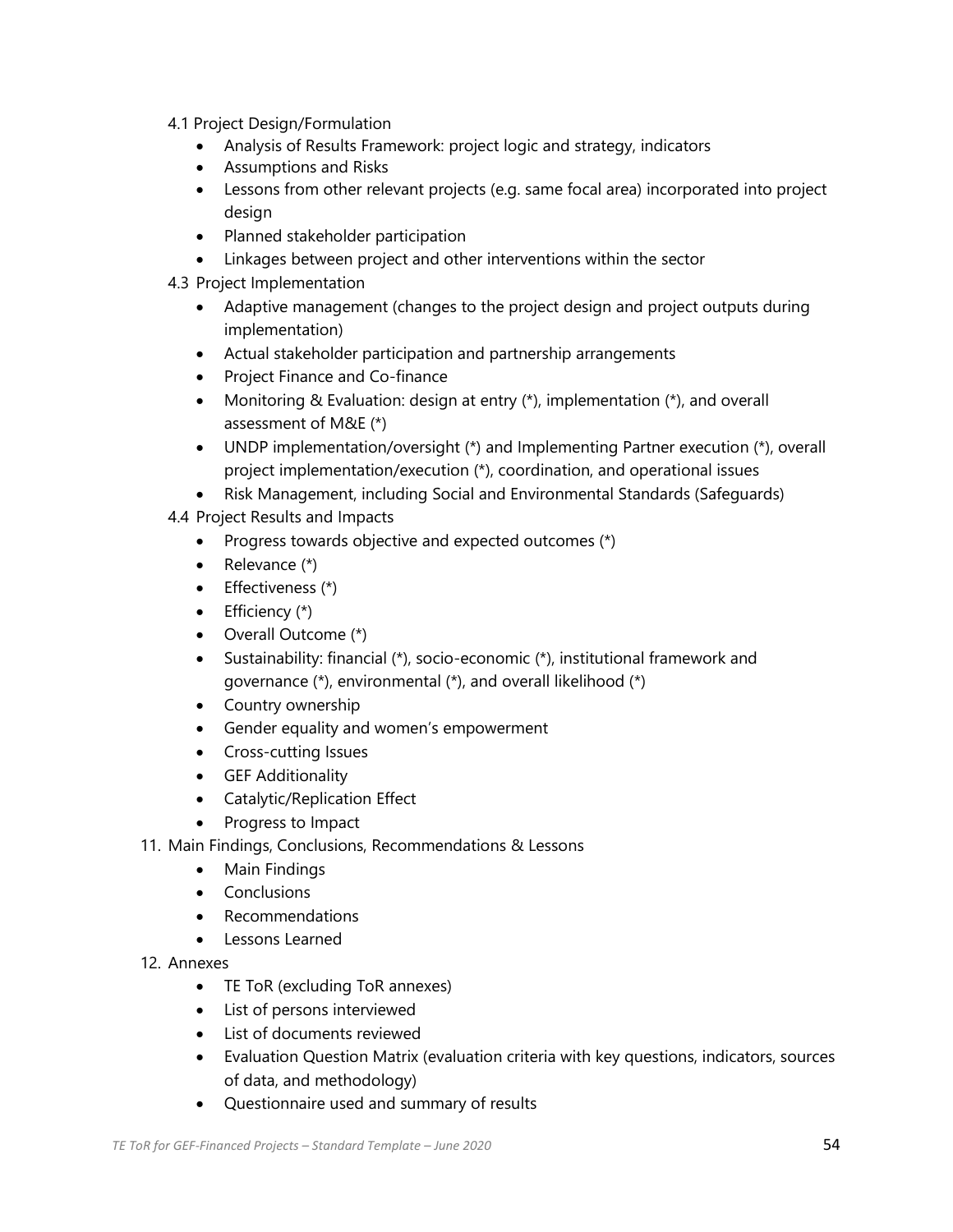- Co-financing tables (if not include in body of report)
- TE Rating scales
- Signed Evaluation Consultant Agreement form
- Signed UNEG Code of Conduct form
- Signed TE Report Clearance form
- *Annexed in a separate file*: TE Audit Trail
- *Annexed in a separate file:* relevant terminal GEF/LDCF/SCCF Core Indicators or Tracking Tools, as applicable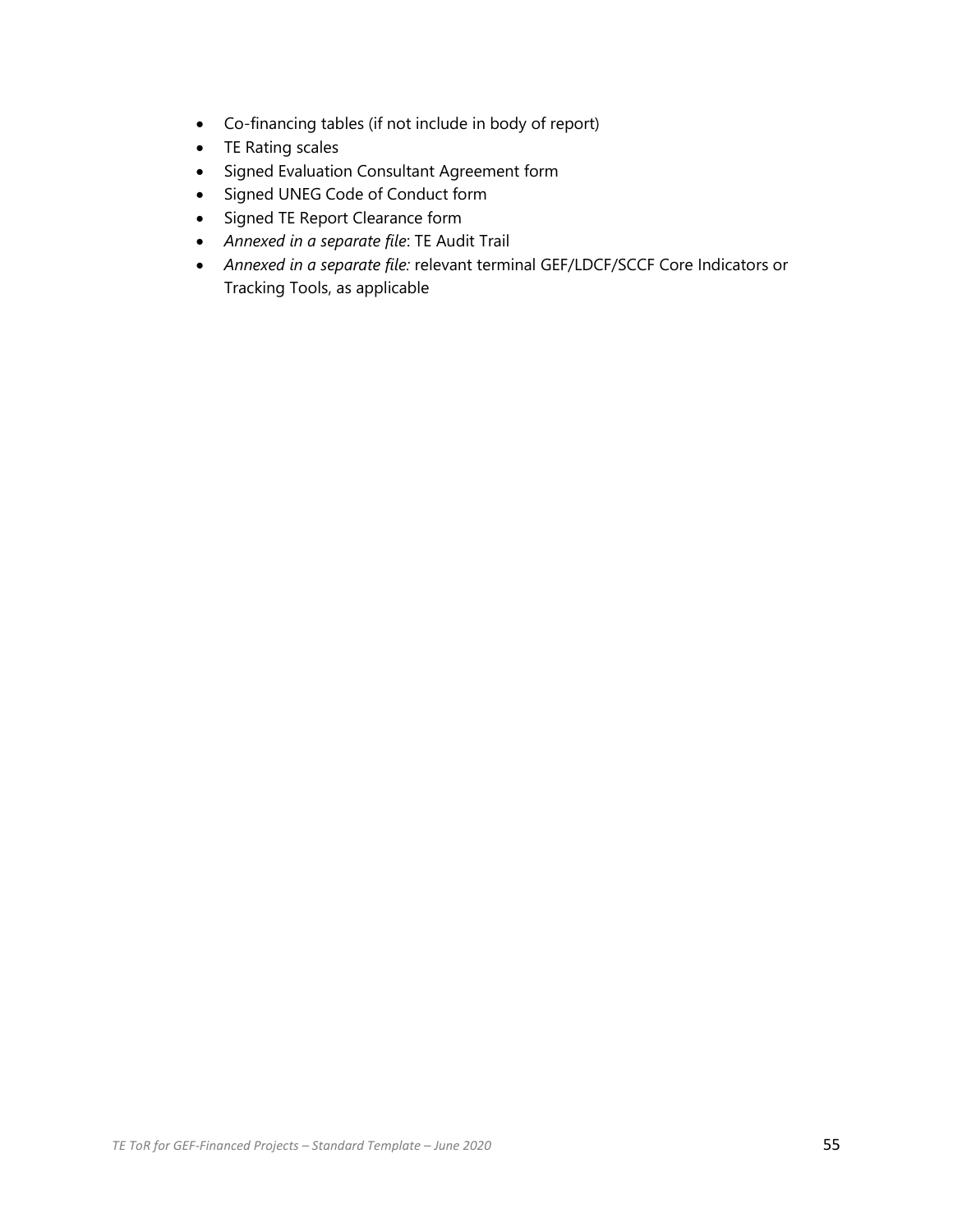# **ToR Annex D: Evaluation Criteria Matrix template**

| <b>Evaluative Criteria Questions</b>                                                                                                                                                                                                                                                                                | <b>Indicators</b>                                                                                                                                                                                             | <b>Sources</b>                                                                                   | <b>Methodology</b>                                   |
|---------------------------------------------------------------------------------------------------------------------------------------------------------------------------------------------------------------------------------------------------------------------------------------------------------------------|---------------------------------------------------------------------------------------------------------------------------------------------------------------------------------------------------------------|--------------------------------------------------------------------------------------------------|------------------------------------------------------|
| Relevance: How does the project relate to the main objectives of the GEF focal area, and to the environment and development priorities at the local, regional and<br>national levels?                                                                                                                               |                                                                                                                                                                                                               |                                                                                                  |                                                      |
| • Does the project relate to the GEF Climate Change • The project includes the relevant GEF • Project Document<br>focal area and has it been designed to deliver global<br>environmental benefits in line with relevant  • The project makes explicit links with global<br>international climate change objectives? | outcomes, outputs and indicators<br>climate action goals                                                                                                                                                      | • GEF 5 Focal Area<br><b>Strategies</b><br>$\bullet$ PIF                                         | $\bullet$ Desk<br>Review<br>of l<br><b>Documents</b> |
| • Is the project aligned to National development • The project design includes explicit links • Project Document<br>objectives, broadly, and to national energy<br>transition priorities specifically?                                                                                                              | (indicators, outputs, outcomes) to the $\bullet$ National development<br>national development policy/national energy<br>policies.                                                                             | strategies, energy<br>policies, Nationally<br>Determined<br>Contributions, etc.<br>$\bullet$ PIF | $\bullet$ Desk<br>Review<br>of I<br><b>Documents</b> |
| the<br>$\bullet$ Is<br>development objectives as defined by CARICOM,<br>OECS and other regional frameworks?                                                                                                                                                                                                         | project relevant to stated regional • Explicit links are made within the project to • Project Document<br>regional development policies, action plans • PIF<br>and associated initiatives                     |                                                                                                  | $\bullet$ Desk<br>Review<br>of l<br><b>Documents</b> |
| • Is the project's Theory of Change relevant to • The Theory of Change clearly indicates how • Project Document<br>addressing<br>development<br>challenge(s)<br>the<br>identified?                                                                                                                                  | project interventions and projected results • PIF<br>will contribute to the reduction of the three<br>major barriers to low carbon development<br>(Policy, institutional/technical capacity and<br>financial) |                                                                                                  | $\bullet$ Desk<br>Review<br>of l<br><b>Documents</b> |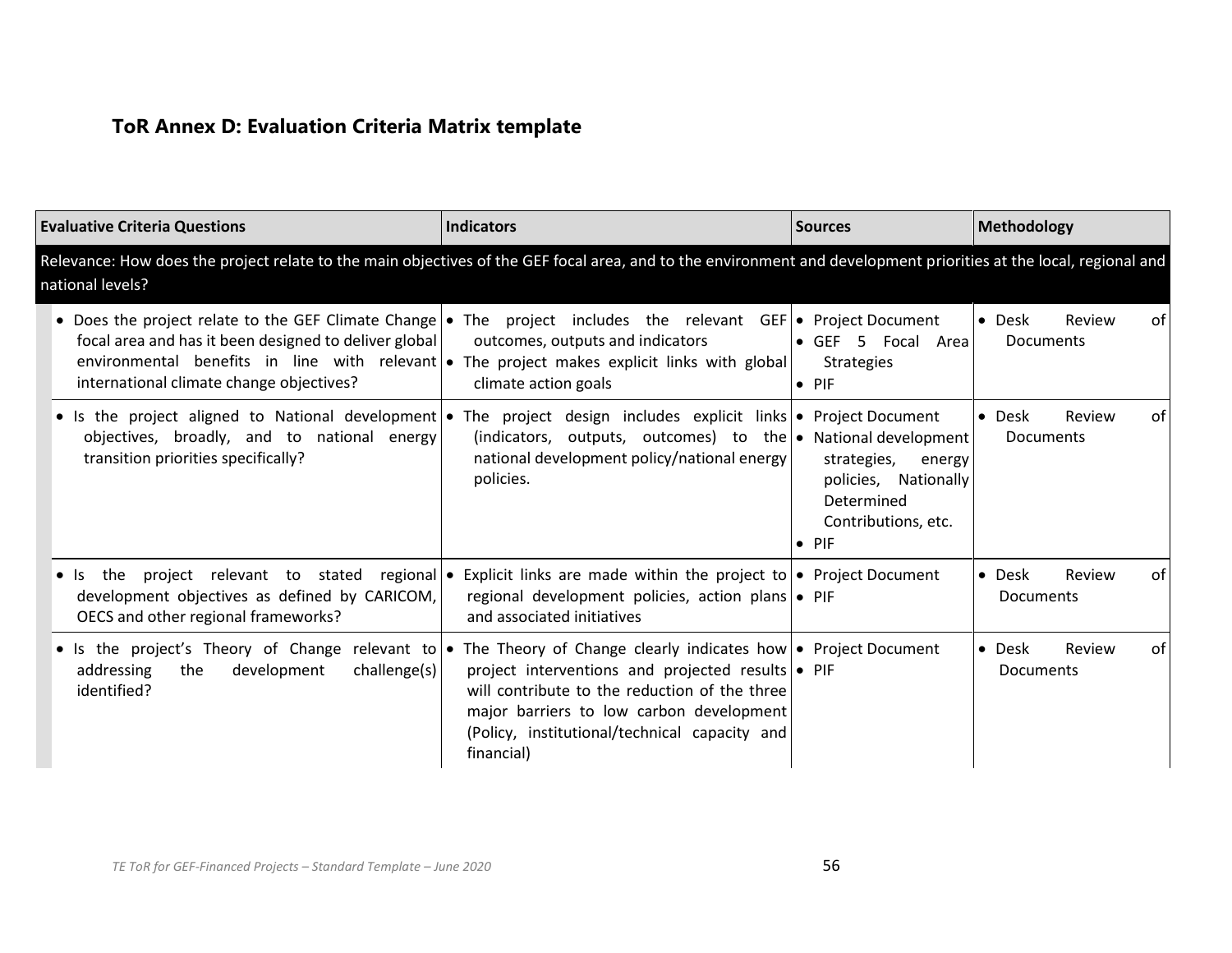| • Does the project directly and adequately address the $\bullet$<br>needs of beneficiaries at local and regional levels?                                                  | The Theory of Change clearly identifies $\bullet$ Project Document<br>beneficiary groups and defines how their $\bullet$ PIF<br>capabilities will be enhanced by the project.                                                                                                                                                                                                        |                                                                                                                                            | • Desk<br>Review<br>of<br>Documents                                     |
|---------------------------------------------------------------------------------------------------------------------------------------------------------------------------|--------------------------------------------------------------------------------------------------------------------------------------------------------------------------------------------------------------------------------------------------------------------------------------------------------------------------------------------------------------------------------------|--------------------------------------------------------------------------------------------------------------------------------------------|-------------------------------------------------------------------------|
| development challenges and are results at the<br>appropriate level?                                                                                                       | • Is the project's results framework relevant to the • The project results framework adequately • Project Document<br>measures impact<br>• The project indicators are SMART<br>· Indicator baselines are clearly defined and<br>populated and milestones and targets are<br>• The results framework is comprehensive and<br>demonstrates systematic links to the theory of<br>change | $\bullet$ PIF                                                                                                                              | Review<br>of<br>$\bullet$ Desk<br><b>Documents</b>                      |
| • Is the project appropriately aligned with relevant UN $\cdot$<br>system priorities, including thematic objectives at<br>the national/regional and international levels? | The project's results framework includes • Project Document<br>relevant thematic outcomes and indicators $\bullet$ UNDP CPD, UNDAF, SP<br>from the UNDP Strategic Plan, the UNDAF,<br>UNDP CPD and other relevant corporate<br>objectives                                                                                                                                            |                                                                                                                                            | of<br>• Desk<br>Review<br>Documents                                     |
| identified and have their views, needs and rights<br>considered<br>during<br>design<br>been<br>implementation?                                                            | • Have the relevant stakeholders been adequately • The stakeholder mapping and associated • Stakeholder<br>engagement plan includes all relevant<br>stakeholders and appropriate modalities for<br>and<br>engagement.<br>• Planning and implementation have been<br>participatory and inclusive                                                                                      | mapping/engagemen<br>t plan and reporting<br>• Quarterly Reports<br>• Annual Reports (PIR)<br>• Stakeholder<br><b>Consultation Reports</b> | • Desk<br>of<br>Review<br><b>Documents</b><br>• Stakeholder Interviews  |
| adequately considered in the context of other<br>development activities being undertaken in the<br>same or related thematic area?                                         | • Have the interventions of the project been • A Partnership framework has been developed •<br>that incorporates parallel initiatives, key<br>partners and identifies complementarities                                                                                                                                                                                              | <b>Project Document</b><br>• Quarterly Reports<br>• Annual Reports (PIR)<br>• Stakeholder<br>mapping/engagemen<br>t plan and reporting     | $\bullet$ Desk<br>Review<br>of<br>Documents<br>• Stakeholder Interviews |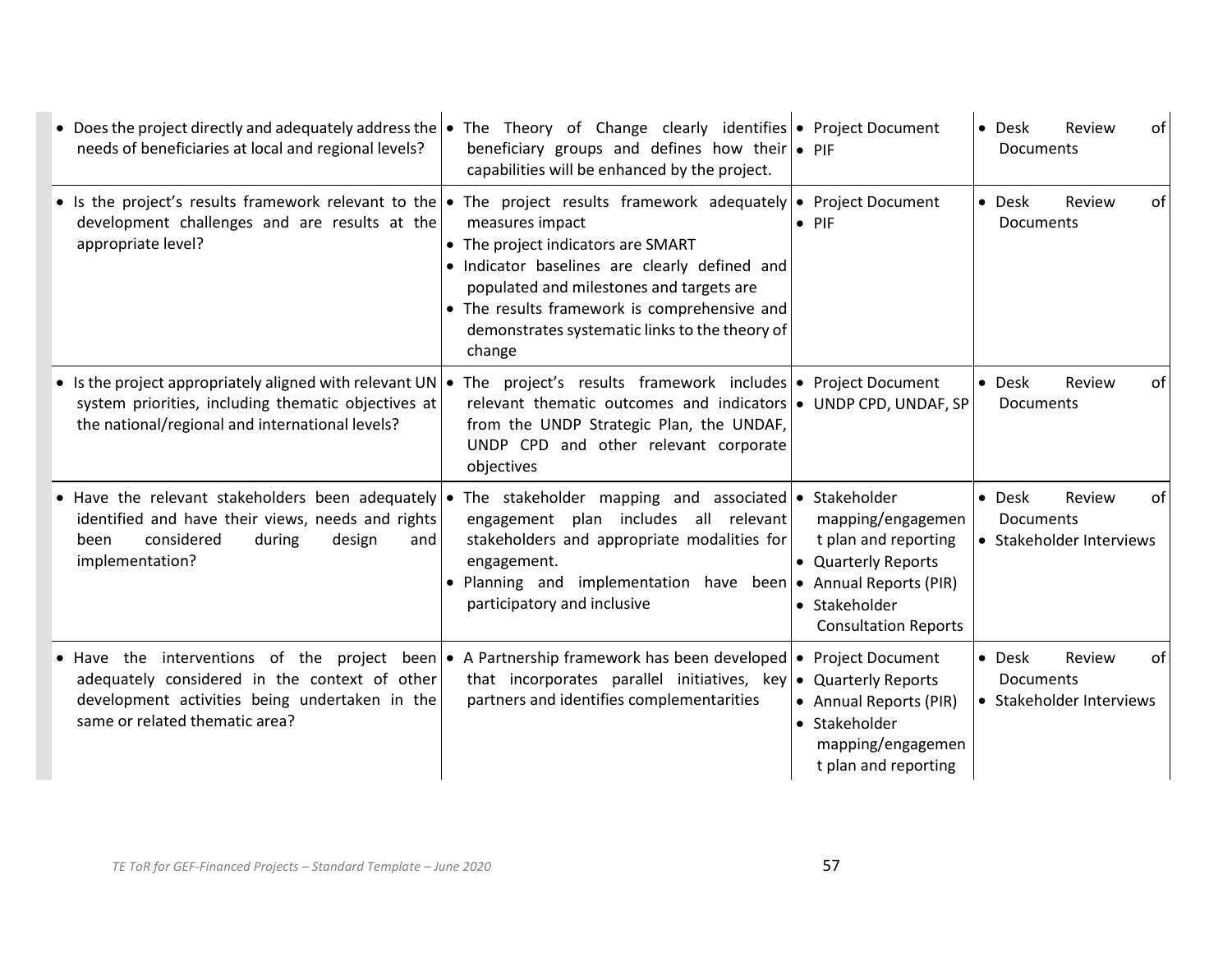| • Have relevant lessons learned from previous • Lessons learned are explicitly identified and • Project Document<br>projects informed the design, implementation, risk<br>management and monitoring of the project? | integrated into all aspects of the Project $\bullet$ PIF<br>Document                                                                                                                                                          |                                                                                                                                                | • Desk<br>Review<br>of<br><b>Documents</b>                                                                                                           |
|---------------------------------------------------------------------------------------------------------------------------------------------------------------------------------------------------------------------|-------------------------------------------------------------------------------------------------------------------------------------------------------------------------------------------------------------------------------|------------------------------------------------------------------------------------------------------------------------------------------------|------------------------------------------------------------------------------------------------------------------------------------------------------|
| • Did the project design adequately identify, assess $\bullet$<br>and design appropriate mitigation actions for the<br>potential social and environmental risks posed by its<br>interventions?                      | The SES checklist was completed appropriately $\bullet$ Project Document<br>and all reasonable risks were identified with • SES Annex<br>appropriate impact and probability ratings<br>and risk mitigation measures specified |                                                                                                                                                | $\bullet$ Desk<br>Review<br>of<br>Documents                                                                                                          |
| Effectiveness: To what extent have the expected outcomes and objectives of the project been achieved?                                                                                                               |                                                                                                                                                                                                                               |                                                                                                                                                |                                                                                                                                                      |
| • Has the project achieved its output and outcome • The project has met or exceeded the output • Quarterly Reports<br>level objectives?                                                                             | and outcome indicator end-of-project targets                                                                                                                                                                                  | • Annual Reports (PIR)<br>• Monitoring Reports<br>• Beneficiary testimony<br>• Site visit/field reports<br>• Pilot<br>Data<br>Analysis/Reports | $\bullet$ Desk<br>Review<br>0f<br><b>Documents</b><br>• Interviews with project<br>staff, stakeholders and<br>beneficiaries<br>$\bullet$ Site visits |
| • Were lessons learned captured and integrated into $\bullet$<br>project planning and decision-making?                                                                                                              | learned<br>Lessons<br>have<br>been<br>periodically and/or at project end                                                                                                                                                      | captured $\bullet$ Steering Committee<br><b>Meeting Minutes</b><br>• Quarterly Reports<br>• Annual Reports (PIR)                               | <b>Desk</b><br>Review<br>οf<br>$\bullet$<br><b>Documents</b><br>• Interviews with project<br>staff, stakeholders and<br>beneficiaries                |
| • How well were risks (including those identified in the $\bullet$ A<br>Social and Environmental Screening (SES) Checklist),<br>assumptions and impact drivers being managed?                                       | defined<br>risk<br>clearly<br>categorization and<br>mitigation<br>(updated risk log in ATLAS)                                                                                                                                 | identification, • ATLAS Risk Log<br>strategy • M&E Reports                                                                                     | of<br>• Desk<br>Review<br><b>Documents</b><br>· Interviews with project<br>staff, stakeholders and<br>beneficiaries                                  |
| • How were risks related to COVID19 managed?                                                                                                                                                                        | • COVID-related risks were defined against   • PME COVID-updated<br>project activities with mitigating actions<br>proposed                                                                                                    |                                                                                                                                                | • Desk<br>Review<br>of<br>Documents                                                                                                                  |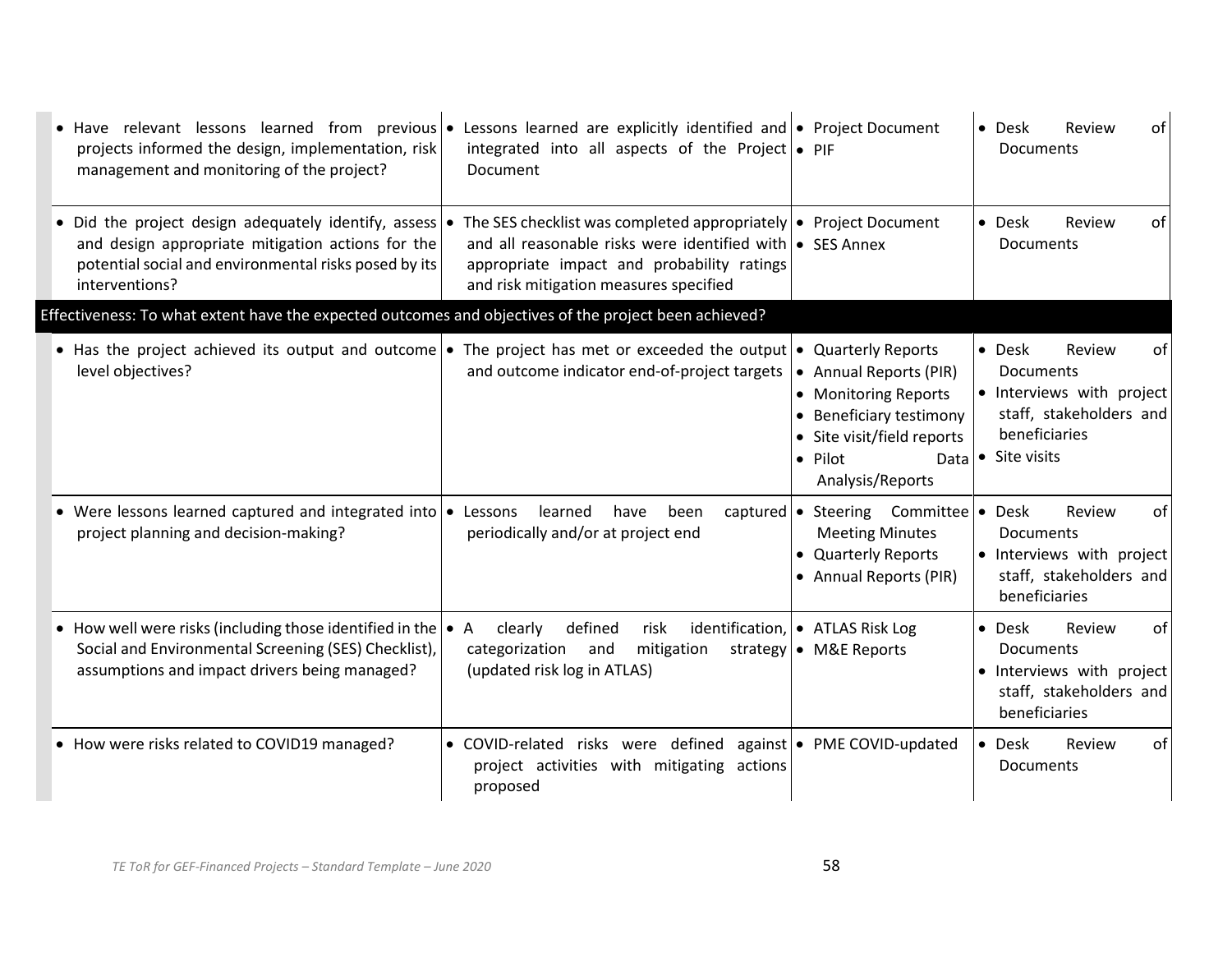|                                                                                                                                                                                                                                                                                                                                                                                                                                    |                                                                                                                                                                                                                                                                                               |                                                                                 | · Interviews with project<br>staff, stakeholders and<br>beneficiaries                                               |
|------------------------------------------------------------------------------------------------------------------------------------------------------------------------------------------------------------------------------------------------------------------------------------------------------------------------------------------------------------------------------------------------------------------------------------|-----------------------------------------------------------------------------------------------------------------------------------------------------------------------------------------------------------------------------------------------------------------------------------------------|---------------------------------------------------------------------------------|---------------------------------------------------------------------------------------------------------------------|
| • Were relevant counterparts from government and • The steering committee participation included • Steering Committee • Interviews with project<br>civil society involved in project implementation,<br>including as part of the project steering<br>committee?                                                                                                                                                                    | representatives from key institutions in<br>Government                                                                                                                                                                                                                                        | <b>Meeting Minutes</b>                                                          | staff, stakeholders and<br>beneficiaries                                                                            |
| • Has the project contributed directly to any changes $\bullet$<br>in legislation or policy in line with the project's<br>objectives?                                                                                                                                                                                                                                                                                              | Draft legislation has been developed or • Draft legislation<br>enacted to catalyse the reduction of barriers $\bullet$ Policy Documents<br>to the increased penetration of renewable $\bullet$ Action/Implementatio<br>energy/energy efficient technologies                                   | n Plans                                                                         | • Desk<br>Review<br>οf<br><b>Documents</b>                                                                          |
| • Is there evidence that the project outcomes have • The project has directly contributed to • Quarterly Reports<br>contributed to better preparations to cope with<br>natural disasters?                                                                                                                                                                                                                                          | reductions in one or more vulnerabilities $\bullet$ Annual Reports (PIR)<br>associated with natural disasters                                                                                                                                                                                 | • Stakeholder/beneficia<br>ry testimony                                         | • Desk<br>Review<br>οf<br><b>Documents</b><br>• Interviews with project<br>staff, stakeholders and<br>beneficiaries |
| • Has the project carefully considered the thematic<br>issues related to human rights? In particular, has the<br>project sought to and actively pursued equality of<br>access to clean energy services and opportunities<br>for women and men (i.e. project team composition, $\bullet$ Multi-dimensional poverty reduction is an<br>gender-related aspects of pollution impacts,<br>stakeholder outreach to women's groups, etc.) | • A gender mainstreaming plan was completed<br>$\bullet$ The<br>project<br>results framework<br>has<br>incorporated gender equality considerations, $\bullet$ Project Document<br>as relevant.<br>explicit objective<br>• The project prioritized the most vulnerable as<br>key beneficiaries | ● Gender<br>Mainstreaming Plan<br>• Stakeholder analysis<br>and engagement plan | • Desk<br>Review<br>of<br><b>Documents</b>                                                                          |
| Efficiency: Was the project implemented efficiently, in-line with international and national norms and standards?                                                                                                                                                                                                                                                                                                                  |                                                                                                                                                                                                                                                                                               |                                                                                 |                                                                                                                     |
| • Did the project adjust dynamically to reflect $\bullet$ The<br>changing national priorities/external evaluations<br>during implementation to ensure it remained<br>relevant?                                                                                                                                                                                                                                                     | demonstrated<br>project<br>management and changes were integrated   • Steering Committee<br>into project planning and implementation<br>through adjustments to annual work plans, $\bullet$ Quarterly Reports<br>budgets and activities                                                       | adaptive   • Annual Work Plans<br><b>Meeting Reports</b>                        | • Desk<br>Review<br>of<br><b>Documents</b><br>· Interviews with project<br>staff, stakeholders and<br>beneficiaries |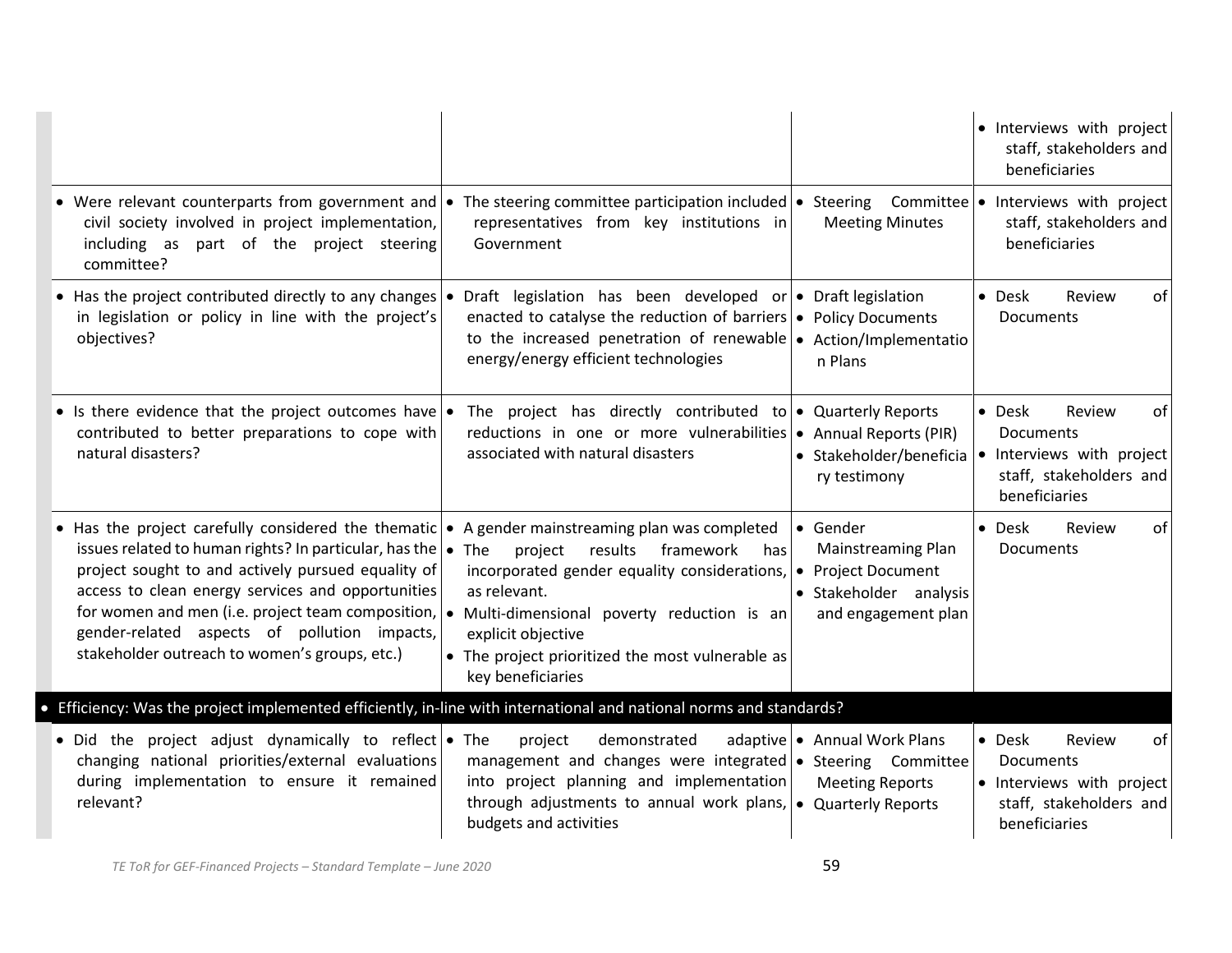|                                                                                                                                                                                                                                                                                                                             | • Changes to AWP/Budget were made based on $\bullet$ Annual Reports (PIR)<br>mid-term or other external evaluation<br>• Any changes to the project's planned activities<br>were approved by the Steering Committee<br>• Any substantive changes (outcome-level<br>changes) approved by the Steering Committee<br>and donor, as required | • Stakeholder/beneficia<br>ry testimony<br>• Revised<br>Project<br><b>Results Framework</b>                                        |                                                                                                                      |
|-----------------------------------------------------------------------------------------------------------------------------------------------------------------------------------------------------------------------------------------------------------------------------------------------------------------------------|-----------------------------------------------------------------------------------------------------------------------------------------------------------------------------------------------------------------------------------------------------------------------------------------------------------------------------------------|------------------------------------------------------------------------------------------------------------------------------------|----------------------------------------------------------------------------------------------------------------------|
| • To what extent were the Project results delivered • Value for money analyses, requests for • VFM,<br>with the greatest value for money?                                                                                                                                                                                   | information, market surveys and other market<br>intelligence<br>were<br>undertaken for key • Procurement<br>procurements.<br>• Procurement is done on a competitive basis,<br>where relevant.                                                                                                                                           | RFI,<br>Market   • Desk<br>Surveys<br><b>Evaluation Documents</b>                                                                  | Review<br>of<br>Documents<br>• Interviews with project<br>staff and government<br>stakeholders                       |
| • Was co-financing adequately estimated during • Co-financing was realized in keeping with • Annual Work Plans<br>project design (sources, type, value, relevance),<br>tracked during implementation and what were the $\bullet$ Co-financing<br>reasons for any differences between expected and<br>realised co-financing? | original estimates<br>tracked continuously<br>was<br>throughout<br>project lifecycle and • Quarterly Reports<br>the<br>deviations identified and alternative sources • Annual Reports (PIR)<br>identified<br>• Co-financiers<br>actively<br>were<br>engaged<br>throughout project implementation                                        | • Steering Committee<br><b>Meeting Reports</b>                                                                                     | of<br>$\bullet$ Desk<br>Review<br>Documents<br>• Interviews with project<br>staff, stakeholders and<br>beneficiaries |
| • Was the level of implementation support provided $\cdot$<br>by UNDP adequate and in keeping with the<br>implementation modality<br>and<br>related<br>any<br>agreements (i.e. LOA)?                                                                                                                                        | Technical support to the Executing Agency and $\bullet$ LOA (s)/Cooperation $\bullet$ Desk<br>project team were timely and of acceptable<br>quality.<br>• Management inputs and processes, including<br>budgeting and procurement, were adequate                                                                                        | Agreement(s)<br>documents (emails,<br>procurement/recruit<br>ment documents)<br><b>Quarterly Reports</b><br>• Annual Reports (PIR) | Review<br>of<br>Documents<br>• UNDP project support $\bullet$ Interviews with project<br>staff, UNDP personnel       |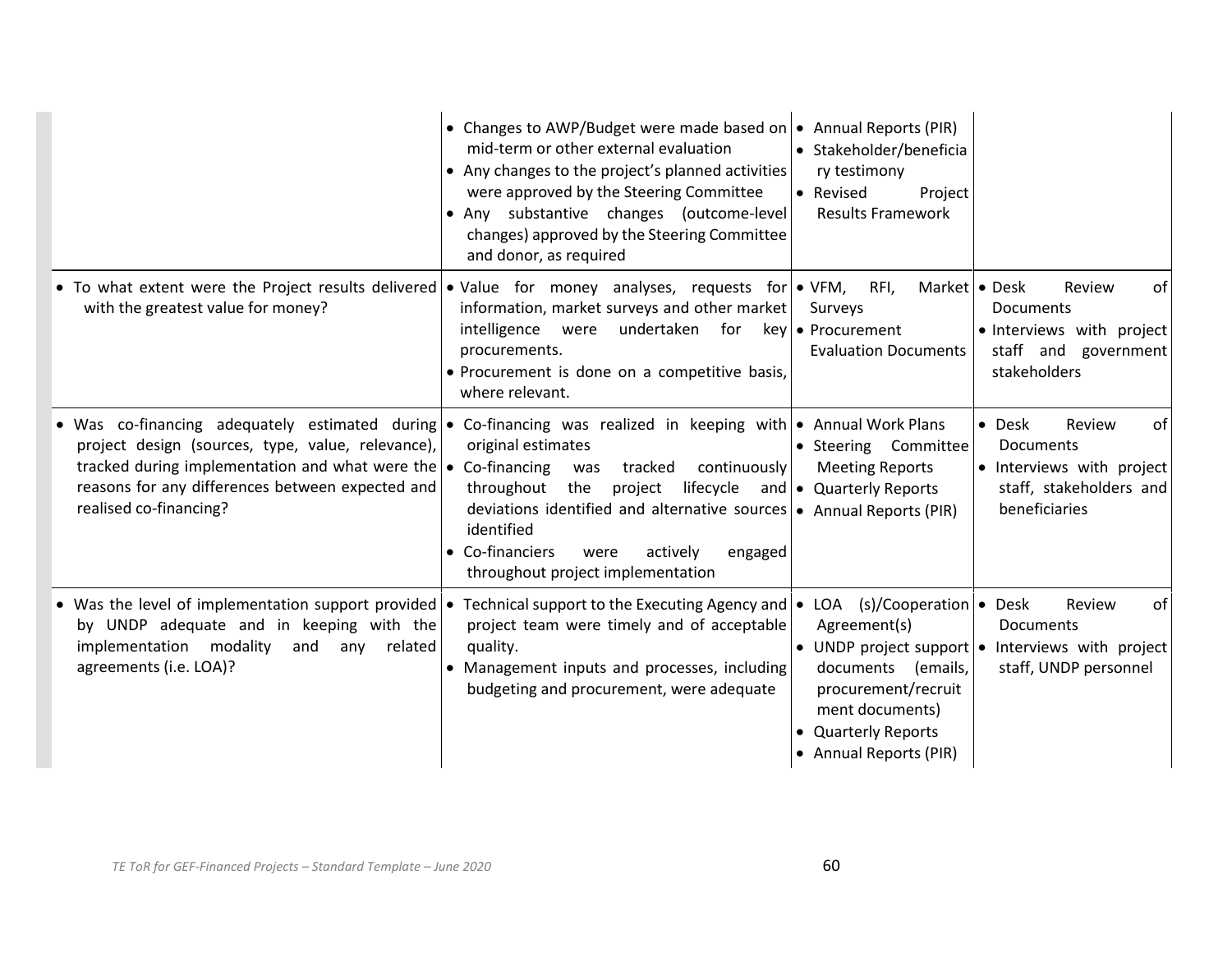| • Have the capacities of the executing institution(s) • An ex-ante analysis was undertaken of the • HACT Assessment(s)<br>and counterparts been properly considered when<br>the project was designed?                 | internal control framework and internal $\bullet$ Capacity Assessments<br>capacities of the IP<br>• An ex-ante capacity analysis was undertaken of<br>key partners with explicit responsibilities for<br>implementation of project funds<br>cash<br>transfer<br><b>The</b><br>modality<br>$\bullet$<br>and<br>modality<br>implementation<br>appropriately<br>reflected the findings of any ex-ante analyses |                                                                           | Review<br>of<br>$\bullet$ Desk<br><b>Documents</b>                                                       |
|-----------------------------------------------------------------------------------------------------------------------------------------------------------------------------------------------------------------------|-------------------------------------------------------------------------------------------------------------------------------------------------------------------------------------------------------------------------------------------------------------------------------------------------------------------------------------------------------------------------------------------------------------|---------------------------------------------------------------------------|----------------------------------------------------------------------------------------------------------|
| • Has the M&E plan been well-formulated, and has it • The M&E plan has an adequate budget and • Project Document<br>served as an effective tool to support project<br>implementation.                                 | was adequately funded<br>• The logical framework was used during • AWPs<br>implementation as a management and $M\&E$ $\bullet$ FACE forms<br>tool<br>There was compliance with the financial and<br>$\bullet$<br>narrative reporting requirements (timeliness<br>and quality)<br>• Monitoring and reporting has been at both the<br>activity and results levels                                             | • M&E Plan<br>• Quarterly<br>Narrative<br>Reports<br>• Site visit reports | • Desk<br>Review<br>0f<br>Documents<br>• Interviews with project<br>staff and government<br>stakeholders |
| • Has the project adequately used relevant national • Use of national systems was in keeping with • Procurement/Recruit<br>systems (procurement, recruitment, payments) for<br>project implementation where possible? | relevant national requirements and internal<br>control frameworks<br>• Management of financial resources has been in $\bullet$ CDRs<br>line with accounting best practice<br>• Management of project assets has been in line<br>with accounting best practice                                                                                                                                               | ment reports<br>• FACE forms                                              | • Desk<br>Review<br>of<br>Documents<br>• Interviews with project<br>staff and government<br>stakeholders |
| • Were financial audit/spot check findings adequately $\bullet$<br>addressed and relevant changes made to improve<br>financial management?                                                                            | Appropriate management responses and   • Project Audit Reports<br>associated actions were taken in response to   .<br>audit/spot check findings.<br>audits<br>Successive<br>demonstrated<br>in financial<br>management<br><i>improvements</i><br>practices                                                                                                                                                  |                                                                           | $\bullet$ Desk<br>Review<br>of<br>Documents                                                              |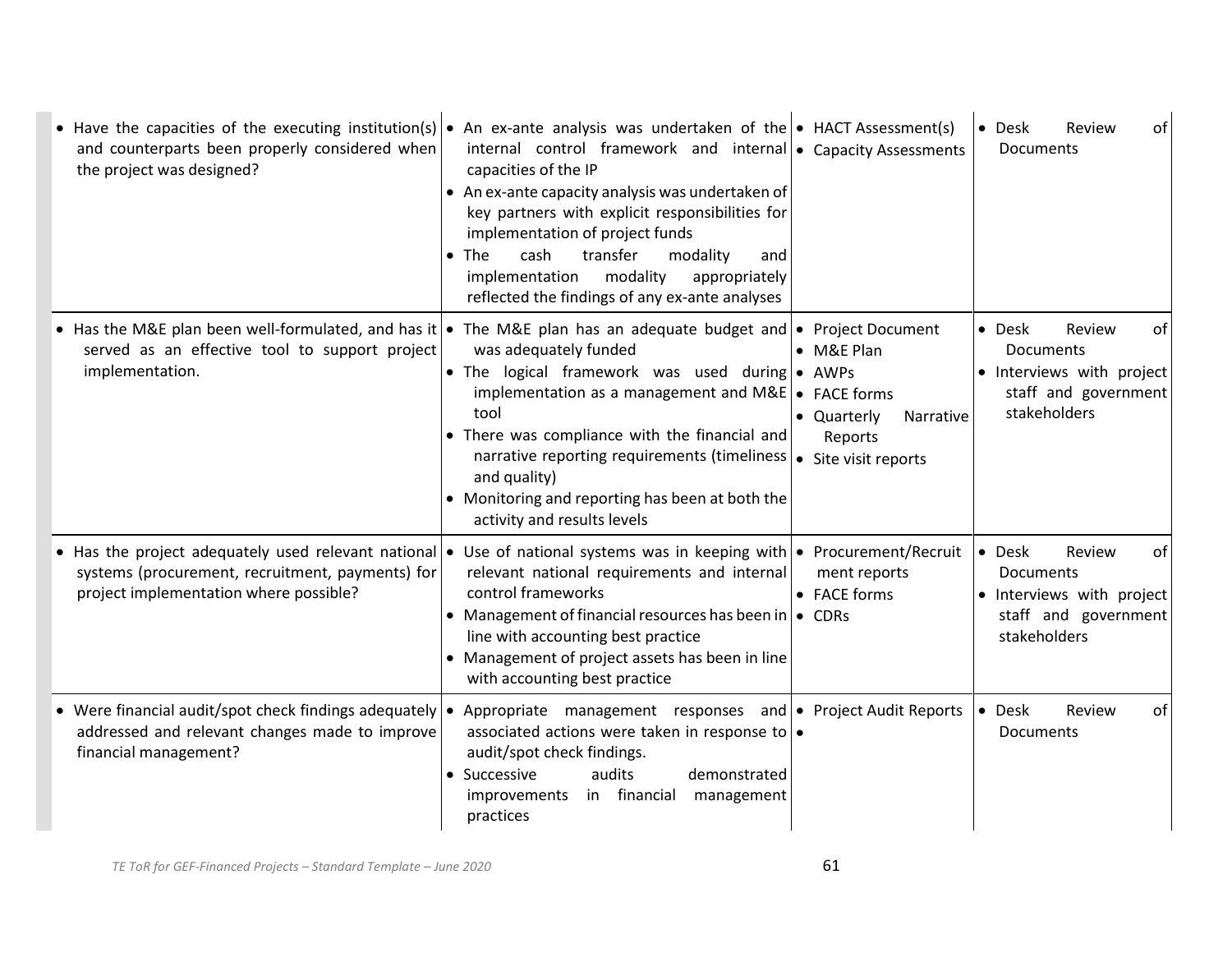| Sustainability: To what extent are there financial, institutional, social-economic, and/or environmental risks to sustaining long-term project results?                                                                                                           |                                                                                                                                                                                                                                                     |                                             |                                                             |
|-------------------------------------------------------------------------------------------------------------------------------------------------------------------------------------------------------------------------------------------------------------------|-----------------------------------------------------------------------------------------------------------------------------------------------------------------------------------------------------------------------------------------------------|---------------------------------------------|-------------------------------------------------------------|
| Are there financial risks that may jeopardize the $\bullet$ The exit strategy includes explicit interventions $\bullet$ Project Exit Strategy<br>sustainability of project outcomes?                                                                              | to ensure financial sustainability of relevant $\bullet$ Risk Log<br>activities                                                                                                                                                                     |                                             | • Desk<br>Review<br>оf<br><b>Documents</b>                  |
| • Do the legal frameworks, policies, and governance • The exit strategy identifies relevant socio- • Project Exit Strategy<br>structures and processes within which the project<br>operates pose risks that may jeopardize<br>sustainability of project benefits? | political<br>risks<br>includes<br>and<br>interventions to mitigate same                                                                                                                                                                             | explicit   • Risk Log                       | • Desk<br>Review<br>0f<br><b>Documents</b>                  |
| • Have key stakeholders identified their interest in • Key stakeholders are assigned specific, agreed • Project Exit Strategy<br>project benefits beyond project-end and accepted<br>responsibility for ensuring that project benefits<br>continue to flow?       | roles and responsibilities outlined in the exit $\bullet$ Risk Log<br>strategy<br>exist for on-going<br>$\bullet$ MOU(s)<br>monitoring,<br>maintenance and oversight of phased down or<br>phased over activities                                    | $\bullet$ MOU(s)                            | $\bullet$ Desk<br>Review<br>0f<br><b>Documents</b>          |
| • Are there ongoing activities that may pose an • The exit strategy<br>environmental threat to the sustainability of project<br>outcomes?                                                                                                                         | identifies<br>environmental risks and includes explicit • Risk Log<br>interventions to mitigate same                                                                                                                                                | relevant   • Project Exit Strategy          | • Desk<br>Review<br>0f<br><b>Documents</b>                  |
| Impact: Are there indications that the project has contributed to, or enabled progress toward, reduced environmental stress and/or improved ecological<br>status?                                                                                                 |                                                                                                                                                                                                                                                     |                                             |                                                             |
| • Are there verifiable improvements in ecological •<br>status, or reductions in ecological stress, that can<br>be linked directly to project interventions?                                                                                                       | The project has contributed directly to $\bullet$ Quarterly Reports<br>improved ecological conditions, including $\bullet$ Annual Reports (PIR)<br>through reduced GHG emissions for energy   • Monitoring Reports<br>generation and transportation | $\bullet$ Pilot<br>Data<br>Analysis/Reports | • Desk<br>Review<br>of<br><b>Documents</b><br>• Site visits |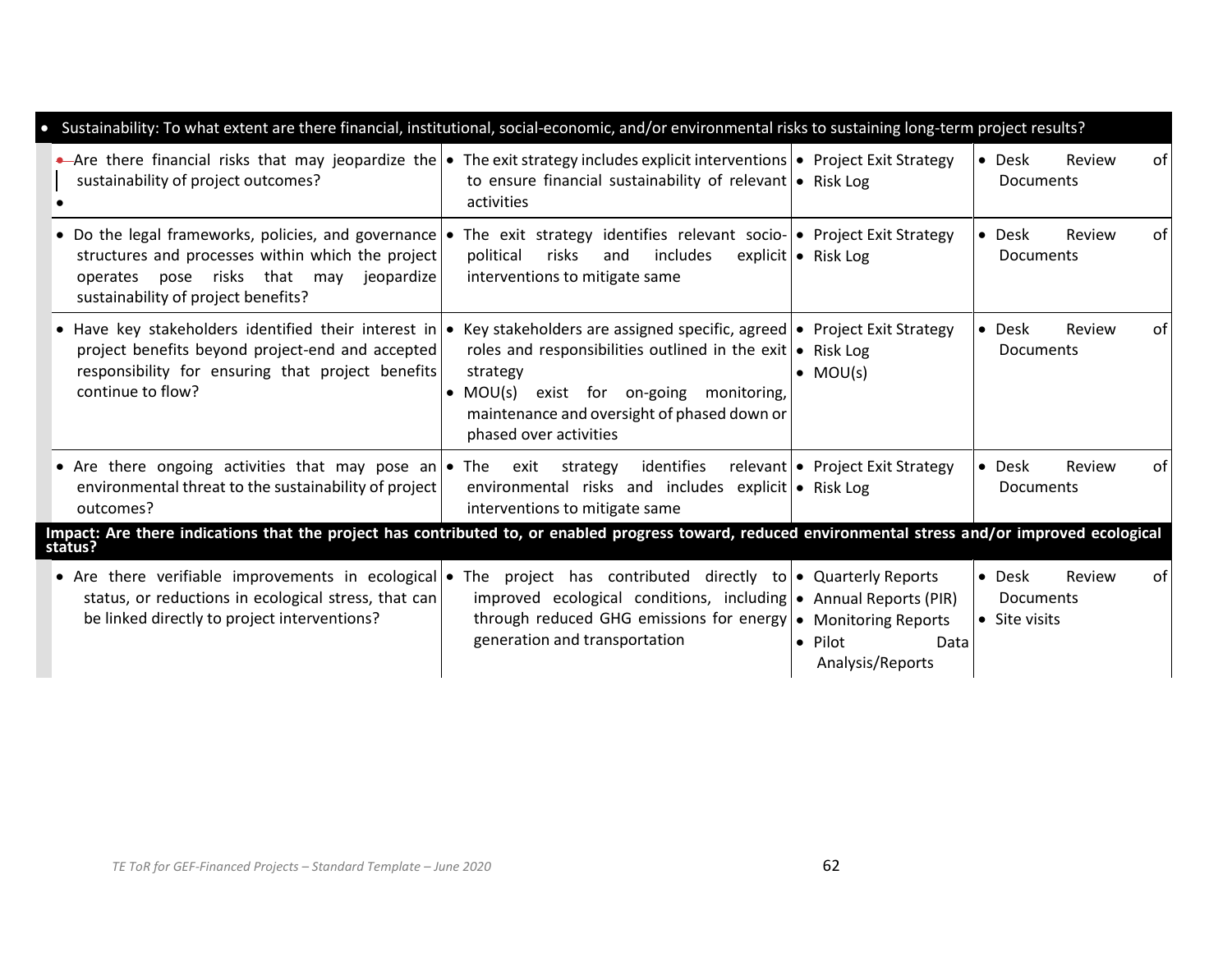#### **ToR Annex E: UNEG Code of Conduct for Evaluators**

Independence entails the ability to evaluate without undue influence or pressure by any party (including the hiring unit) and providing evaluators with free access to information on the evaluation subject. Independence provides legitimacy to and ensures an objective perspective on evaluations. An independent evaluation reduces the potential for conflicts of interest which might arise with self-reported ratings by those involved in the management of the project being evaluated. Independence is one of ten general principles for evaluations (together with internationally agreed principles, goals and targets: utility, credibility, impartiality, ethics, transparency, human rights and gender equality, national evaluation capacities, and professionalism).

#### **Evaluators/Consultants:**

- 10. Must present information that is complete and fair in its assessment of strengths and weaknesses so that decisions or actions taken are well founded.
- 11. Must disclose the full set of evaluation findings along with information on their limitations and have this accessible to all affected by the evaluation with expressed legal rights to receive results.
- 12. Should protect the anonymity and confidentiality of individual informants. They should provide maximum notice, minimize demands on time, and respect people's right not to engage. Evaluators must respect people's right to provide information in confidence, and must ensure that sensitive information cannot be traced to its source. Evaluators are not expected to evaluate individuals, and must balance an evaluation of management functions with this general principle.
- 13. Sometimes uncover evidence of wrongdoing while conducting evaluations. Such cases must be reported discreetly to the appropriate investigative body. Evaluators should consult with other relevant oversight entities when there is any doubt about if and how issues should be reported.
- 14. Should be sensitive to beliefs, manners and customs and act with integrity and honesty in their relations with all stakeholders. In line with the UN Universal Declaration of Human Rights, evaluators must be sensitive to and address issues of discrimination and gender equality. They should avoid offending the dignity and self-respect of those persons with whom they come in contact in the course of the evaluation. Knowing that evaluation might negatively affect the interests of some stakeholders, evaluators should conduct the evaluation and communicate its purpose and results in a way that clearly respects the stakeholders' dignity and self-worth.
- 15. Are responsible for their performance and their product(s). They are responsible for the clear, accurate and fair written and/or oral presentation of study imitations, findings and recommendations.
- 16. Should reflect sound accounting procedures and be prudent in using the resources of the evaluation.
- 17. Must ensure that independence of judgement is maintained, and that evaluation findings and recommendations are independently presented.
- 18. Must confirm that they have not been involved in designing, executing or advising on the project being evaluated and did not carry out the project's Mid-Term Review.

#### **Evaluation Consultant Agreement Form**

| Agreement to abide by the Code of Conduct for Evaluation in the UN System: |  |
|----------------------------------------------------------------------------|--|
|----------------------------------------------------------------------------|--|

| Name of Evaluator: |
|--------------------|
|--------------------|

Name of Consultancy Organization (where relevant): \_

I confirm that I have received and understood and will abide by the United Nations Code of Conduct for Evaluation.

| Signed at | n n |  |
|-----------|-----|--|
|           |     |  |

Signature: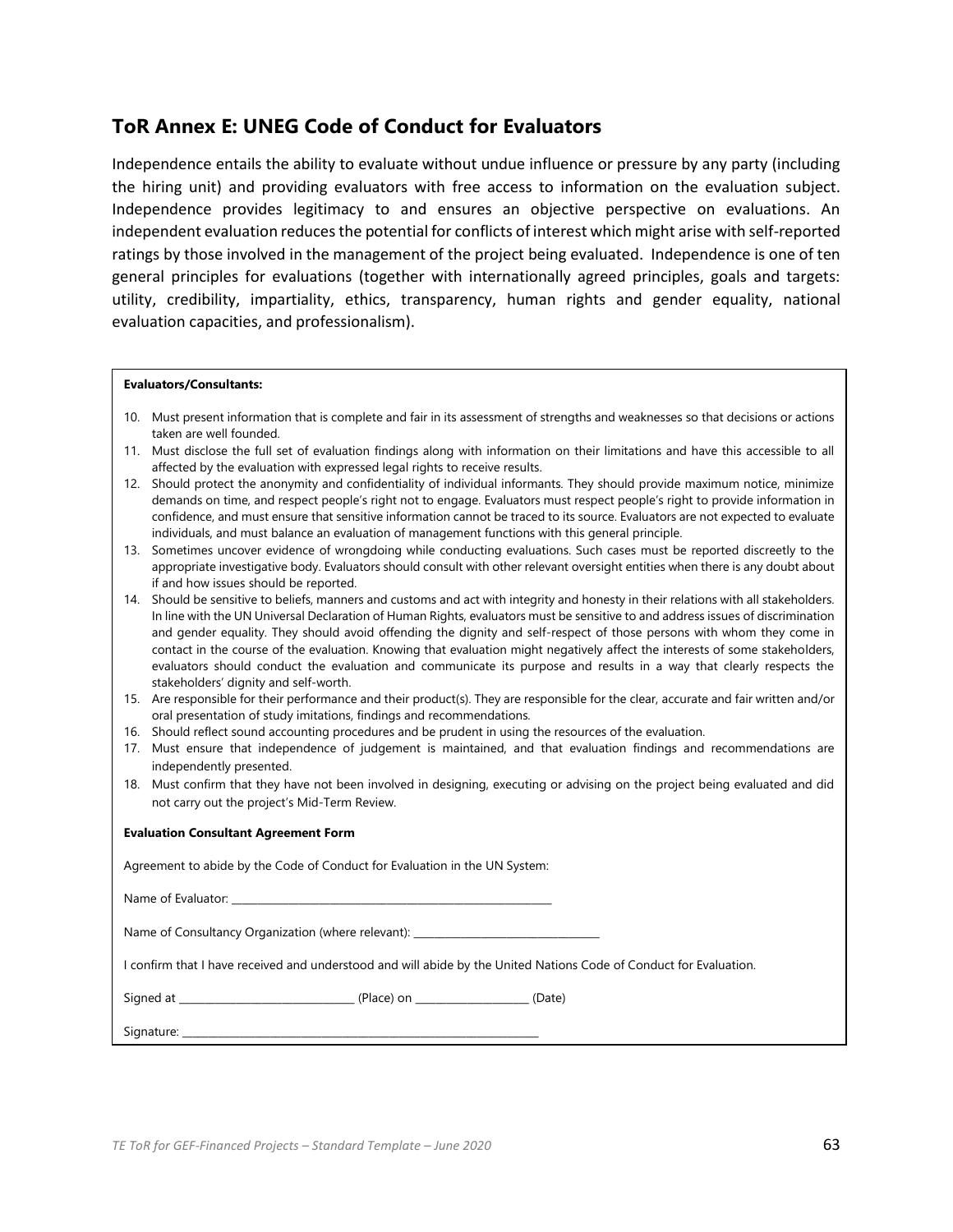## **ToR Annex F: TE Rating Scales**

| Ratings for Outcomes, Effectiveness, Efficiency,<br>M&E, Implementation/Oversight, Execution,<br>Relevance                                                                                                                                                                                                                                                                                                                                                                                                                                                                                                           | Sustainability ratings:                                                                                                                                                                                                                                                                                                                                                 |
|----------------------------------------------------------------------------------------------------------------------------------------------------------------------------------------------------------------------------------------------------------------------------------------------------------------------------------------------------------------------------------------------------------------------------------------------------------------------------------------------------------------------------------------------------------------------------------------------------------------------|-------------------------------------------------------------------------------------------------------------------------------------------------------------------------------------------------------------------------------------------------------------------------------------------------------------------------------------------------------------------------|
| $6$ = Highly Satisfactory (HS): exceeds<br>expectations and/or no shortcomings<br>$5 =$ Satisfactory (S): meets expectations<br>and/or no or minor shortcomings<br>$4$ = Moderately Satisfactory (MS): more or less<br>meets expectations and/or some<br>shortcomings<br>3 = Moderately Unsatisfactory (MU):<br>somewhat below expectations and/or<br>significant shortcomings<br>$2$ = Unsatisfactory (U): substantially below<br>expectations and/or major shortcomings<br>1 = Highly Unsatisfactory (HU): severe<br>shortcomings<br>Unable to Assess (U/A): available information<br>does not allow an assessment | $4 =$ Likely (L): negligible risks to sustainability<br>3 = Moderately Likely (ML): moderate risks to<br>sustainability<br>2 = Moderately Unlikely (MU): significant risks<br>to sustainability<br>$1 =$ Unlikely (U): severe risks to sustainability<br>Unable to Assess (U/A): Unable to assess the<br>expected incidence and magnitude of risks to<br>sustainability |

## **ToR Annex G: TE Report Clearance Form**

| Terminal Evaluation Report for (Project Title & UNDP PIMS ID) Reviewed and Cleared By: |  |  |  |
|----------------------------------------------------------------------------------------|--|--|--|
| <b>Commissioning Unit (M&amp;E Focal Point)</b>                                        |  |  |  |
|                                                                                        |  |  |  |
|                                                                                        |  |  |  |
| <b>Regional Technical Advisor (Nature, Climate and Energy)</b>                         |  |  |  |
|                                                                                        |  |  |  |
|                                                                                        |  |  |  |